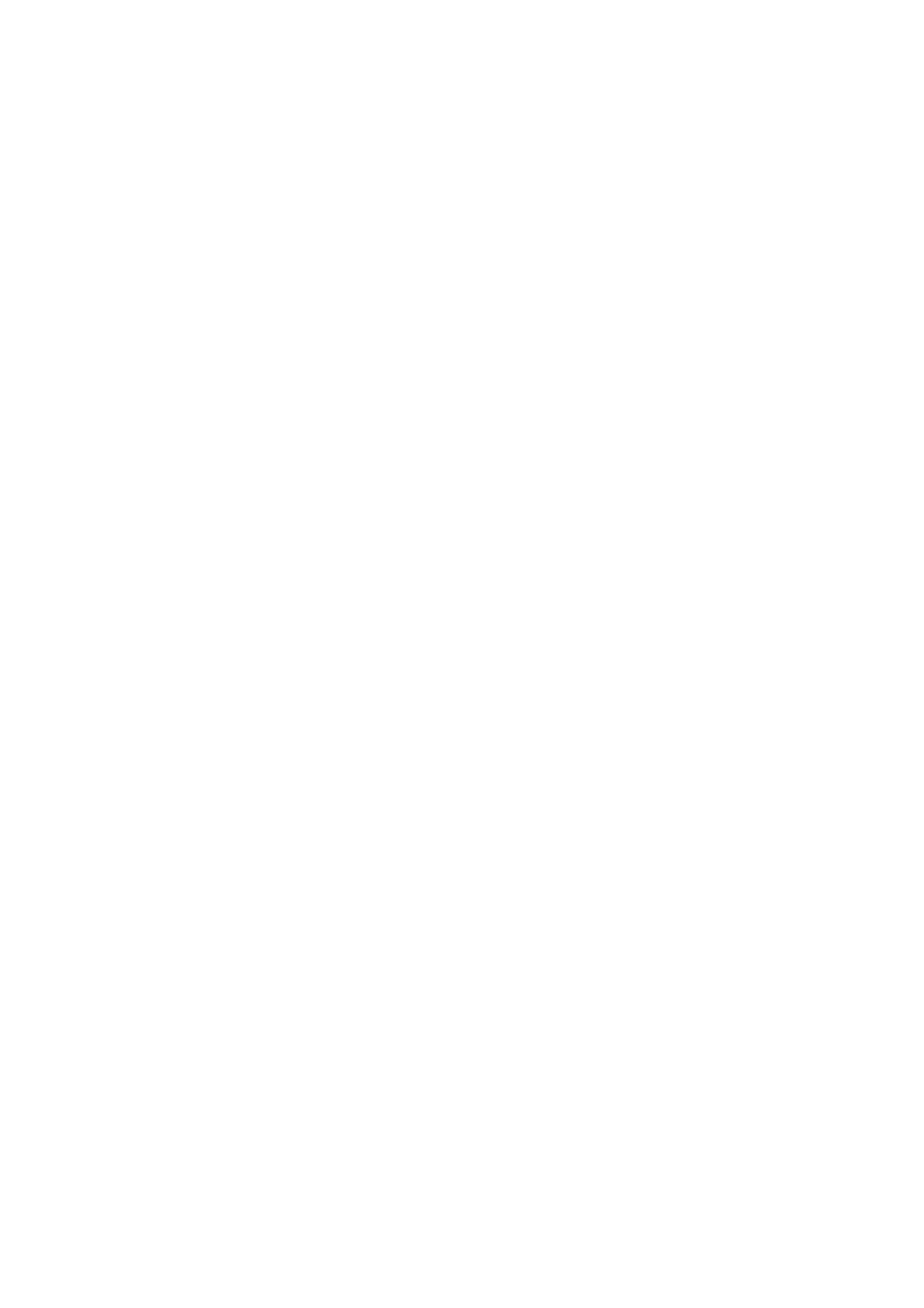



# **Response to the proposal on the provision of court and tribunal estate in England and Wales**

**Response to consultation carried out by HM Courts & Tribunals Service, part of the Ministry of Justice. This information is also available at www.gov.uk/moj**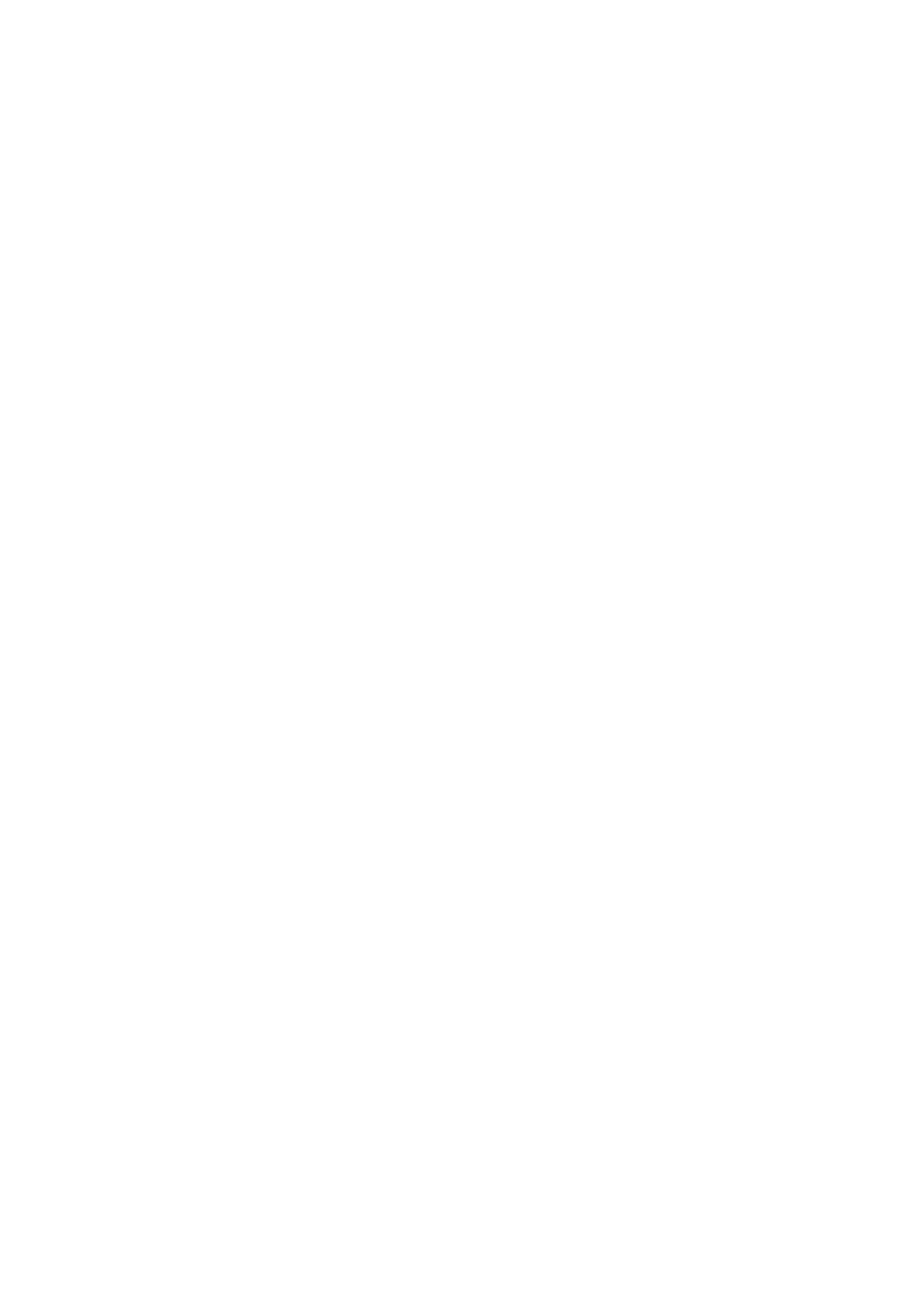# **Contents**

| Introduction and contact details          | 3              |
|-------------------------------------------|----------------|
| Foreword                                  | $\overline{4}$ |
| Background                                | 6              |
| The HM Courts & Tribunals Estate Strategy | 8              |
| National responses                        | 11             |
| Responses to specific themes              | 14             |
| <b>Consultation principles</b>            | 29             |
| Annex A List of respondents               | 30             |
| <b>Annex B Equality Impact Statement</b>  | 33             |
|                                           |                |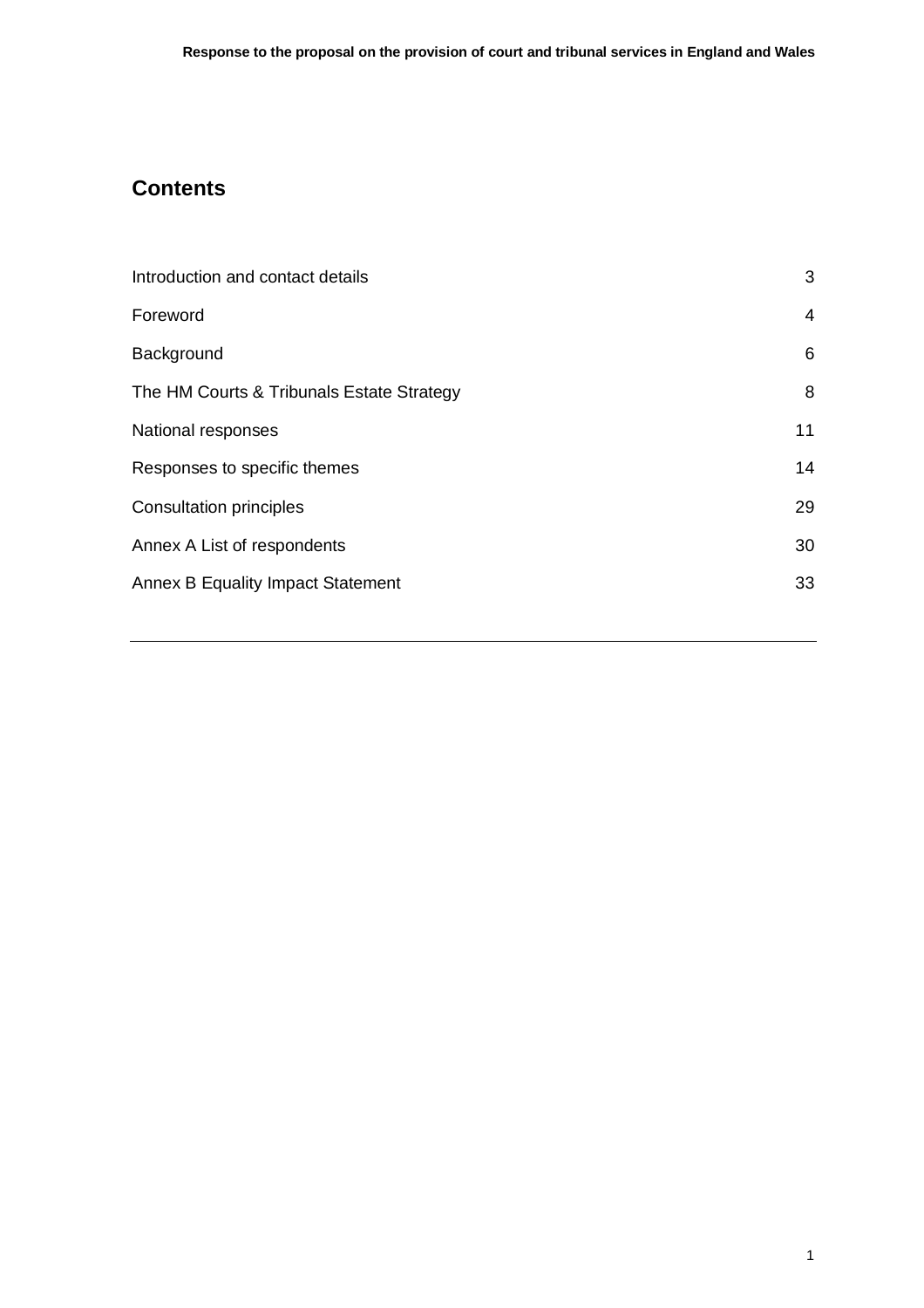**Response to the proposal on the provision of court and tribunal services in England and Wales**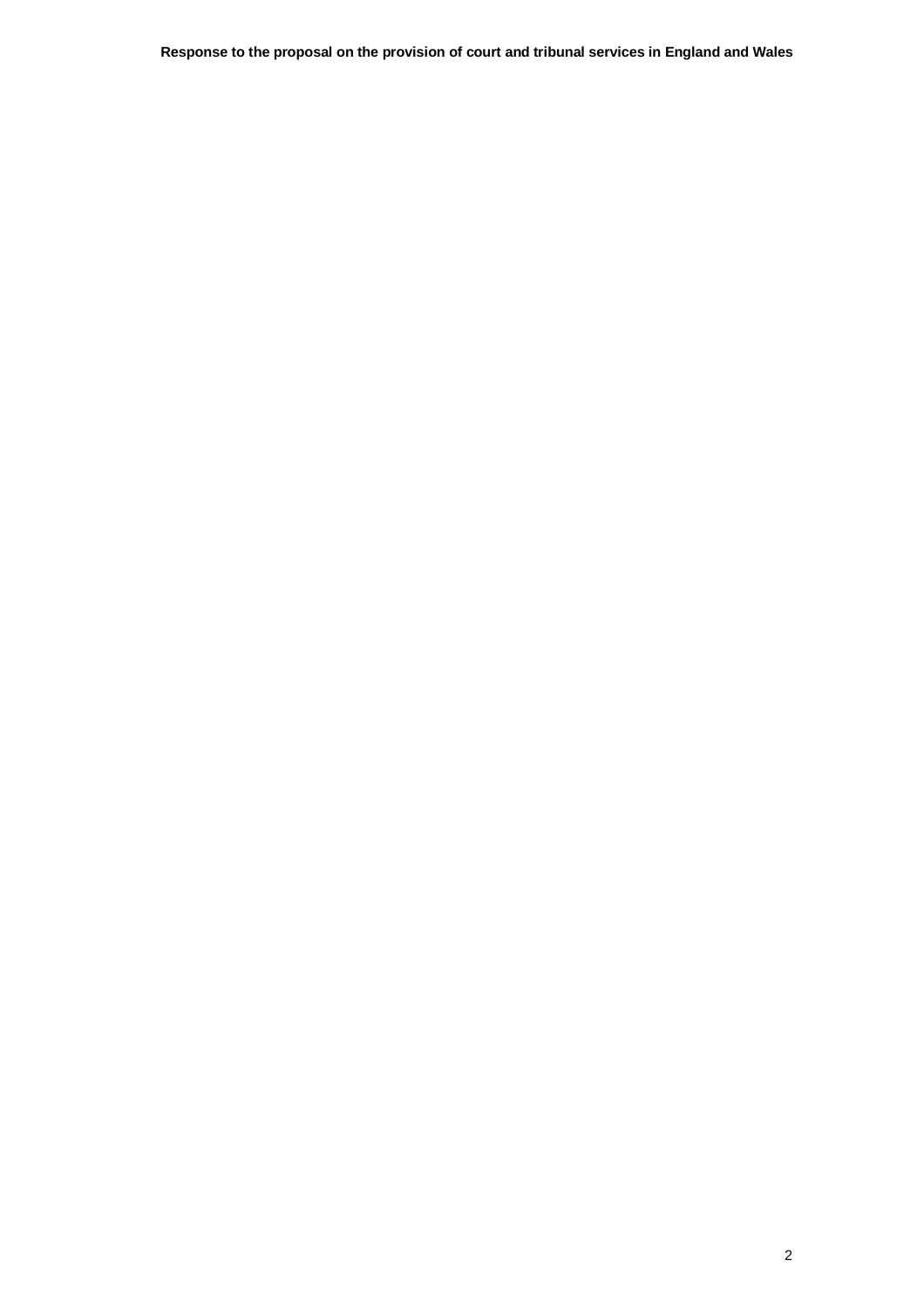# **Introduction and contact details**

This document is the post-consultation report for the consultation paper, 'Proposal on the provision of court and tribunal estate in England and Wales'.

It covers:

- the background to the consultation
- a summary of the responses to the consultation
- a detailed response to the points raised by respondents
- next steps following the consultation.

Further copies of this report and the consultation paper can be obtained by contacting HMCTS at the address below:

**HM Courts & Tribunals Service 102 Petty France London SW1H 9AJ**

**Telephone: 0161 240 5021**

**Fax: 0870 761 7768**

**Email: estatesconsultation@hmcts.gsi.gov.uk**

This report is also available at **www.gov.uk/moj**

Alternative format versions of this publication can be requested from **estatesconsultation@hmcts.gsi.gov.uk** or by calling **0161 240 5021**

#### **Complaints or comments**

If you have any complaints or comments about the consultation process you should contact HM Courts & Tribunals Service at the above address.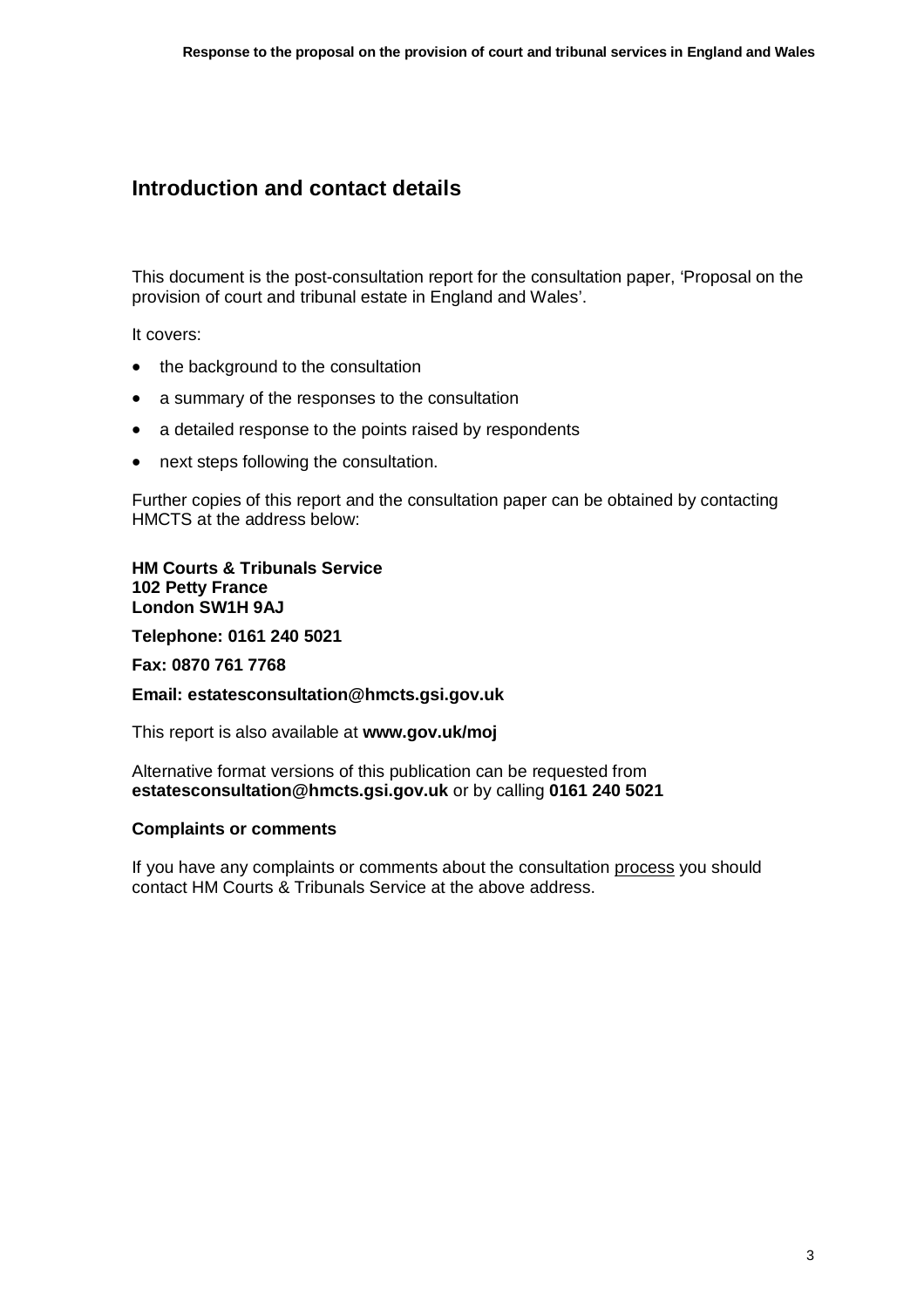### **Foreword**

j

The government is committed to modernising the way in which justice is accessed and delivered. We are investing over £700m over the next 4 years to update the courts estate, installing modern IT systems and making the justice system more efficient and effective for modern users.

As Sir Brian Leveson and, more recently, Lord Justice Briggs have pointed out<sup>1</sup>, we are moving inexorably towards a justice system that must be accessible through online services as well as traditional court buildings.

In a society where people transact digitally in so many aspects of life, they expect a service to be available when they need it. Access to justice cannot, therefore, be defined solely by proximity to a court or tribunal building. It must be defined by how easy it is for people – witnesses, victims, claimants, police and lawyers – to access the service they need, however they choose to do so.

Working closely with the judiciary, we have begun installing Wi-Fi and digital systems in our criminal courts but much more needs to be done. We want to use modern technology, including online plea, claims and evidence systems and video conferencing, to reduce the need for people to travel to court. Face to face hearings should in future be reserved only for the most sensitive or complex cases.

As part of this modernisation, the courts estate has to be updated. Many of the current 460 court buildings are underused: nearly half of all court rooms were used less than half the ordinary sitting time last year. They are expensive to maintain yet unsuitable for modern technology. The investment we are making to update the justice system requires us to review and modernise the physical estate as well. Ultimately we will have a more user-focused and efficient Court & Tribunal service as a result.

On 16 July 2015 I announced a consultation on proposals to close 91 courts and tribunals in England and Wales. Over 2,100 separate responses were received, along with 13 petitions containing over 10,000 signatures. I am grateful to all who took the time to provide their views. It is clear from the responses that the service our courts and tribunals provide continues to be highly valued.

The decision to close a court or tribunal must never be taken lightly. For each location, I have considered whether the closure would still allow for effective access to justice, whether it offers a significant saving, and whether it would allow HM Courts & Tribunals Service to maintain high quality service provision. Where these conditions are met, we have taken the decision to close the court or tribunal.

It is on this basis that we have made a decision to close 86 court and tribunal buildings and retain five. 64 sites will close as proposed in the consultation, with a further 22 closures taking place but with changes to the original proposals. These changes, many suggested by respondents, include the establishment of suitable alternative venues, such

<sup>1</sup> *Review of Efficiency in Criminal Proceedings*, Sir Brian Leveson, January 2015; *Civil Courts Structure Review*, interim report, Lord Justice Briggs, January 2016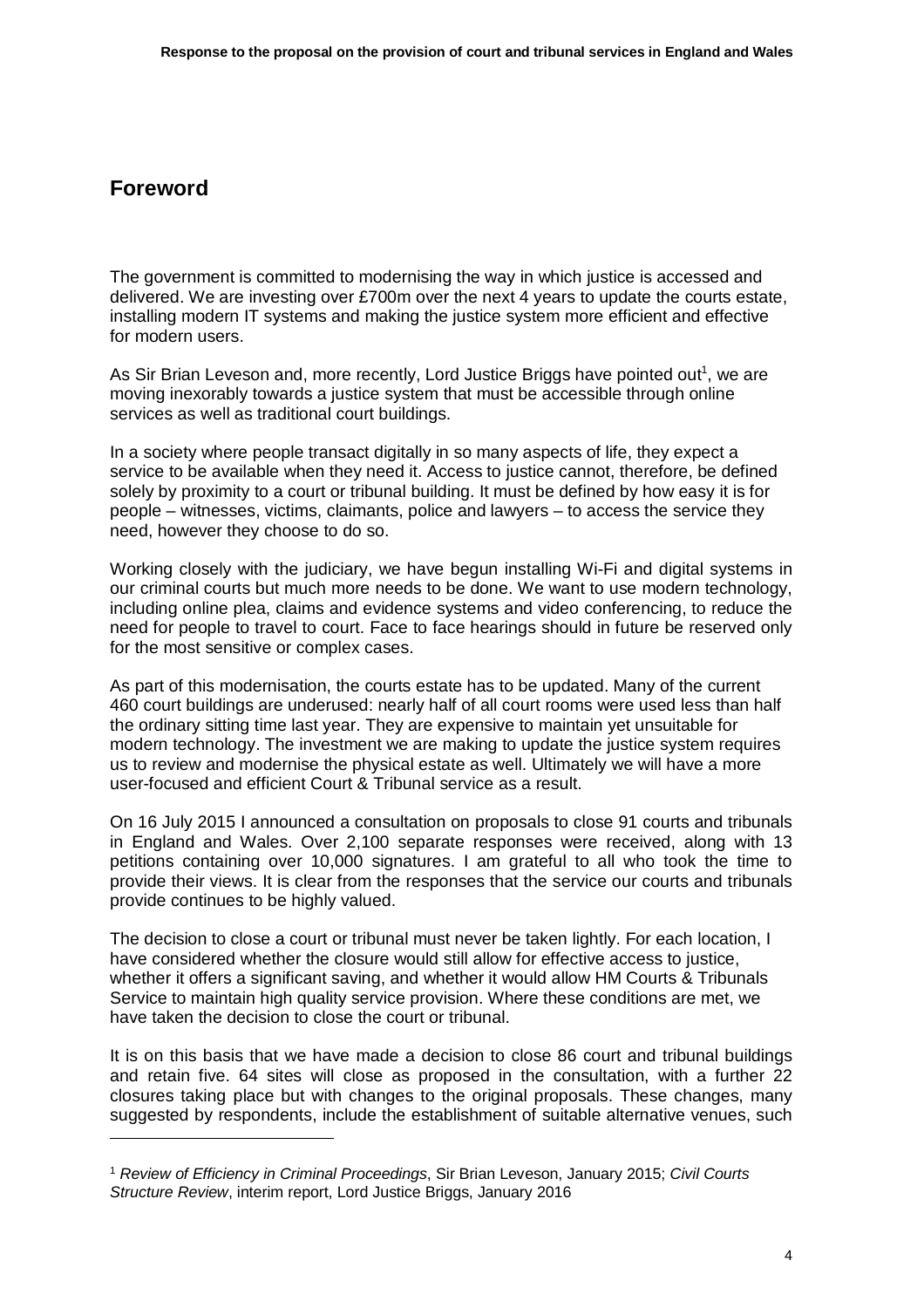as the use of local civic buildings; or different venues in the HM Courts & Tribunals Service estate to those originally proposed. I am very grateful to all those who engaged with the consultation to help us to reach the best solutions.

This response document provides a list of all courts and tribunals consulted on and the decision in each case, together with an indicative timetable for closure. Full explanations for the decision to close or retain a court are included in the regional consultation response documents being published alongside.

#### **Shailesh Vara**

**Parliamentary Under-Secretary of State for Courts and Legal Aid**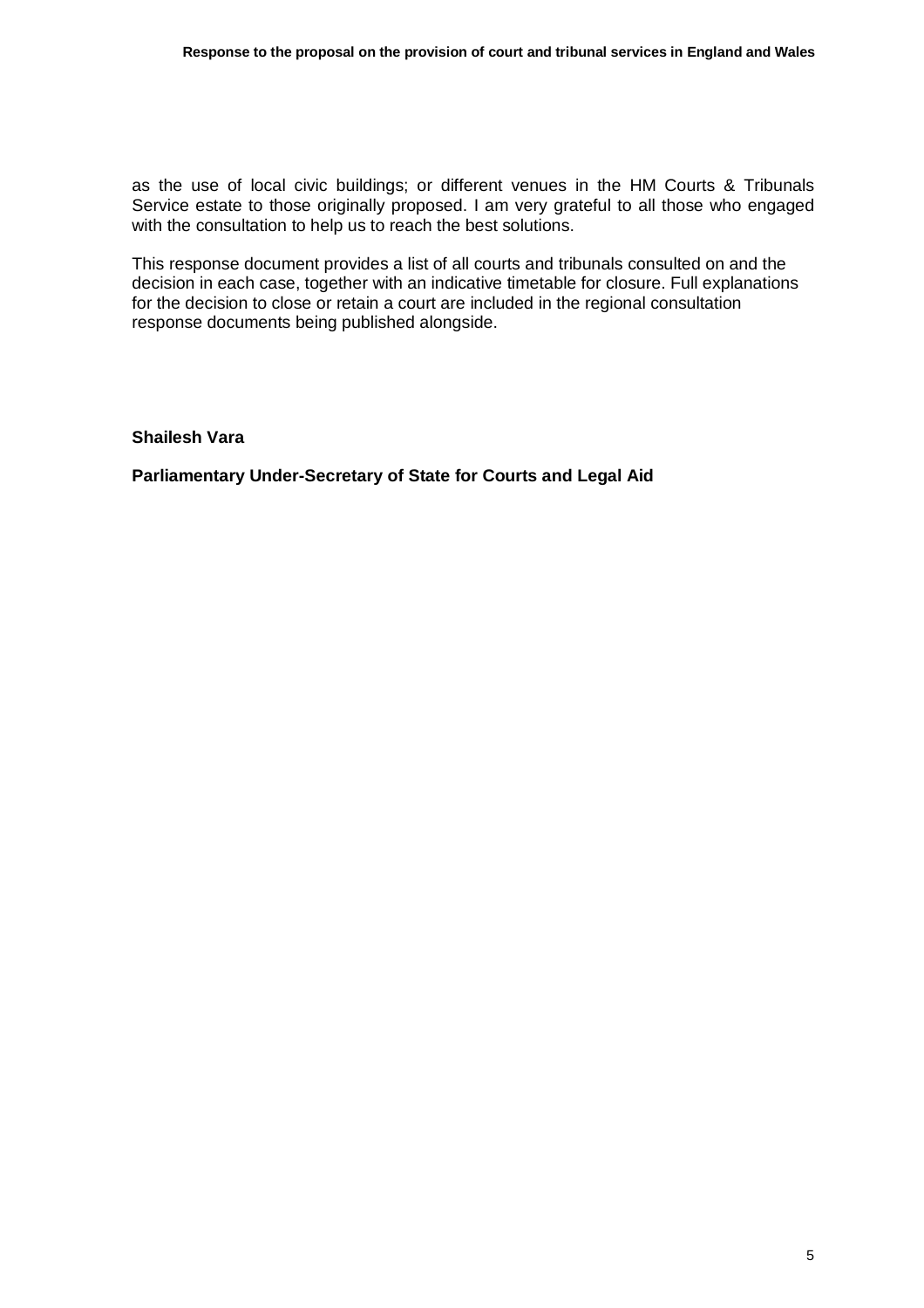# **Background**

The consultation paper ''Proposal on the provision of court and tribunal estate in England and Wales' was published on 16 July 2015. It invited comments from anyone with an interest in justice to ensure that courts and tribunals continue to be aligned to customer requirements, that communities continue to have access to court buildings where they need to attend or through alternative methods and that cases are heard in buildings with suitable facilities.

#### **Estates change in the context of court and tribunal reform**

HM Courts & Tribunals Service is an agency of the Ministry of Justice (MoJ). It is responsible for the administration of the criminal, civil and family courts and tribunals in England and Wales<sup>2</sup> and non-devolved tribunals in Scotland and Northern Ireland. It operates as a partnership between the Lord Chancellor, the Lord Chief Justice and the Senior President of Tribunals.

In March 2014, the Lord Chancellor, the Lord Chief Justice of England and Wales and the Senior President of Tribunals announced details of a programme of reform for the courts and tribunals. At the heart of this programme are the use of technology and the principle of proportionality. Straightforward, transactional matters (such as the administration of probate or pleading guilty to a minor offence and paying a fine) will be dealt with using digital technology to make the processes straightforward.

In our Civil, Family and Tribunal hearing centres, we will move to a system where more cases can be resolved more quickly and efficiently without the need for a formal hearing. Users will be able to carry out basic transactions without the need for a lawyer, and experience the same excellent standard of British justice as international businesses experience.

As well as making the system more accessible, modern technology can reduce the costs of the criminal justice system by, for example, not requiring prisoners to be transported to court for bail hearings, or the police to take full days away from work to sit in a courtroom.

The consultation sought views on proposals to reduce surplus capacity by closing courts and tribunals that are unused or underused, or that are simply unsuitable for the services we need to deliver in future.

The consultation proposed closure of:

- 57 magistrates' courts
- $\bullet$  19 county courts  $3$

j

<sup>2</sup> Some tribunals which are part of HM Courts & Tribunals Service in England are devolved to the Welsh Government in Wales.

<sup>&</sup>lt;sup>3</sup> Reference in this document to Magistrates' courts, county courts, crown courts and combined courts refers to buildings (a singular structure providing the physical hearing rooms for criminal,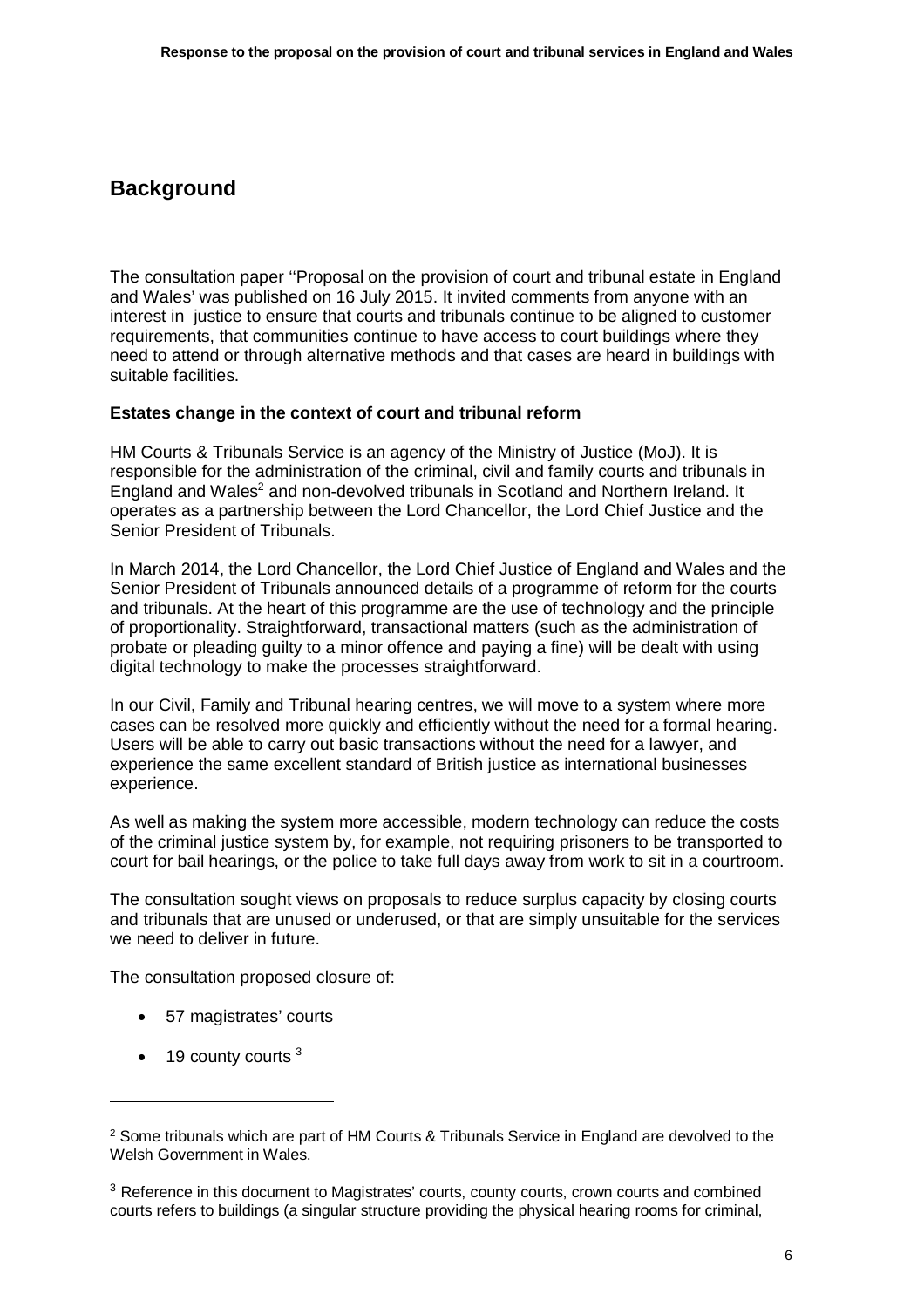• Two crown courts

 $\overline{a}$ 

- Four tribunal hearing centres
- Nine combined courts

To provide users with an overview of all proposed change to the estate, the consultation also included information on where we plan to relocate courts within the same town or city and where there is limited impact on service provision. We did not consult on our plans to integrate courts. Integration plans cover 31 buildings and updates are provided in each regional response.

The consultation closed on 8 October 2015. This report summarises the responses received at a national level and sets out our response to them.

civil, family and tribunal cases) which house that activity in a particular location. Strictly, legislation provides that there is a single crown court, county court and family court.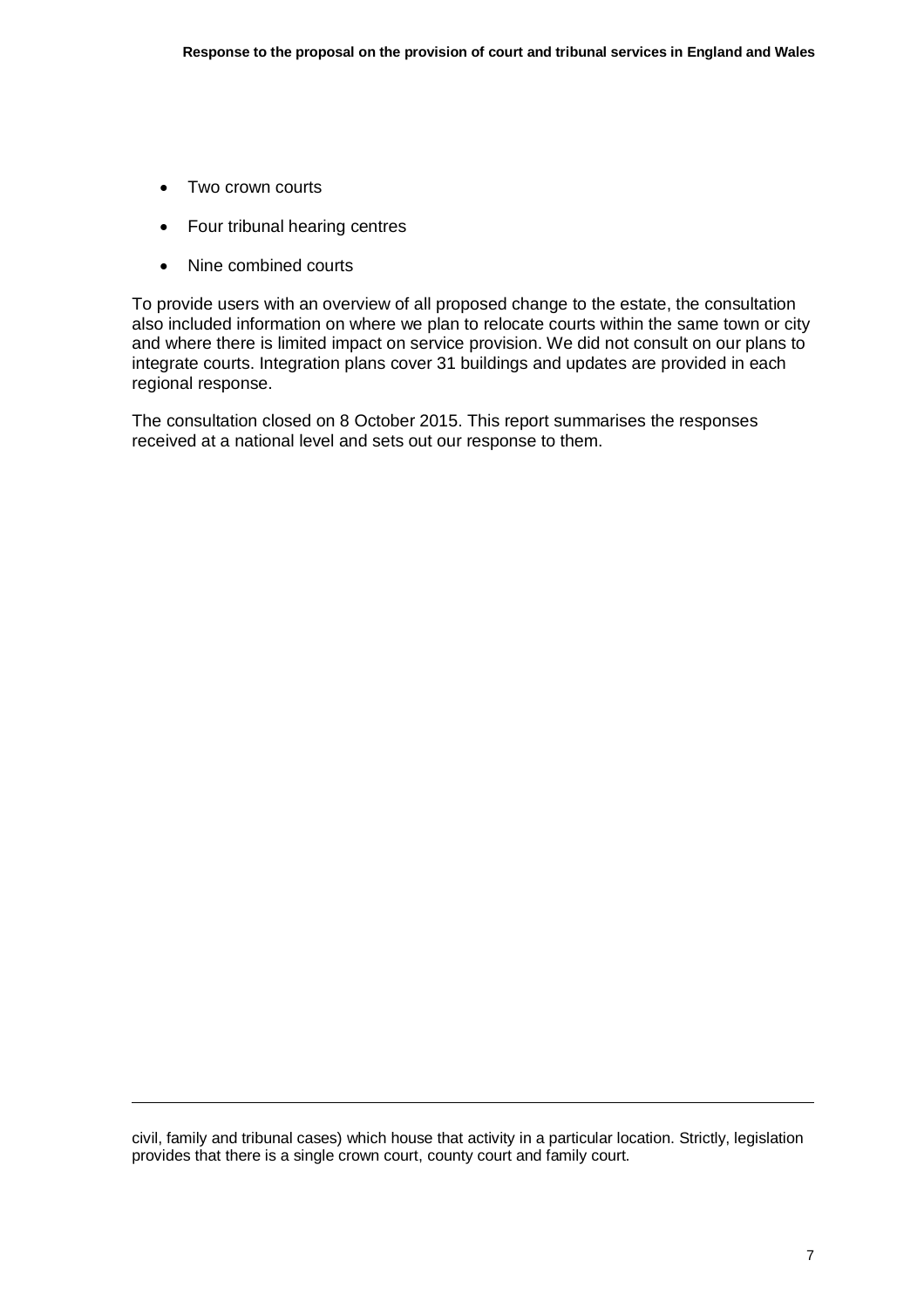# **The HM Courts & Tribunals Estate Strategy**

To ensure we deliver business effectively and meet our future strategic requirements, HM Courts & Tribunals Service has applied a set of principles against which the proposals in this consultation were developed.

The principles are:

#### **Ensuring Access to Justice**

- To ensure continued access to justice when assessing the impact of possible closures on both professional and lay court and tribunal users, taking into account journey times for users, the challenges of rural access and any mitigating action, including having facilities at local civic centres and other buildings to ensure local access, modern ICT and more flexible listing, when journeys will be significantly increased.
- To take into account the needs of users and in particular, victims, witnesses and those who are vulnerable.
- To support the requirements of other agencies such as the Crown Prosecution Service, Social Services, Police Forces and the Children and Family Court Advisory and Support Service (CAFCASS).

#### **Delivering Value for Money**

- To reduce the current and future cost of running the estate.
- To maximise the capital receipts from surplus estate for reinvestment in HM Courts & Tribunals Service.

#### **Enabling Efficiency in the longer term**

- To reduce the reliance on buildings with poor facilities and to remove from the estate buildings that are difficult and expensive either to improve or to upgrade;
- To move towards an estate with buildings which are larger and facilitate the more efficient and flexible listing of court and tribunal business whilst also giving users more certainty when their cases will be heard;
- To increase the ability to use the estate flexibly across the criminal jurisdiction and separately across the civil, family and tribunal (CFT) jurisdictions;
- To move towards an estate that provides dedicated hearing centres, seeking opportunities to concentrate back office function where they can be carried out most efficiently.
- To improve the efficient use of the estate by seeking to improve whole system efficiency, taking advantage of modernised communication methods (Wi-Fi and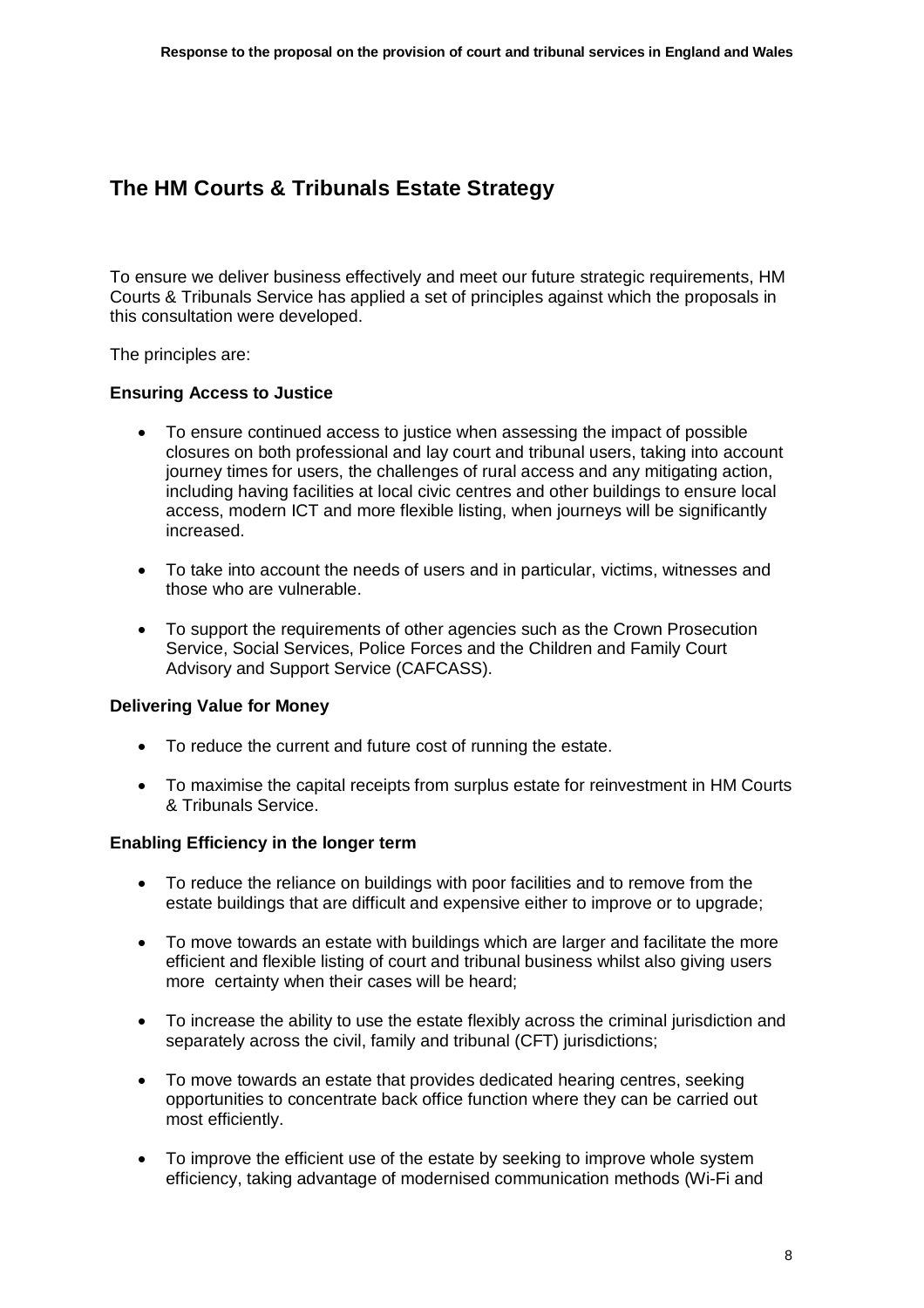video links) and adopting business processes to increase efficiency and effectiveness.

 To increase the efficient use of the estate wherever possible irrespective of current administrative boundaries

The proposal is for workload from surplus sites to transfer to existing courts and tribunals and, where appropriate, alternative local provision will enable continued access to justice. This alternative provision could include establishing video links to enable victims and witnesses to provide evidence remotely which could both be more convenient and more suitable, particularly for more vulnerable users. It could also include establishing hearings in civic, or other non- HM Courts & Tribunals Service, buildings for suitable hearings. The regional consultation documents set out the proposed sites where the work will transfer to, in the event of that court or tribunal hearing centre closing.

In order to achieve a radical transformation of the justice system, investment must be effective and provide proper value for money. It must focus on achieving a sustainable estate, which appropriately balances the needs of court users with the requirement for operational efficiency.

As a priority, we are therefore addressing the existing surplus capacity within the HM Courts & Tribunals Service estate. This will enable us to use the remaining estate more intelligently and flexibly, to reduce our running costs, to focus our investment on improving the estate we need for the future and to create more multifunctional court space – allowing different court and tribunal jurisdictions to share locations. Capital receipts from the sale of any surplus freehold buildings will be reinvested into the reform programme.

#### **Integrations**

To provide users with an overview of all proposed change to the estate, the consultation also included information on where HM Courts & Tribunals Service plan to integrate courts within the same town or city. We will notify local stakeholders of these changes when they take place.

An integration enables HM Courts & Tribunals Service to move work to combine jurisdictions in fewer locations in a local area. This allows the closure of a building or buildings while retaining local jurisdictions, with a limited impact on service provision. HM Courts & Tribunals Service operational leads manage integrations as part of the normal running of the business.

We have made progress with the integrations, and further details are included in the regional consultation documents.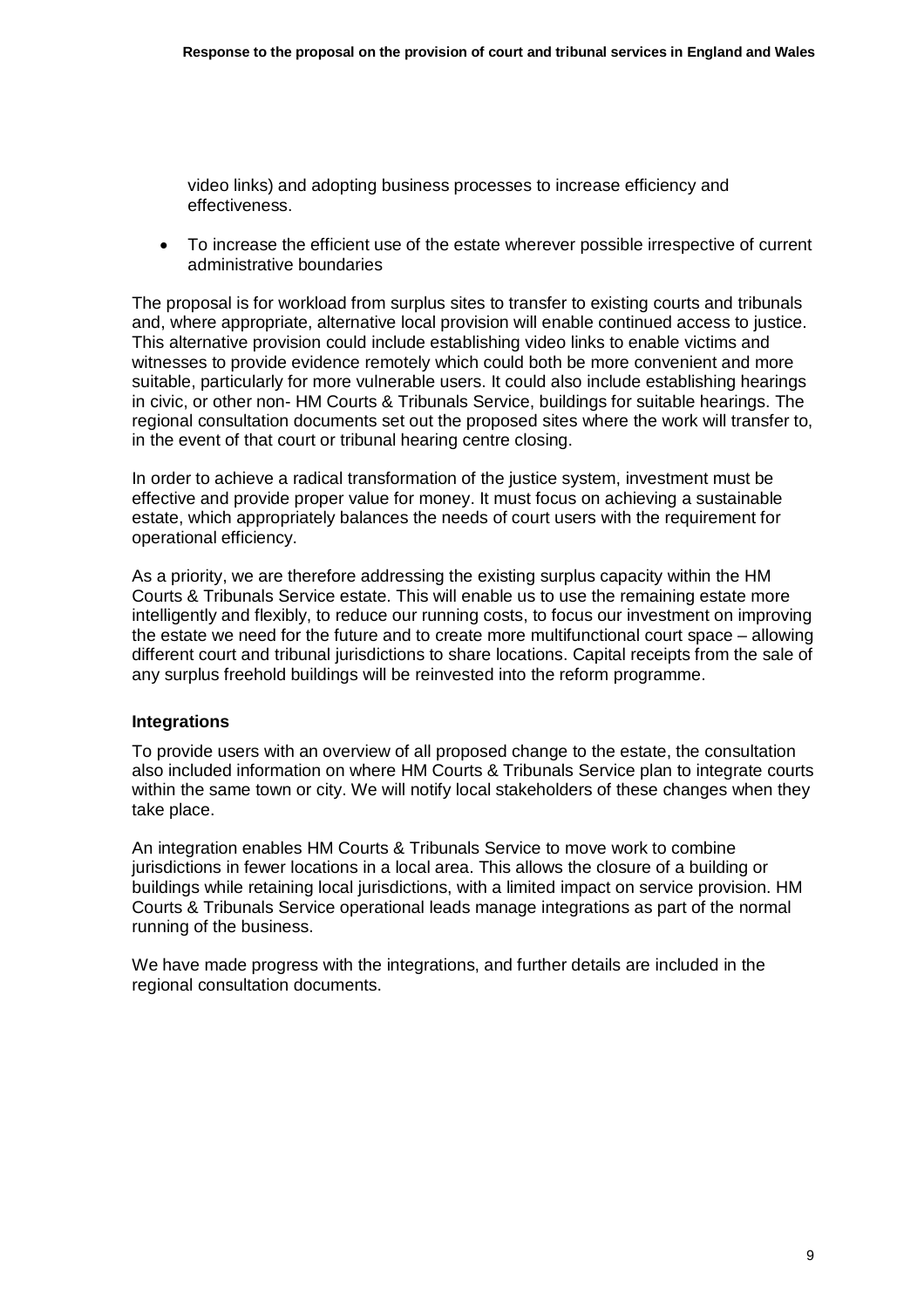#### **Impact Assessment**

We have updated the Impact Assessment accompanying the consultation to take account of evidence provided by stakeholders during the consultation period. The updated Impact Assessment is published alongside this document.

The key amendments to the Impact Assessment are:

- amending the modelling of costs and benefits to reflect the courts to be closed and retained
- updating the analysis for the latest available financial data
- updating travel time impacts and including an estimate of the average increase in journey time by car and public transport
- providing travel cost impacts, and
- relocating the Equality Impact Statement from the Impact Assessment to Annex B of this document.

A Welsh Language Impact Assessment has been undertaken and is included in the Impact Assessment. In relation to HM Courts & Tribunals Service's capacity to provide a Welsh language service, it concludes that concentrating services into fewer sites will not inhibit the provision of services to Welsh speakers, and may, in fact, enhance such provision.

A Welsh language version of this paper and the regional consultation document for Wales can be found at www.justice.gov.uk.

#### **Equality Impact Statement.**

An Equality Impact Statement has been prepared and is attached at Annex B. This contains a full assessment of impacts on protected characteristics.

Our assessment, following analysis of the consultation responses, is that the policy is not discriminatory within the meaning of the Equality Act 2010 as it applies equally to all persons affected by the changes included in ths document. We do not consider that the policy proposal would result in people being treated less favourably because of the protected characteristics.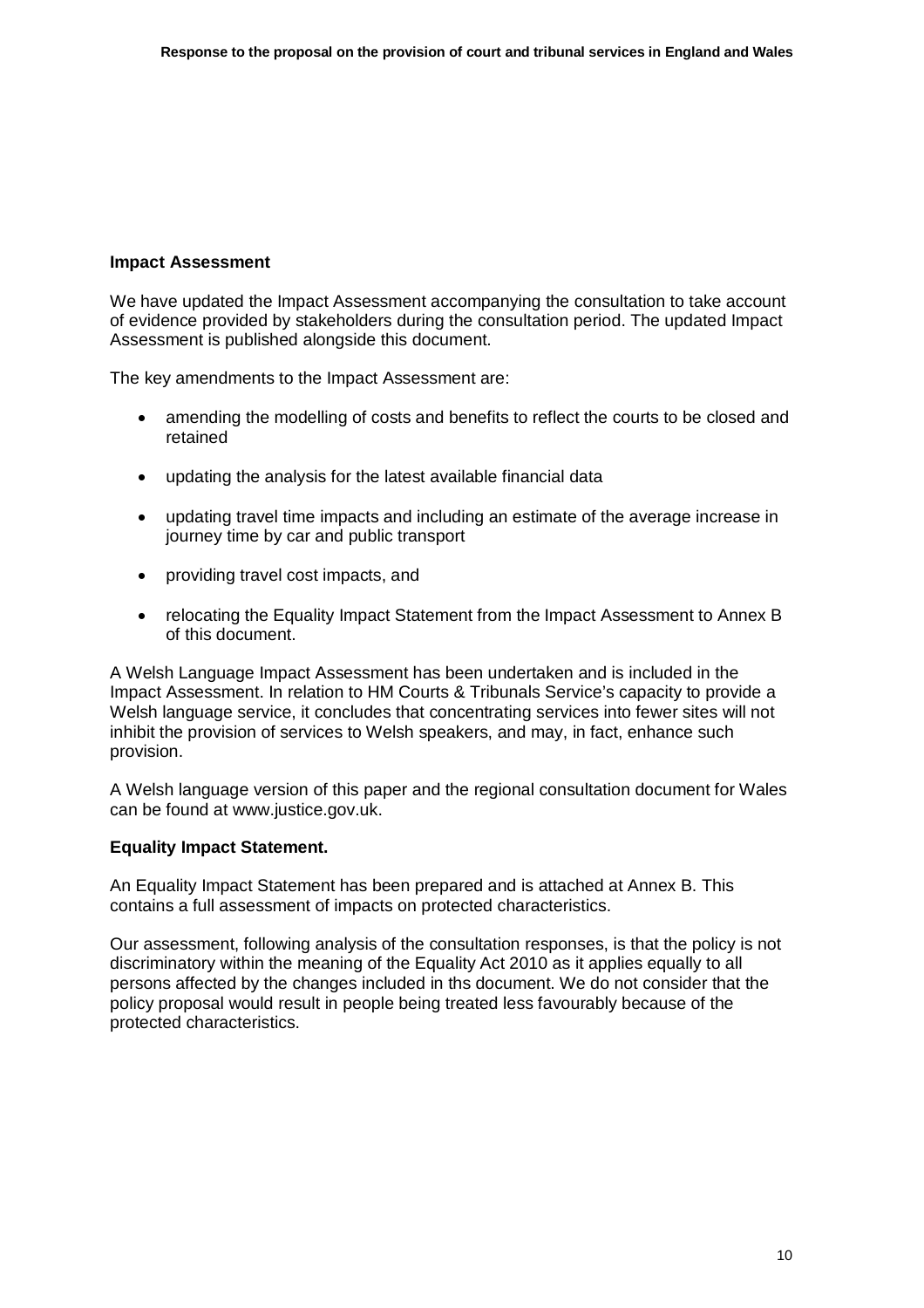## **National responses**

#### **Summary of Responses on the national proposal on the provision of court and tribunal services in England and Wales.**

The consultation generated over 2,100 individual responses. In addition, 13 petitions were submitted containing approximately 10,000 signatures. HM Courts & Tribunals Service is grateful for all the contributions made in response to the consultation.

The majority of the responses related to individual courts. In total, 110 responses were received that related specifically to the national consultation paper. Of these:

- 35 responses were from professional users
- 20 responses were from judges and magistrates
- 12 responses were from public sector bodies
- Seven were from Criminal Justice System partners, and
- 36 other responses were from individuals, organisations and committees.

Of the overall responses, 15 were supportive of the closure proposals nationally and 39 had neutral views. The main themes were:

- the estate is under used and utilisation should be increased
- in the current financial climate it is important that efficiencies are made where possible, and
- we should explore new ways of delivering our services wherever possible.

"The CJC is broadly supportive of the proposals contained in this paper as clearly falling within the parameters of the HMCTS reform programme and its aims. A subsidiary aim of this part of that work must continue to be the provision of justice, and in particular access to local justice." Andrea Dowsett, Civil Justice Council.

"CAFCASS recognises the positive work being done as part of the Closer working group to ensure practitioners can work effectively in court. We see potential in developing online Courts" Anthony Douglas, Children & Family Court Advisory & Support Service.

"This Consultation Paper presents a valuable and timely opportunity for a considered debate about the configuration of the court estate in England and Wales. JUSTICE strongly encourages HMCTS to approach the consultation process and the subsequent reform in a manner which places the court user at its centre. We look forward to sharing our Working Party's deliberations with HMCTS in the near future." Nadia O'Mara, JUSTICE.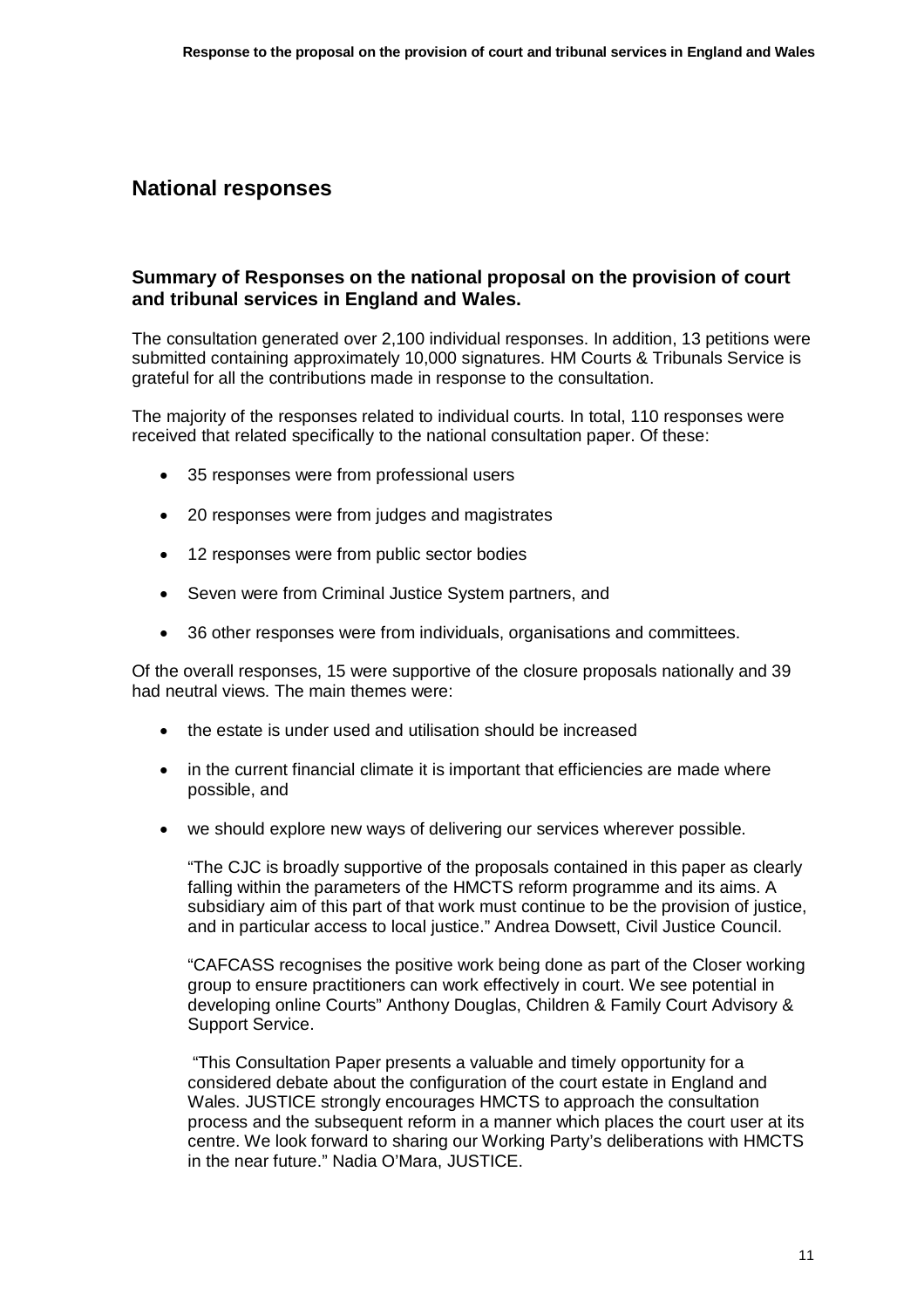"The Bar Council urges HMCTS to make further investigation into the alternative arrangements proposed by the consultation. In particular, HMCTS should make certain that the remaining courts will be able to take on the further workload and that the alternative venues proposed will meet the appropriate requirements." The Bar Council

56 responses were opposed to the closure proposals. The main themes were:

- Access to Justice (the availability and cost of transport to alternative venues), and
- concerns over the accuracy of the data in the consultation document and Impact Assessment.

"There will inevitably be delays and cancellations to hearings caused by the increased journey times and cost for litigants. We can envisage the scenario where in housing cases people on benefits will be unable to attend court to argue against eviction and will have no other way of making an appearance, as they may not have access to the Internet (which is not free, requiring hardware and Wi-Fi or broadband connection). We are concerned about vulnerable people who use the Courts. It would be useful to have statistics regarding the socio-economic backgrounds of Court users and the affordability and cost of car and public transport usage. Although putative journey times are given, what is the increased mileage on average for litigants?" Peter Causton, UK Association of Part Time Judges.

"There are clearly some courts which are radically under-utilised and for which closure is appropriate. However these proposals go too far and the impact on access to justice is understated" Magistrate, name not supplied.

"Some cases can be dealt with remotely or online and there should be the option for every case to be considered in this way. But the majority of cases considered by a District Judge in a County Court involve debt, urgent injunctions, housing, divorce or arrangements for children – life-changing events for individuals who are entitled to a fair trial before a judge if they wish it. The parties' Article 6 rights are engaged." District Judge Ellis.

The Law Society opposed the proposals, expressing serious concerns about the impact of the proposals on access to justice and travel in terms of time and cost. They called for more transparency about the travel time calculations used in the consultation and asked for the methodology used to be independently assessed*.*

"The Society agrees that the use of technology could benefit court users but substantial financial investment is needed to upgrade the current technology. The society recommends that it will be prudent to modernise the court with new technology, assess how it is working then consider savings rather than the other way round." Lori Frecker, the Law Society.

The Law Society response also provided comments on an individual court basis. These have been included and responded to in the regional response documents.

The Council of Her Majesty's Circuit Judges raised concerns about locality of provision, citing the report of Lord Justice May *"Justice Outside London"* and the principle that the public should be able to see justice being done in their local area. They are also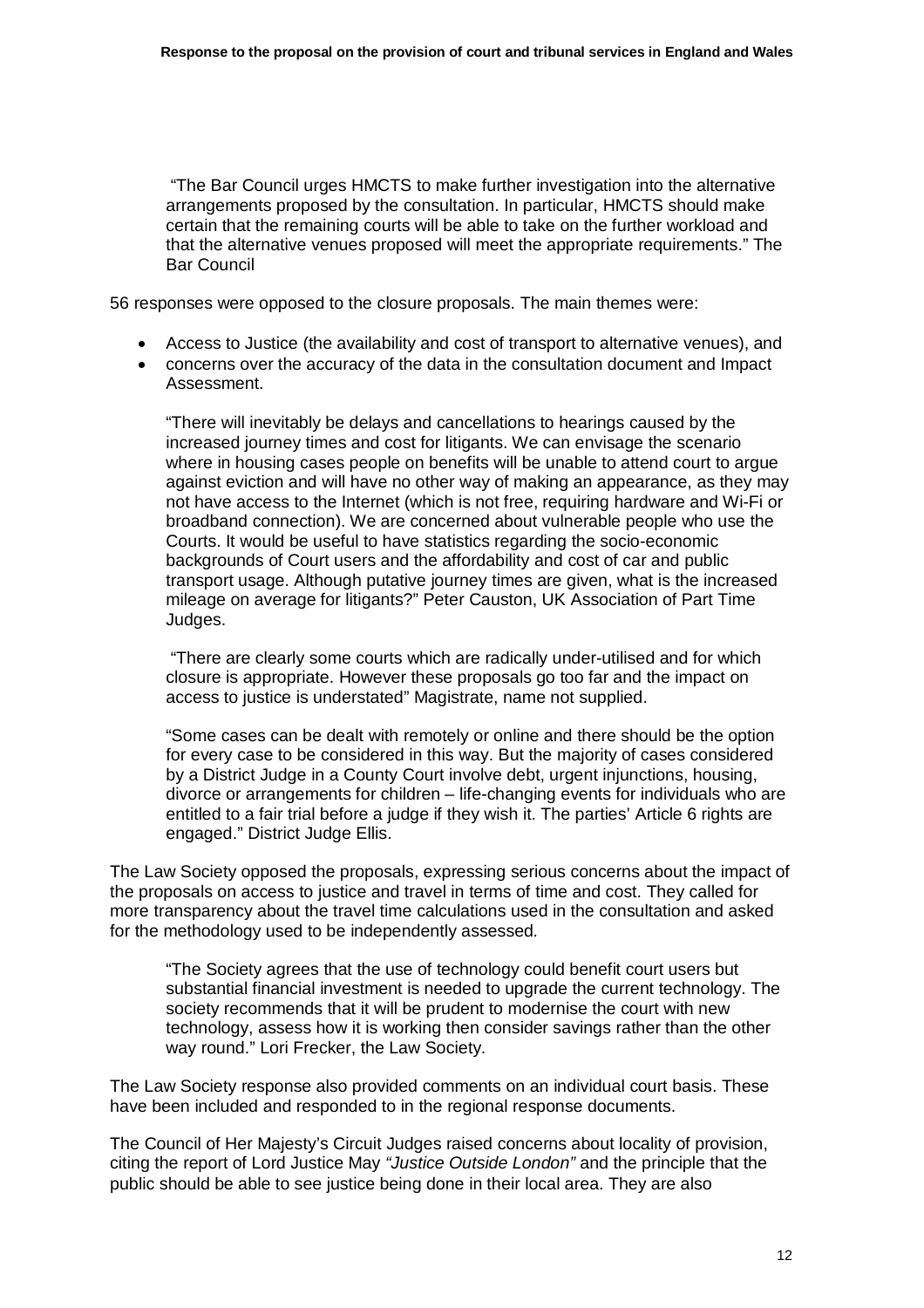concerned about ability of courts to handle additional workloads without substantial investment to improve facilities and resource.

The Civil Court Users Association highlighted a lack of implementation plan and that the "… initial and subsequent upheaval that will come with these proposals and especially at a time when court fees are increasing and the service is neither efficient nor commensurate with the service envisaged after the 2010 consultation." Civil Court Users Association.

The Housing Law Practitioners Association and others were concerned about the effect of the proposals on those with ill health and limited means, who, in their view already struggle to attend existing courts and would experience extreme hardship by the proposals.

The National Association of Local Councils oppose the proposals and calls for the Government to consider alternative ways to,

"… reduce costs whilst sustaining affordable justice. Parishes will be affected badly if the proposal to close 9 combined courts is implemented." National Association of Local Councils.

The Welsh Government said,

"The UK Government is acting prematurely in focusing on closing courts and tribunals before any assessment or analysis has been undertaken into developing digital platforms and Lord Justice Briggs has made recommendations about the future structure of the Civil Courts. It is impossible to assess the impact and engage properly in this consultation process in the absence of clear and strategically informed proposals." Siân Mills, Constitutional Affairs and Inter-Governmental Relations, Welsh Government.

Historic England commented that it was desirable for listed court buildings to continue in their intended use as the interiors and fixtures have historic interest. They pointed out that the disposal process should comply with guidance on the 'Disposal of Heritage Assets, a guidance note for Government departments and non-departmental public bodies'.

Our response to these and other comments are set out in the next section of this report, summarised under key themes:

- Access to Justice
- Value for money
- Operational efficiency
- Alternative provision of services.

A list of respondents is included at Annex A.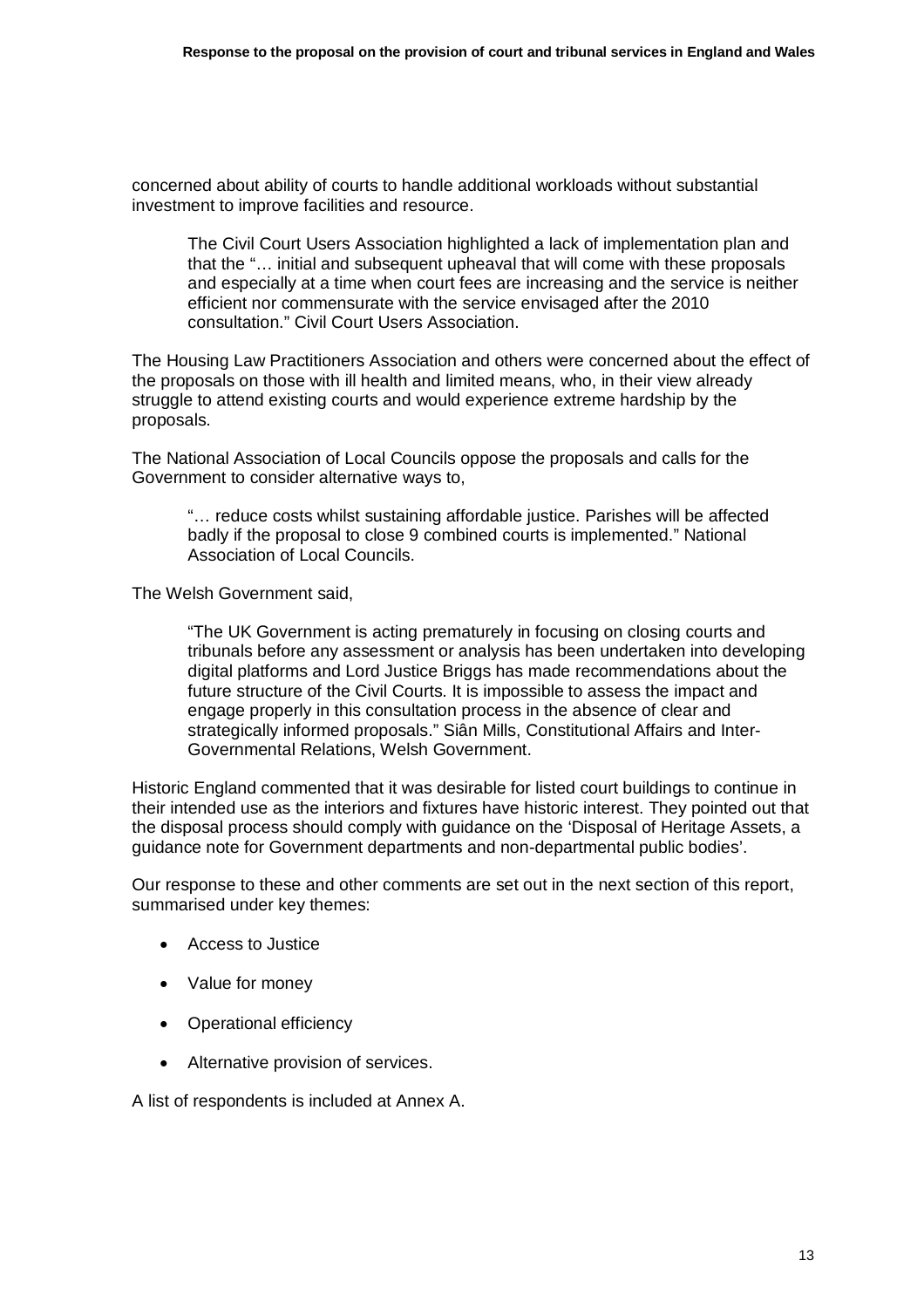#### **Responses to specific themes**

#### **Access to Justice**

Around two thirds of the responses to the national document made reference to access to justice issues. In particular, concerns were expressed regarding the availability and cost of public transport and the ease of access for certain groups of people. Many challenged the estimates of travel times and thought them to be over-optimistic.

"The MA is concerned the some of the proposed court closures will severely restrict defendants, victims and witnesses from accessing justice…. The MA believes that 20% of the working-age population being more than 30 minutes away from a magistrates' court, even by car, is concerning. And that when taking public transport into consideration, the proposed drop from 82% to 73% of people who are within 60 minutes of a magistrates' court presents severe challenges for access to justice." Magistrate's Association.

The Youth Justice Board also raised concerns around travel times and the risk that failures to appear in court may increase.

"For those young people receiving custodial sentences at court, we anticipate that these proposals risk compromising the current information exchange process between YOTs [Youth Offending Teams] and the secure estate." Youth Justice Board.

The Citizens Advice Witness Service, and others, made challenges to the travel times stated in the consultation.

"The general consensus was that travel times were not reflective of travel during peak times as would be required for cases with 9.30am starts and in many cases local staff suggested that the actual travel times would be at least double those stated. Furthermore there appears to be little, if any, consideration given to seasonal fluctuations in traffic due to holidays, adverse weather and scheduled road works." Citizens Advice Witness Service.

"Overall there are inherent concerns as to access to justice. The experience of our members is that many people attending court do not do so by car. Due regard must be had to the accessibility of public transport and in particular, direct routes. There will be direct effect on the advocate at Court having no client to represent, or having to wait for the arrival of the client via public transport. The effect on witnesses of court closures in rural areas cannot be overstated." Sue Johnson, Criminal Law Solicitors Asscociation.

Some respondents were generally supportive of the proposals and considered access to justice was not compromised but were keen to emphasise that this should be accompanied by wider improvements to the service provided by the courts.

"It makes no sense having empty courts and wasting tax payers money, so I agree with the proposals. As a Magistrate, I will have to travel further to get to court. Overall, I agree with the proposals but please don't just shut down courts but take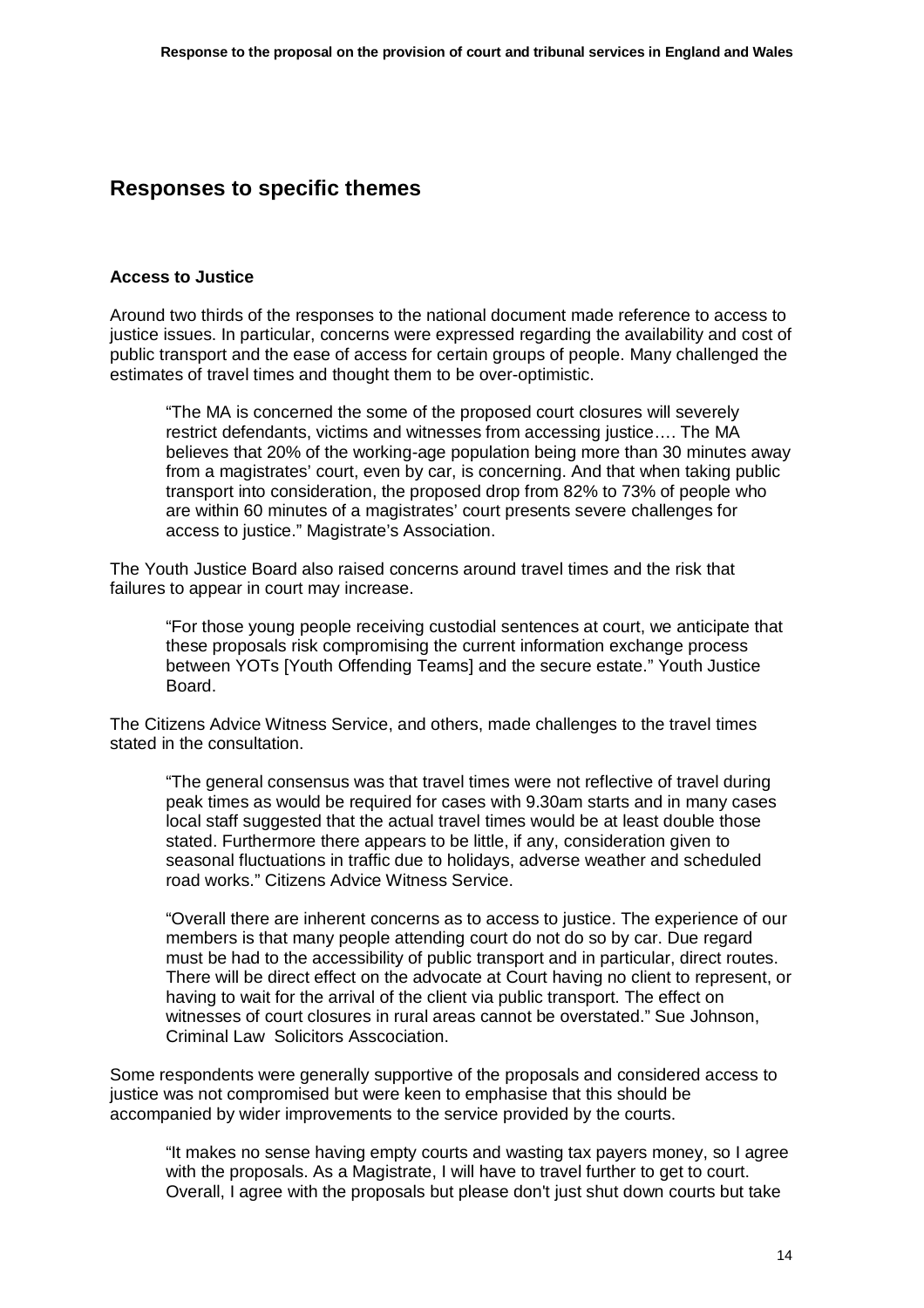the opportunity to simultaneously improve the process of delivering justice." Sudesh Mattu, Business Manager.

"Members of the public are prepared to travel to court as it is typically a once in a life time or a very rare event. It can be compared to visiting a specialist hospital. There is scope for greater compacting of the estate. Lawyer are flexible by nature so are used to travelling to different courts. A court's proximity to rail stations is key for lawyers." Nathan Sharman, Locum BCC.

#### **Response**

Access to justice is not just about proximity to a court. We are committed to developing alternatives to travel. The changes we are making to our service will mean fewer people needing to go to a court. Going to a court can be very stressful, especialy for vulnerable people.

We acknowledge that the proposals included in this consultation will result in an increase in travel time for some of those who do need to attend court and who live in proximity to a court or tribunal which will now close. This was recognised in the initial consultation and modelled estimates of increased travel time by both car and public transport and specific examples of journey times and costs were provided. These have been updated where necessary following analysis of the responses to the consultation and the Impact Assessment has been updated.

We have conducted an assessment of the equality impacts of these proposals, including on young people and the elderly. We haveoncluded that they do not discriminate. There a number of mitigations against the impact of these changes and these are included in Annex B below.

The travel information and public transport costs were provided as a guide to the likely impacts but could not model every potential customer journey. The issue of access to justice locally is explored for each court or tribunal in the regional response documents.

Attending a court hearing is a rare event for members of the public. Many people will never do so. However, HM Courts & Tribunals Service acknowledges that users should not have to make excessively long or difficult journeys to attend hearings. The increases in journey times resulting from the changes to the estates will not prevent users attending courts. We also know that, in an increasingly digital age, users do not always need to attend hearings in person in order to access the justice system.

On a national basis and for the population of England and Wales overall, the changes to estimated travel times are small.

| Access by car              |         | Before changes | After changes |             |  |
|----------------------------|---------|----------------|---------------|-------------|--|
|                            | 0-60min | $0 - 120$ min  | 0-60min       | $0-120$ min |  |
| <b>Crown Courts</b>        | 97%     | $100\%$        | 97%           | 100%        |  |
| <b>Magistrates' Courts</b> | 99%     | 100%           | 98%           | 99%         |  |
| <b>County Courts</b>       | 99%     | $100\%$        | 98%           | 99%         |  |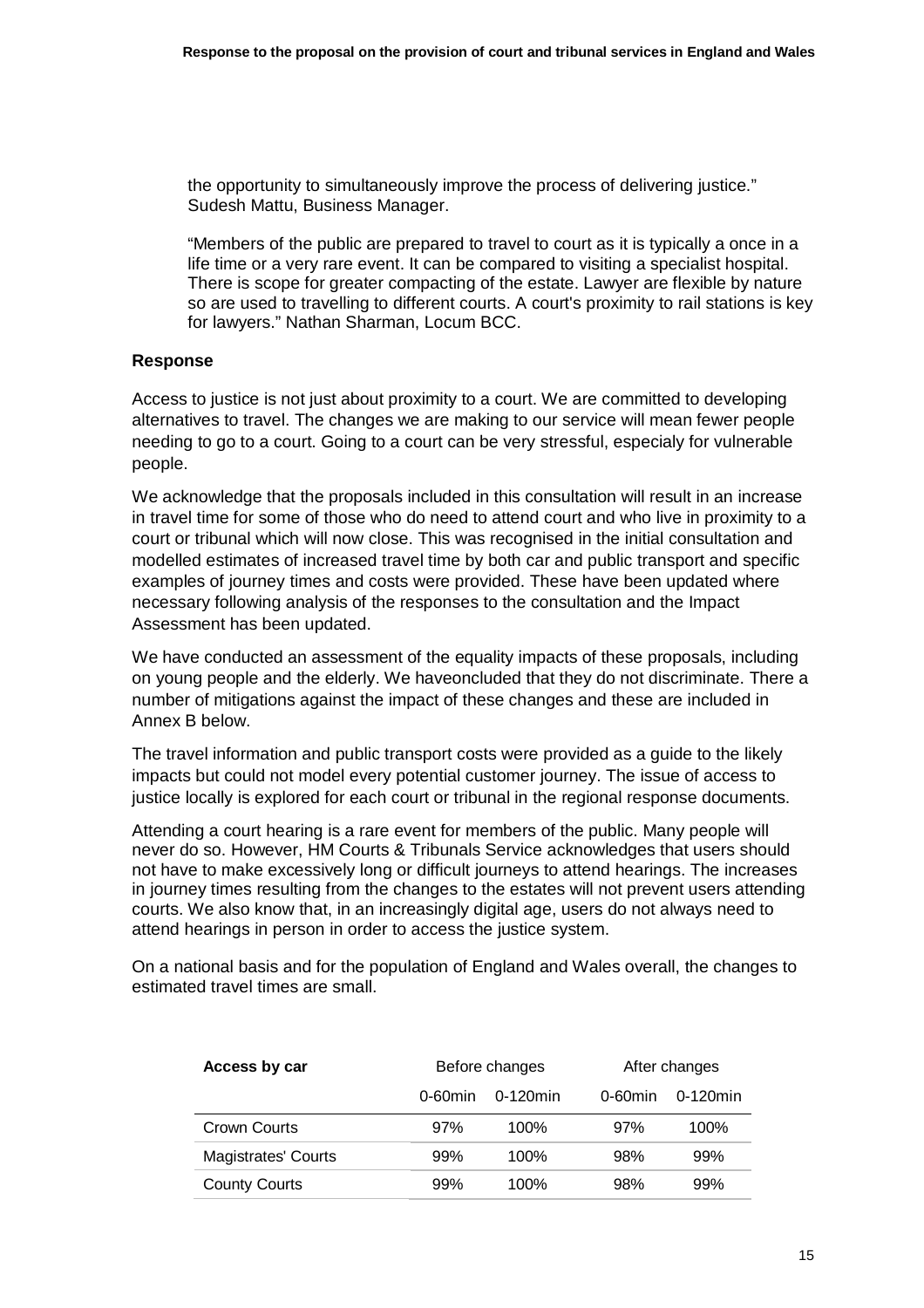| Tribunals                            | 83%     | 98%            | 83%        | 97%           |
|--------------------------------------|---------|----------------|------------|---------------|
| <b>Access by public</b><br>transport |         | Before changes |            | After changes |
|                                      | 0-60min | $0 - 120$ min  | $0-60$ min | $0 - 120$ min |
| Crown Courts                         | 62%     | 94%            | 61%        | 93%           |
| <b>Magistrates' Courts</b>           | 82%     | 97%            | 74%        | 95%           |
| <b>County Courts</b>                 | 78%     | 100%           | 72%        | 99%           |
| Tribunals                            | 39%     | 79%            | 39%        | 79%           |

The largest change is a reduction in the proportion of the population who are able to travel to their nearest magistrates' court within an hour by public transport of 8%.

We expect the process of local people being tried by local magistrates to continue. Whilst the closure of magistrates' courts will result in some necessary changes to Local Justice Areas (subject to separate stakeholder engagement and consultation exercises) magistrates will remain valued members of the judiciary and will be able to continue to serve their communities wherever they are delivering justice.

Having reviewed the responses to the consultation at a national level, we consider that the estates principles regarding access to justice have been appropriately applied to the decisions taken, and remain consistent with our overall estates aims. It remains the case that for most members of the public, needing to attend court is a very infrequent event.

For some courts, the impact of the proposed closure on access to justice was greater. In these cases, the Lord Chancellor has decided to either retain the court or close the court and seek an appropriate alternative local provision. Details are included in the Decisions section below and in the appropriate regional response document.

In addition, in line with current practice, court and tribunal users who face exceptional difficulties in attending court for a particular time can make an application to have their case heard at a different time on an individual basis.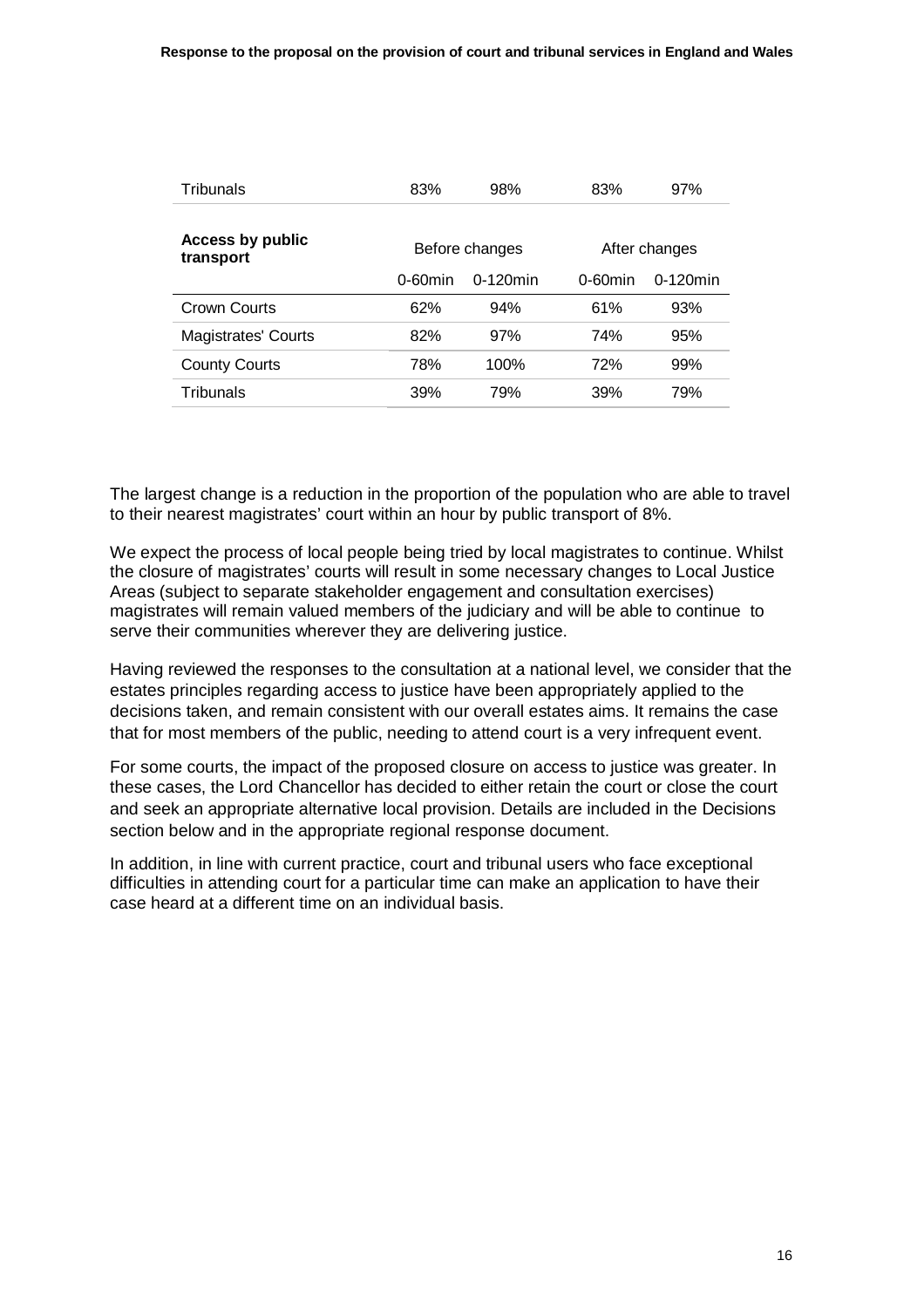#### **Value for Money**

Some responses raised concerns about value for money and whether the closures would result in the level of financial savings stated.

The UK Association of Part Time Judges cited recources recently spent renovating buildings would be wasted as a result of closures.

"Take Stockport County Court for example, a building that has recently been renovated at a cost of approx £1M which would now be thrown away if it was closed." Peter Causton, UK Association of Part Time Judges.

"The projected savings should be considered with reference to previous rounds of court closures. It should not be forgotten that many of the buildings remain unsold. The proposals appear to minimise the immediate increase in costs that will result from court closures including lease break costs, IT decommissioning etc Also the options set out in the assessment are extremely limited ie do nothing or close court buildings" Richard Michael Mason, Solicitor*.*

One respondent argued that new technology should be embraced more quickly, citing the high cost of land, but cautioned that locations needed to be easily accessed by defendants, witnesses and the jury. They suggested that the,

"admin procedures could be centralised in one national location. With the advent of everything beingdigital, staff do not need to be working from this valuable estate. This could lead to more courts been squeezed into one building/ E.G Mags / Crown / family / coroners." Claire Hewson, Police Officer.

The Public and Commercial Services Union responded that the

"The proposals are too driven by the need to cut costs rather than any desire to improve access to justice. We believe that the closures will restrict access to courts and tribunals for many court users. The difficulty in reaching alternative courts is likely to increase the risk of delays and may lead to more miscarriages of justice due to the longer journey times acting as a deterrent to victims and witnesses" Public and Commerical Services Union.

#### **Response**

HM Courts & Tribunals Service has to ensure its estate is utilised to deliver justice efficiently and effectively while providing value for money to the public purse.

If we continue with our current estate, a third of our operating budget would be spent on court and tribunal estate, much of which would be poorly occupied. There are 460 buildings in England and Wales, costing taxpayers £500 million per year. For the financial year 2014-15, nearly half of our builidngs were used for less than half of their available hearing time.

This surplus estate limits our ability to invest in alternative ways of making justice accessible. We want to reduce the current and future cost of running the estate and to maximise the capital receipts from selling surplus estate for reinvestment in HM Courts & Tribunals Service. This is critical to the delivery of our plans to reform the service.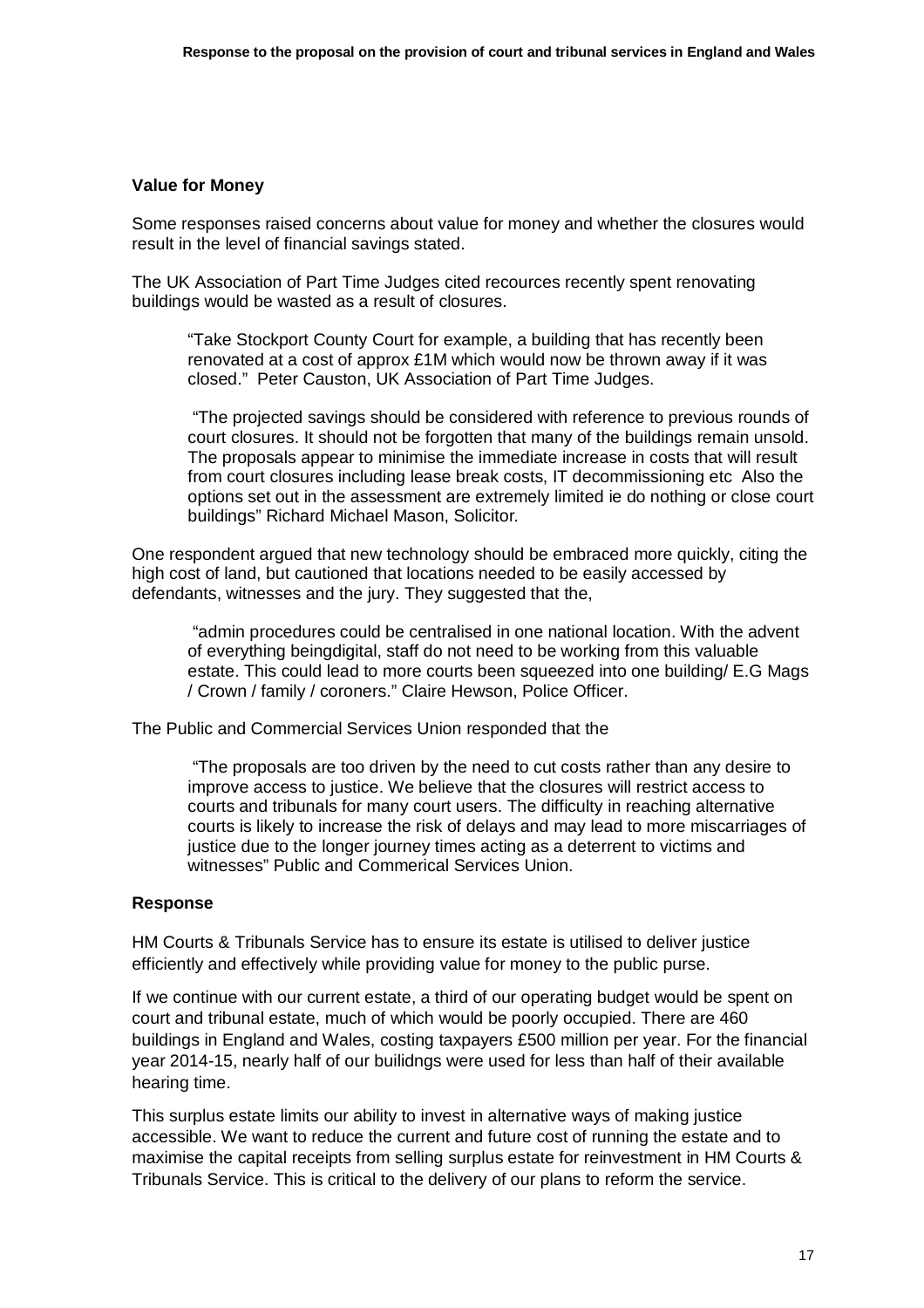We need to reduce our reliance on buildings with poor facilities and to remove from the estate buildings that are difficult and expensive either to maintain or improve.

The accompanying Impact Assessment includes detailed estimates of the costs and benefits of these changes. In summary annual operating cost savings of £27 million are expected along with capital receipts of £39 million from the sale of freehold buildings. These numbers will change as appwe refine our plans, now that decisions have been made.

We expect to dispose of surplus freehold estate in line with current cross Government guidelines, ensuring that value for the taxpayer is maximised. Whilst a small number of properties with specific issues to resolve remain unsold from earlier closures, the Court Estate Reform Programme (CERP) announced in 2010 raised £49.6 million from the sale of freehold properties.

#### **Operational Efficiency**

Many of the responses referred to operational efficiency. Many respondents questioned the capacity to absorb additional business in other buildings.

The Bar Council seeks reassurance that the transformation results in high quality facilities, particularly as increases in cases handled in remaining accommodation places extra pressure on services.

"… it is worth highlighting three notable limits to improving efficiency in the criminal justice system (CJS): the fact that the CJS have no control over the number of cases that must be handled; the chronic shortage of funds in the CJS; and the cooperation of defendants in court proceedings." The Bar Council.

Some respondents queried the utilisation of courts and how cases are listed.

"There may be some County Courts which are under-utilised, but there are also many others which are struggling to cope with the workload. For example, in a case I was recently involved in at the County Court in Brentford, there were 4 x hearings listed for one Judge at 10:00am, and another 3 at 11:30. Each of those had a time estimate of 1.5 or 2 hours." David Carrod, Professional user.

"There is insufficient evidence to show that efficiencies will be made by court listings. Many integrated courts are already stretched, for example Central London court has recently had a 62 day backlog of correspondence and in Manchester Court office space does not appear to have room for expansion." Shelter.

Victim Support raised concerns about the impact on waiting times.

"In addition to ensuring a high quality of facilities available to all witnesses, HMCTS will need to ensure that added pressure on remaining courts as a result of closures does not generate backlogs and lead to longer waiting times which can have serious and far reaching implications for victims and witnesses." Alexandra Barker, Victim Support.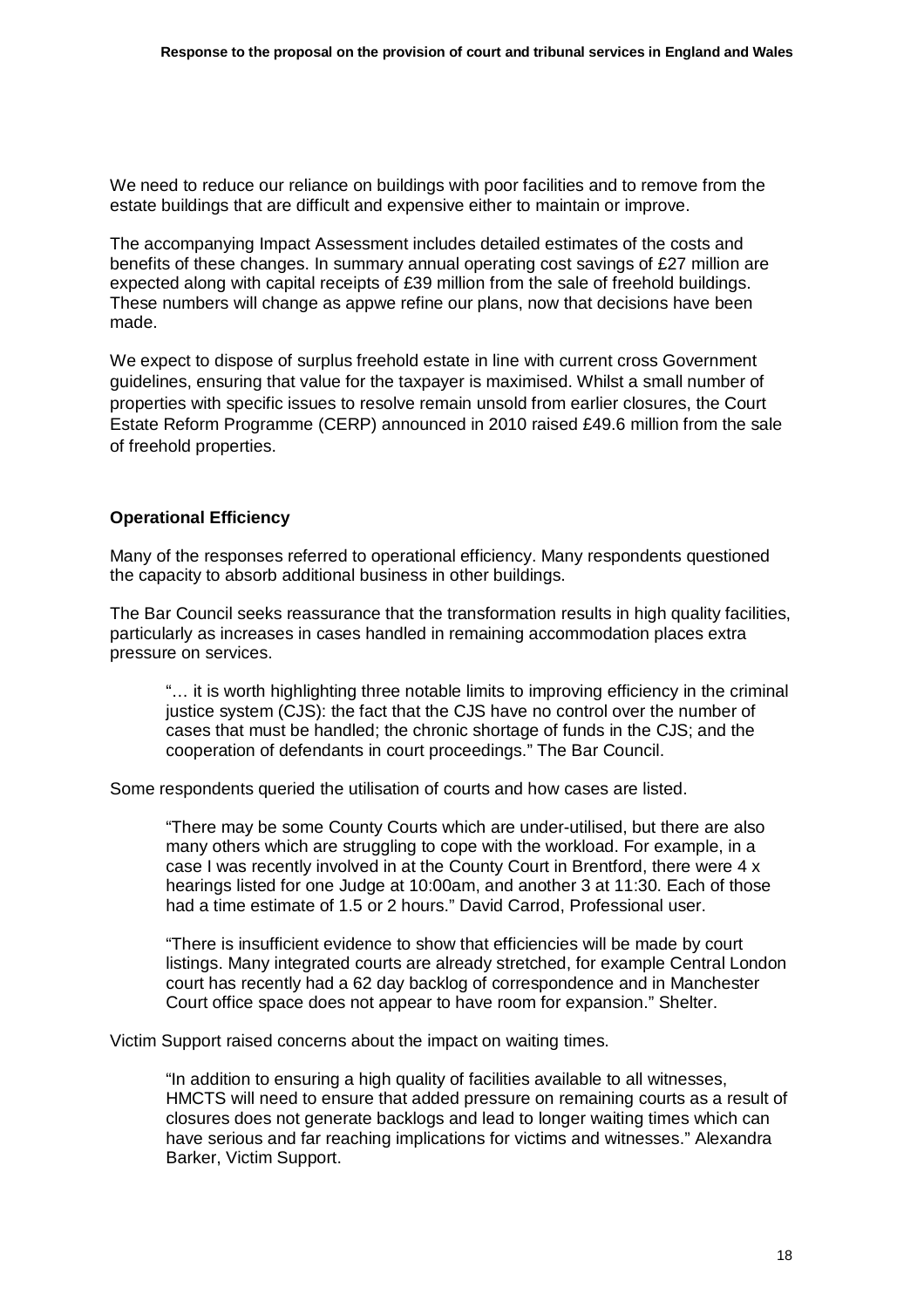Several stakeholders, including The Insolvency Service and the National Offender Management Service expressed their desire to work jointly, particularly in implementation plans.

"The Insolvency Service would ask to work in partnership on a solution which is compatible and useful for both of us to achieve greater use of technology for conducting routine hearings as an alternative to physically attending court premises as well as increased use of paper applications where routine and noncontentious matters are dealt with without hearings" The Insolvency Service.

"HMCTS and NOMS are close partners within the criminal justice system and the relationship between the two is at the heart of the criminal justice process. We welcome the opportunity to participate in this consultation and the direction of travel proposed. Engagement has already begun on an operational level and we remain optimistic that this will lead to successful delivery of our own estate reforms and deliver savings to the public purse and maintain protection of the public." National Offender Management Service.

#### **Response**

 $\overline{a}$ 

For all courts an assessment of the capacity of the receiving court to accommodate the additional workload was made prior to the publication of the consultation. These have been revisited and updated in light of the responses received to the consultation. The utilisation levels of individual courts are included in the regional consultation response documents. The level of workload in these courts has been reviewed to make sure that sufficient capacity exists in receiving courts, including an allowance for reasonable future changes in workload.

The current utilisation rate of hearing rooms across England and Wales is very low. At a national level in the financial year 2014-15, recorded utilisation levels by jurisdiction were:

- Crown courts 71%
- County courts 53%
- Magistrates' courts 47%
- Tribunal hearing rooms 71% [2014-15 data]<sup>4</sup>

Utilisation levels in courts remain unacceptably low. In 2014-15 around half (48%) of courts and tribunals were used less than half of the time. While some initiatives have reduced the workload dealt with in our courts, in general our estate contains too many courtrooms, many of which cannot be used flexibly or are in poor condition.

As part of the process of assessing responses to the consultation, utilisation rates for each court and tribunal included in the proposals were reviewed. Where the utilisation rates have been revised as a result, this is noted in the regional consultation document together with an explanation for the change. For each court a further assessment of the capacity of receiving courts to accommodate the work has been made.

<sup>4</sup> Most recent tribunal utltisation data available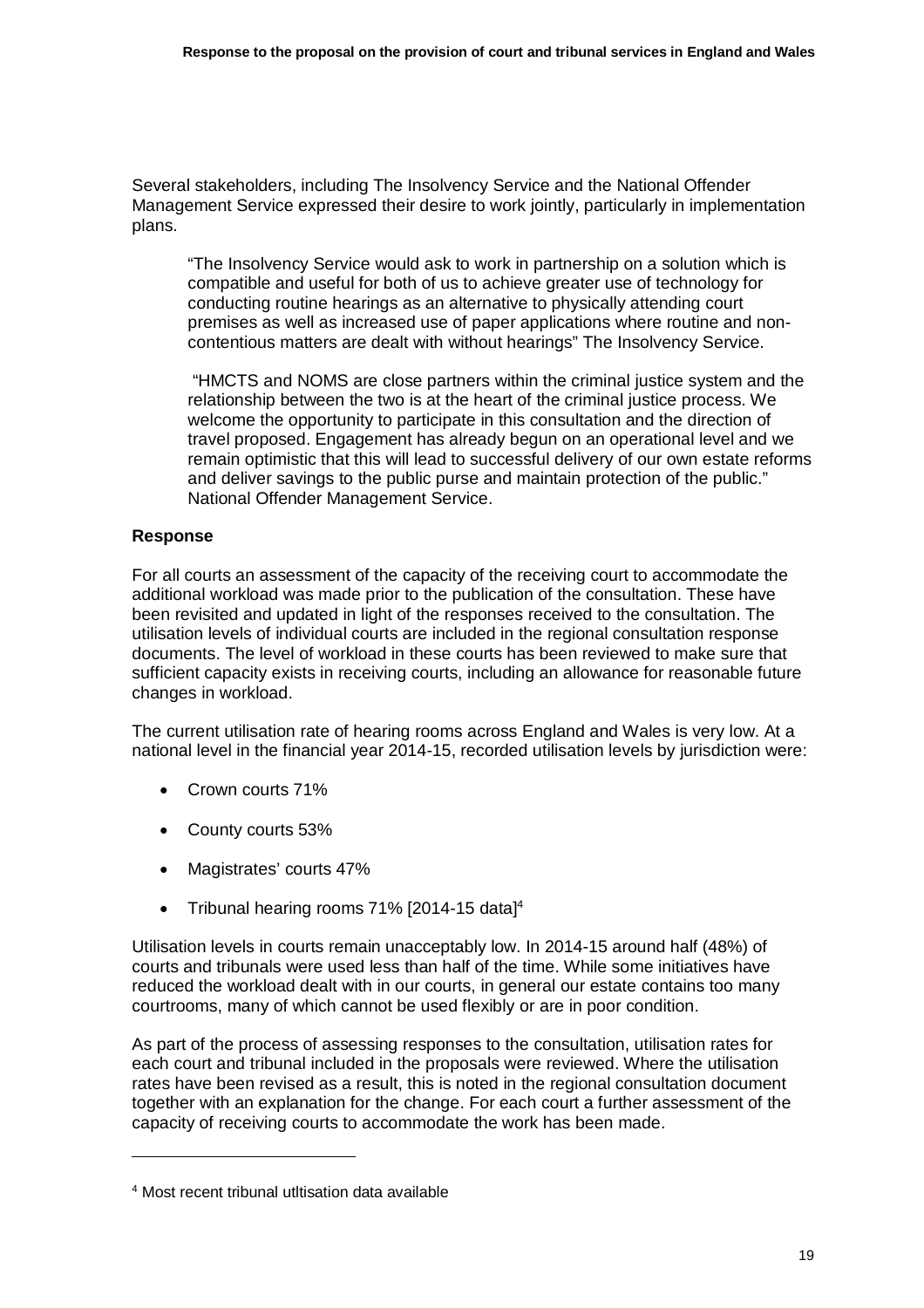We are confident from this assessment that the capacity exists to accommodate the business effectively and meet our future strategic requirements. HM Courts & Tribunals Service regularly reviews trends in workloads across all jurisdictions and the proposals included in the consultation are based on current and projected workloads. Any exceptional changes to workload will be handled through flexible use of the court capacity at that time.

As we increasingly adopt digital ways of working, and reduce the requirement for users to physically to attend hearings in person, the need for courtrooms will diminish further. Combining the workload to one location improves efficiency and enables savings to be made. Larger buildings can facilitate more flexible and efficient listing of cases and give users more certainty of when their case will be heard. We will be able to invest proportionately more in improving the facilties in fewer sites.

We will work with all our partners and stakeholders to develop implementation plans. We want to ensure operational efficiency and explore joint solutions both at local and national levels. This includes The Insolvency Service, CPS, Police, CAFCASS, Youth Offending Service and the National Offender Management Service including prisons and probation, whose operations are closely linked to ours.

#### **Alternative Provision of Services**

A number of responses address the alternative provision of court services. Many supported the use of technology in delivering services differently, but concerns were raised about security of judiciary and staff in other builidings, the availability of suitable internet connections and the ability of people to access and use online services.

"The MA agrees that alternatives to travelling to a physical building could be beneficial for some users in relation to certain types of hearing. Examples would be digitised systems for certain offences such as speeding, or use of video linking for vulnerable witnesses." Magistrate's Association.

"JUSTICE strongly supports the expanded use of technology in the justice system. We agree that a significant number of legal matters, particularly in civil and family law, could be dealt with more efficiently and more fairly through the use of technology… the development of an integrated online and telephone service which would provide effective access to information, advice and assistance for the majority of those who would not otherwise have access to such services, while also freeing up scarce personally delivered services to those who need them most." Nadia O'Mara, JUSTICE.

Circuit Judges were also concerned about security*.* 

"…Courts and tribunals are flashpoints for high emotions. It is simply not good enough to assume that any public building will be secure enough to be used as a court or tribunal or to gain access to a court or tribunal." Circuit Judges.

"The suggestion of using other civic or public buildings for hearings as demand requires inevitably raises questions as to the appropriateness of these buildings for use as a courtroom. It is likely that all the functions a courtroom can provide will not always be easily substituted by another civic or public building. For example, the consultation does not discuss whether or how any technical facilities that may be necessary for the display or sharing of documents and evidence will be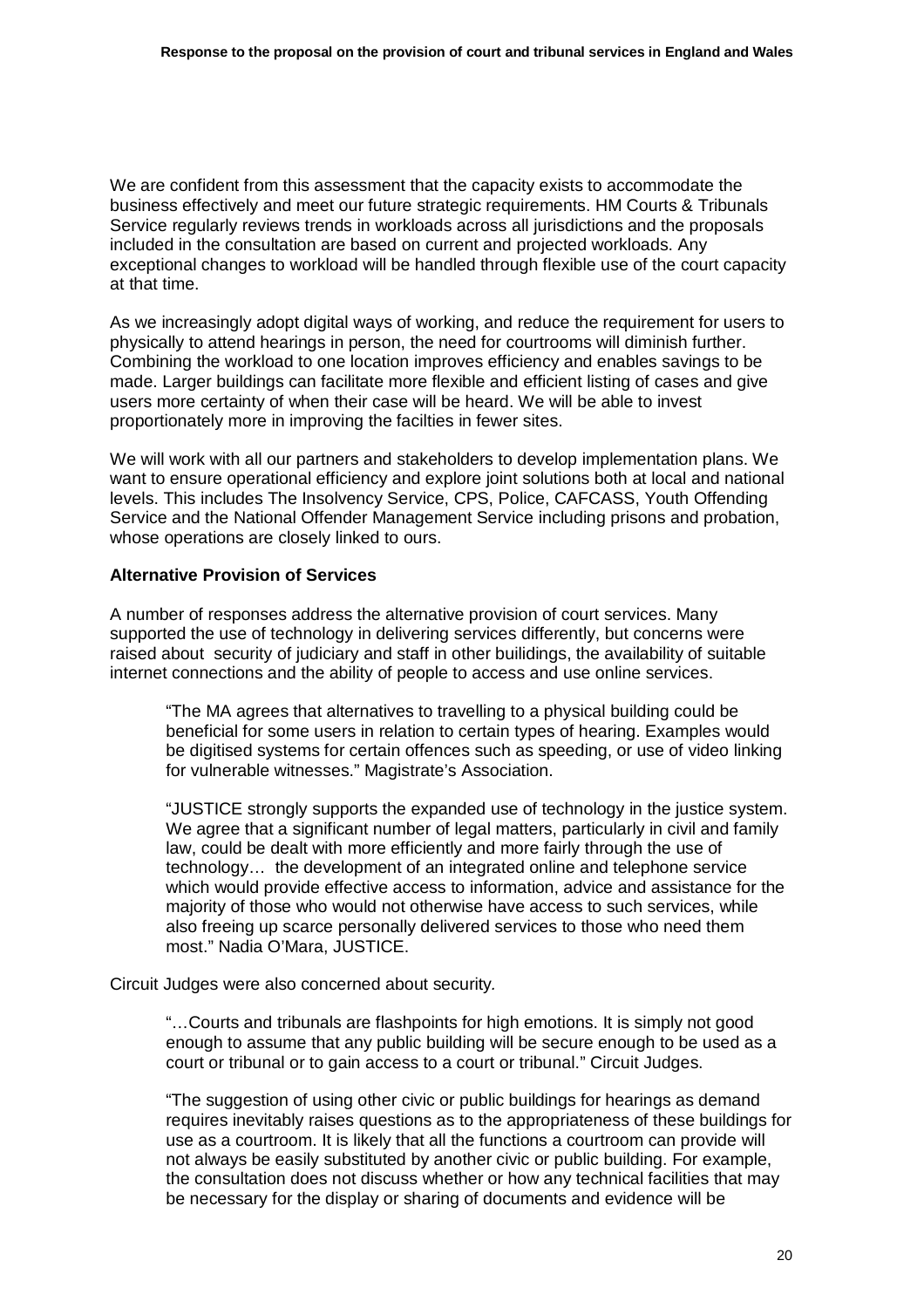provided, nor does it engage with how special measures for vulnerable witnesses or necessary support staff for court users will be made available." The Bar Council.

The Youth Justice Board asked that young people's cases should be assessed case by case. They argued,

"We are clear that a digital by default position is not suitable for young people ... HMCTS's proposals also highlight the possibility that, in cases where security requirements are low, alternative provision could be made through the use of other public buildings. The YJB feels that these proposals could have clear benefits for young people." Youth Justice Board

The responses from Equality and Human Rights Commission and Shelter included concerns that for some groups video links may not be a suitable alternative to attending hearings in person and that their ability to participate in proceedings may undermine the principle of equality of arms. Examples given were people with visual or hearing impairments, some older people or those with communication support needs.

"Although further use of technology may mitigate against some of the negative impacts of court and tribunal closures, for some groups video-links may not be a suitable alternative to attending the hearing in person. This may include people with visual or hearing impairments, including some older people, and those with communication support needs. In the Commission's analysis, there may be circumstances where not being physically present in court may restrict meaningful participation in the proceedings and so undermine the principle of equality of arms." Equality and Human Rights Commission.

"Whilst the increase in the use of technology to enable greater remote engagement is welcomed, in our view it is currently only suitable for interim hearings, where a party is represented, because in our experience, people can struggle with access to technology, and usually lack the confidence to present a case remotely." Shelter.

"There is no account taken of the fact that older people and poorer households are more likely not to have internet access in the home, or, with regard to older people, may not be familiar with using the internet. Someone who has never before used, or has little experience with the internet may find the prospect of online dispute resolution just as daunting as having to attend court itself. The Government must be aware that more rural areas of England and Wales have significant issues with broadband coverage." Alice Warren, The Association of Personal Injury Lawyers.

"Witnesses giving evidence by remote link is already used but not as often as it could be. Court digitalisation will help and local courts could be better utilised for these purposes" David Longmore, Magistrate.

The Law Society also raised concerns about the security of public buildings and recommended that a separate consultation, for the use of such buildings, takes place before decisions on alternative provision are made.

#### **Response**

In conjunction with addressing the HM Courts & Tribunals Service estate we are looking to modernise our practices and adopt more streamlined ways of working, using our estate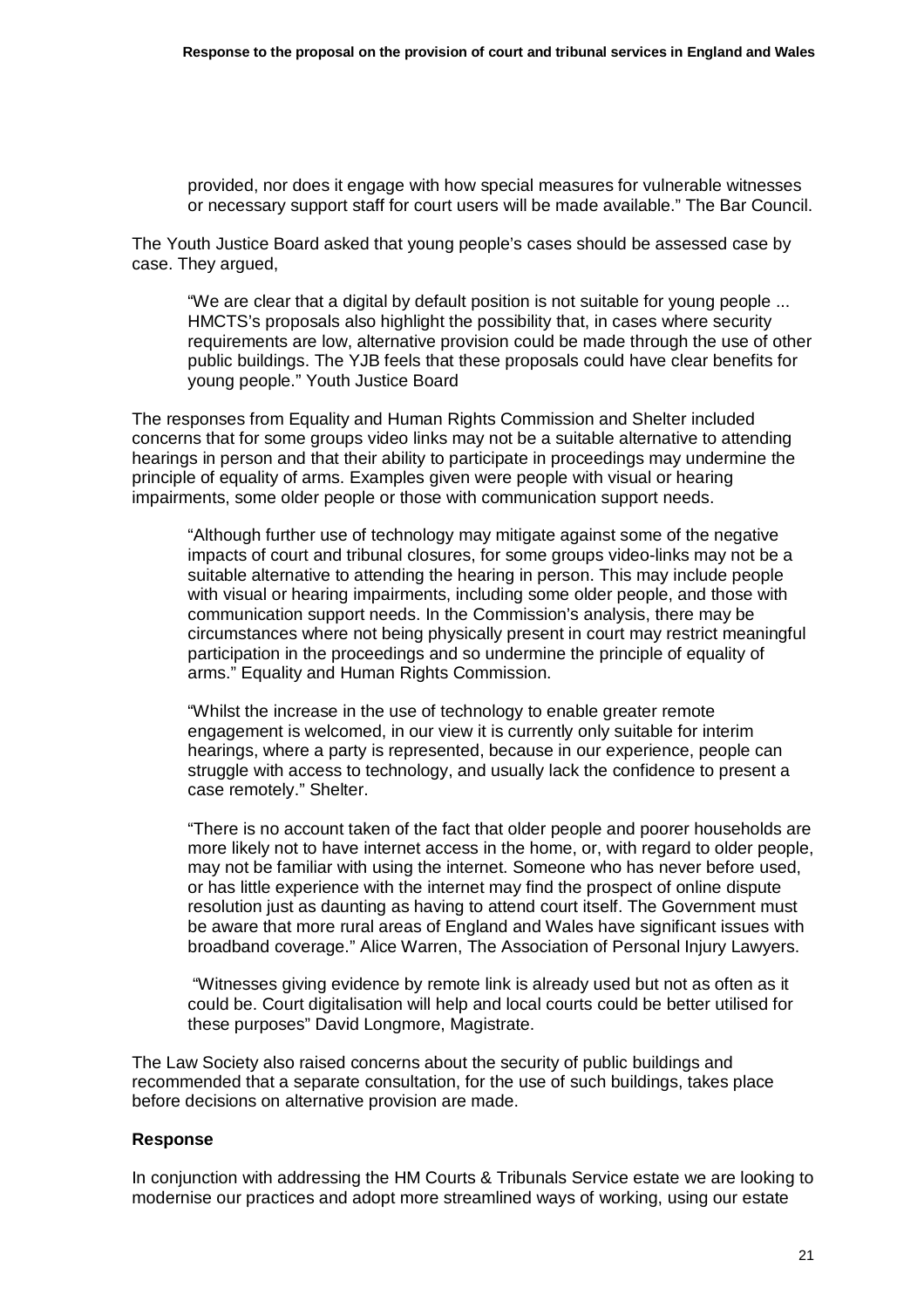more intelligently and flexibly to reduce running costs and to increase the multifunctional court space – allowing different court and tribunal jurisdictions to share locations.

Court attendance is a time consuming and frequently inefficient process for everyone involved. A more proportionate approach to court attendance would eliminate wasted time and enhance confidence in the administration of justice. We have a duty to offer more convenient, less intimidating ways for citizens to interact with the justice system whilst maintaining the authority for appropriate cases.

Users will not always need to attend hearings in person in order to access the justice system and whilst we have already established alternative ways users can interact with our services, we are looking to expand these provisions to provide more choice than is currently available. For example through making better use of technology, including video conferencing, the wider use of telephone hearings and exploring whether we can appropriately make use of civic buildings for certain types of hearing.

A national programme is underway to renew the department's video link equipment and related infrastructure and this will lead to a more reliable system being available to court users. The HM Courts & Tribunals Service will explore using modern technology not just to make the justice system more accessible but also to reduce the costs of the whole justice system by not requiring extensive transportation of prisoners for bail hearings, or the police to take full days off their priority work to sit in a courtroom.

Initial discussions are taking place with stakeholders to identify alternative ways of delivering services. For example, there are early discussions taking place regionally with local authorities and other local stakeholders to explore the potential of using public spaces. These could include civic buildings, universities and community centres. The response for each court includes an indication of our expectations regarding the provision of alternative local access to court services.

Work is underway to establish pilots to test hearing cases in non-court buildings. We will make sure that the security of the judiciary, staff are users is assessed as part of this process and the provision of appropriate ICT facilities will also be carefully considered and evaluated.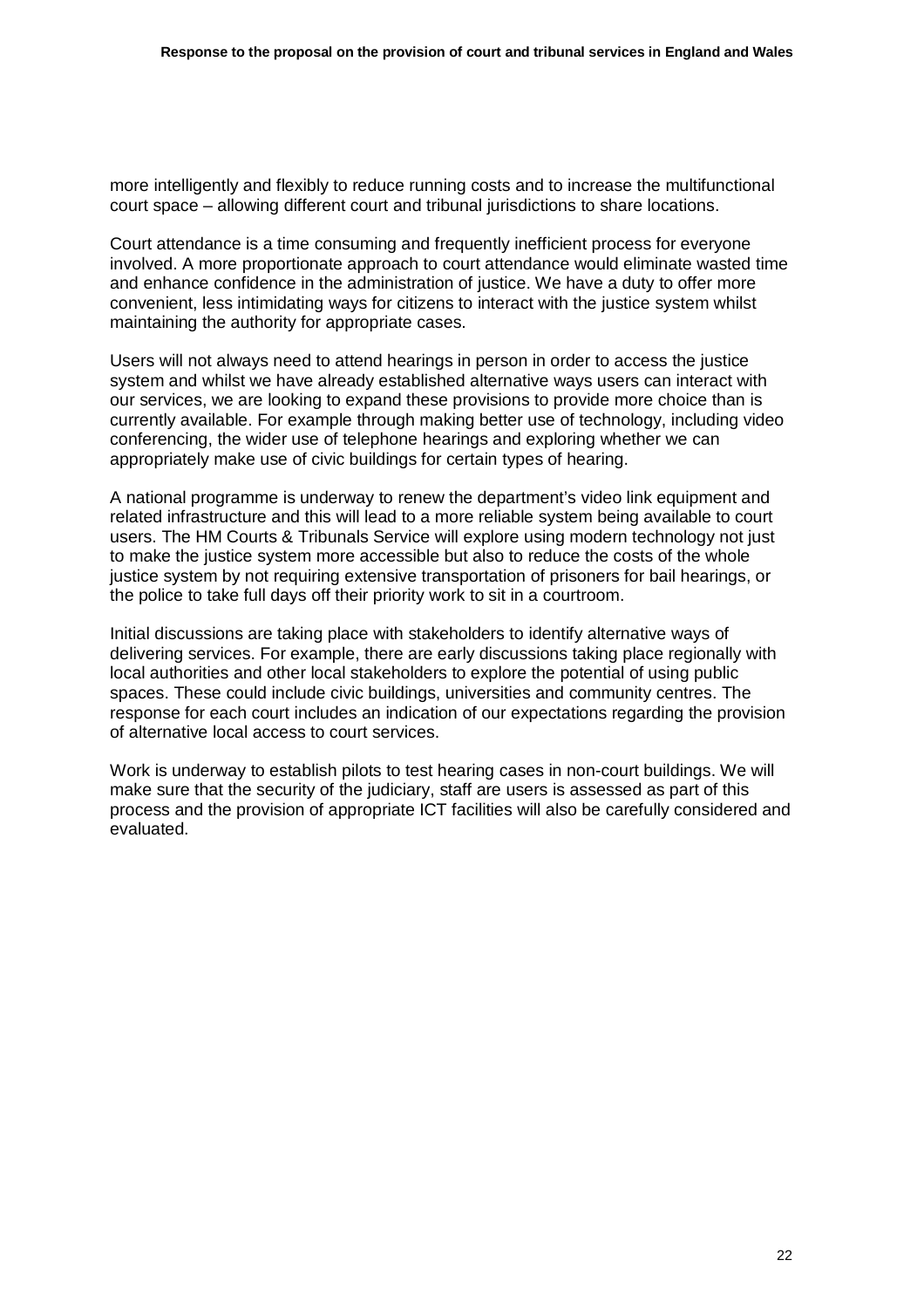# **Decisions**

Following careful consideration, the Lord Chancellor has decided to retain the following courts.

#### **North West**

St Helens County Court (St Helens Magistrates' Court to close)

Stockport Magistrates' Court and County Court

West Cumbria Magistrates' Court and County Court

#### **South West**

Bath Magistrates' Court, County Court and Family Court

#### **Wales**

Carmarthen Civil, Family, Tribunal and Probate Hearing Centre

The following courts will close, though with changes to the original proposals in the consultation. Work will either move to an alternative HM Courts & Tribunals Service site, or a decision has been taken to establish suitable alternative local provision before a court will close (These courts are marked by an asterisk). Further details, including the nature of the alternative provision are included on a court-by-court basis in the appropriate regional response.

#### **London**

Bow County Court

Lambeth County Court

#### **Midlands**

Buxton Magistrates' Court and County Court

Grantham Magistrates' Court

Hinckley Magistrates' Court

#### **North East**

Consett Magistrates' Court

#### **North West**

Kendal Magistrates' Court and County Court\*

Macclesfield County Court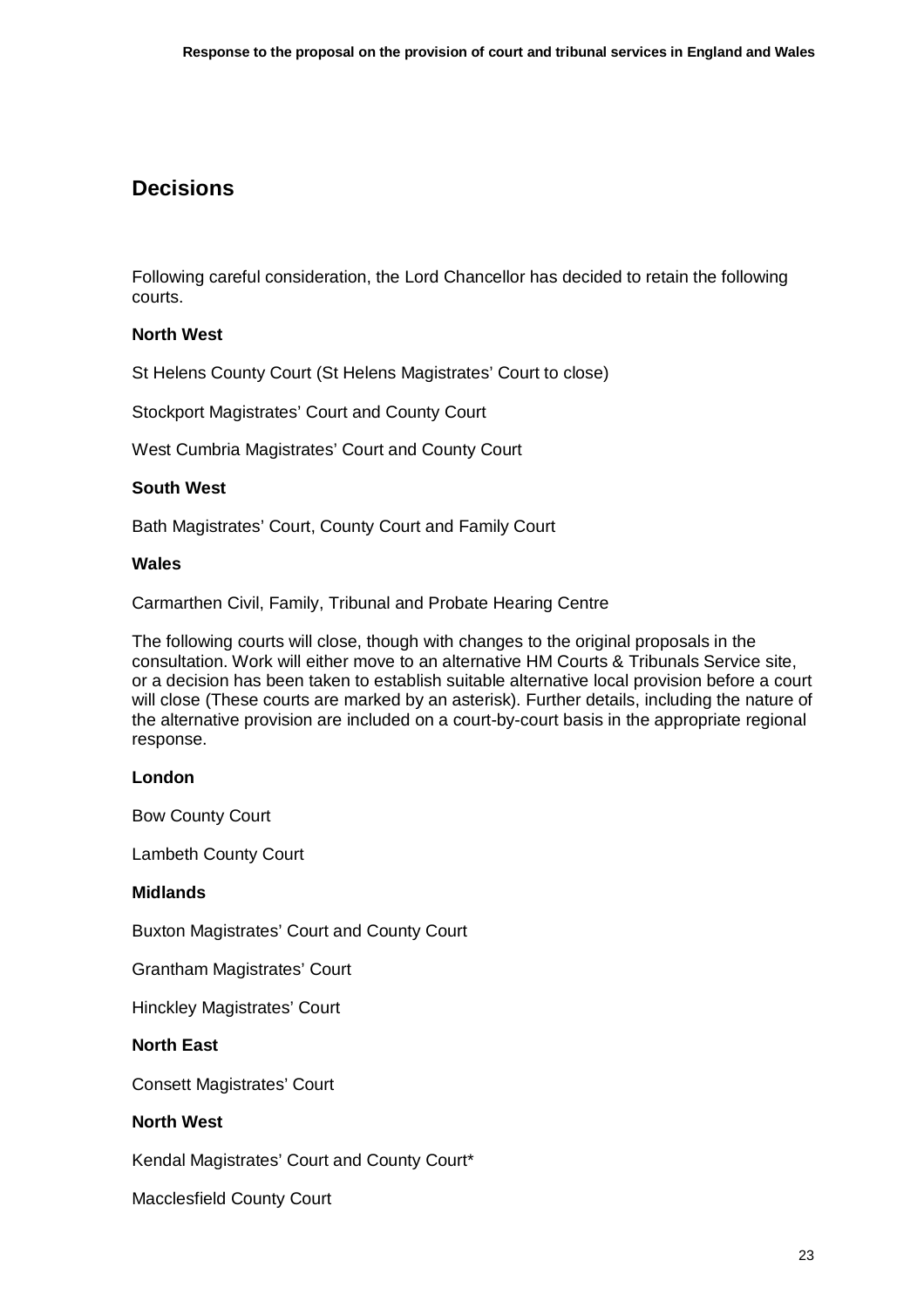Macclesfield Magistrates' Court

Ormskirk Magistrates' Court and Family Court

Warrington County Court

#### **South East**

Aylesbury Magistrates' Court, County Court and Family Court

Bury St. Edmunds Magistrates' Court and Family Court and Bury St. Edmunds Crown Court\*

Chichester Combined Court (Crown and County)\*

Eastbourne Magistrates' Court, County Court and Family Court\*

Kings Lynn County Court and Family Court

Tunbridge Wells County Court and Family Court\*

#### **Wales**

Carmarthen Law Courts (The Guildhall)

Dolgellau Crown and Magistrates' Court\*

Holyhead Magistrates' Court\*

Llangefni Civil and Family Court

Prestatyn Magistrates' Court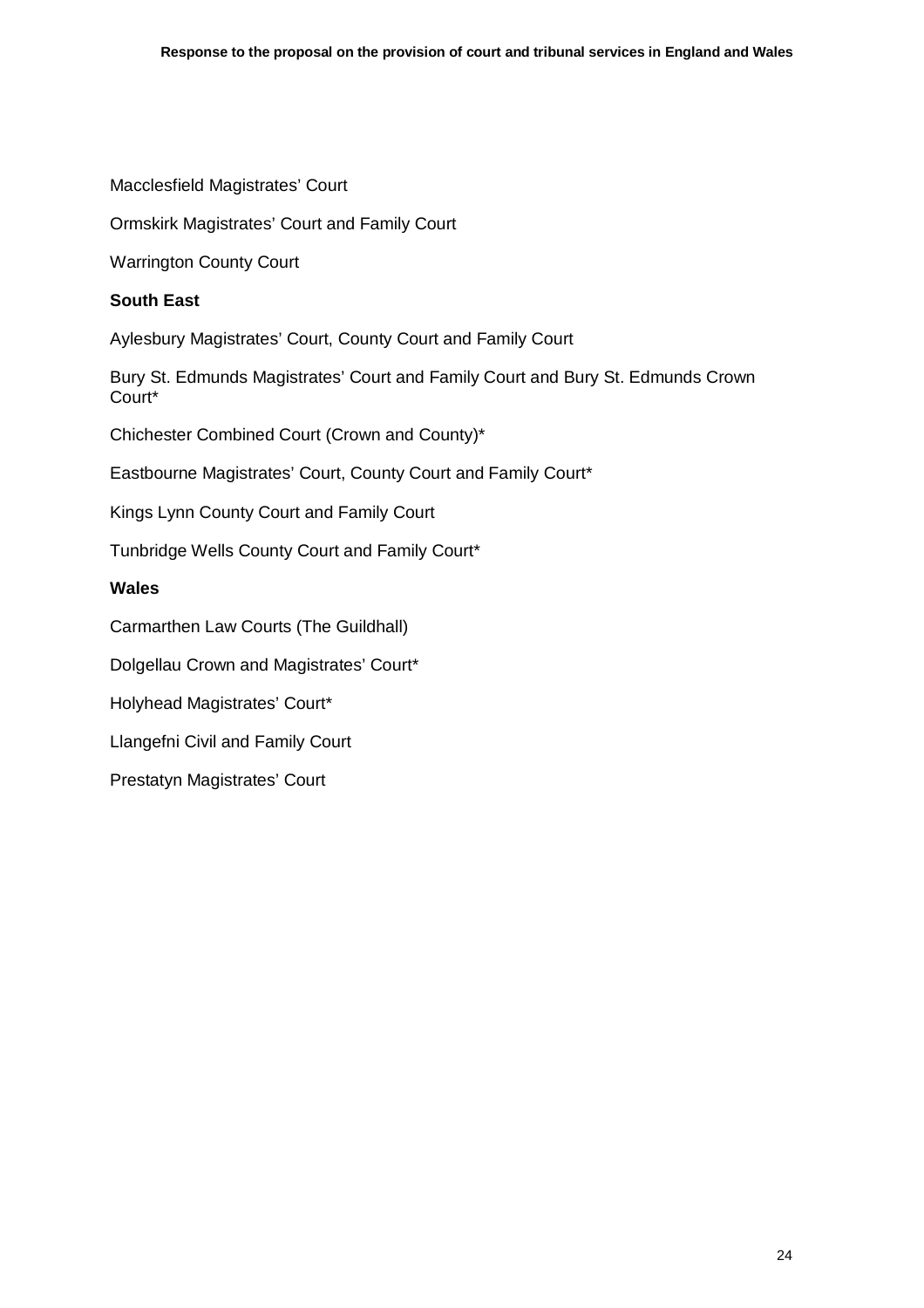The Lord Chancellor has decided that these courts will close as proposed.

#### **London**

Feltham Magistrates' Court

Greenwich Magistrates' Court

Hammersmith County Court (formerly West London County Court)

Pocock Street Tribunal Hearing Centre

Richmond-upon-Thames Magistrates' Court

Tottenham Magistrates' Court

Waltham Forest Magistrates' Court

Woolwich County Court

#### **Midlands**

Birmingham Youth Court

Burton-upon-Trent Magistrates' Court

Corby Magistrates' Court

Kettering County Court

Kettering Magistrates' Court

Sandwell Magistrates' Court

Shrewsbury Magistrates' Court

Skegness Magistrates' Court

Solihull Magistrates' Court

Stafford Magistrates' Court

Worksop Magistrates' Court

#### **North East**

Halifax County Court and Family Court

Halifax (Calderdale) Magistrates' and Family Court

Hartlepool Magistrates' Court and County Court

Morpeth County Court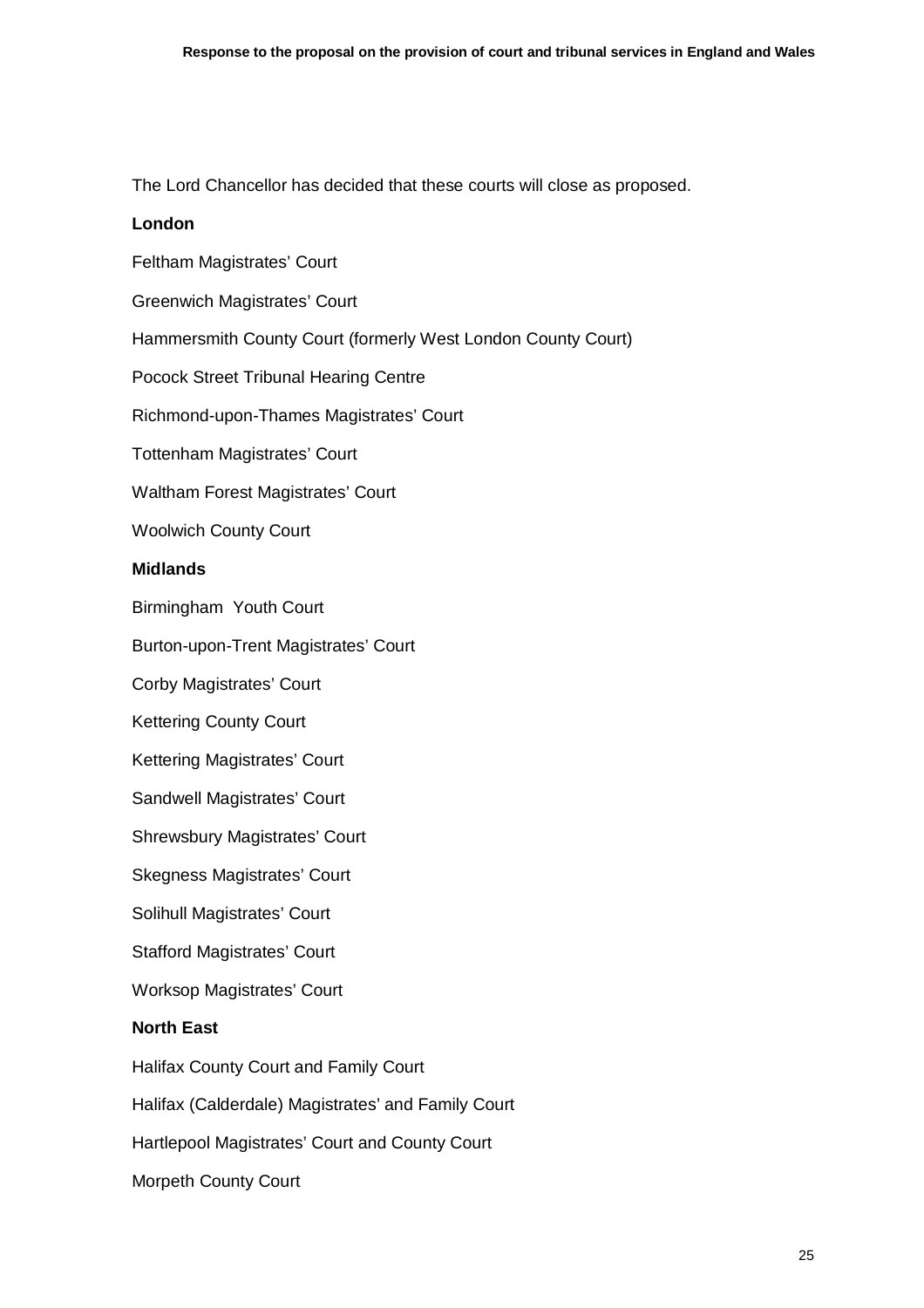Rotherham Magistrates' Court, County Court and Family Court

Scunthorpe Magistrates' Court, County Court and Family Court

Wakefield Magistrates' Court

#### **North West**

Accrington County Court

Accrington Magistrates' Court

Bolton County Court and Family Court

Bury Magistrates' Court and County Court

Oldham County Court

Oldham Magistrates' Court

Runcorn (Halton) Magistrates' Court

St Helens Magistrates' Court

Tameside County Court

Trafford Magistrates' Court and Altrincham County Court

#### **South East**

Basildon Social Security and Child Support Tribunal (Acorn House)

Bedford and Mid Beds Magistrates' Court and Family Court and Bedford County Court and Family Court

Bicester Magistrates' Court and Family Court

Chichester Magistrates' Court

Colchester County Court and Family Court

Colchester County Court Offices

Dartford Magistrates' Court

Dover Magistrates' Court

Harlow Magistrates' Court

Lowestoft Magistrates' Court, County Court and Family Court

Redhill Magistrates' Court and Family Court and Reigate County Court and Family Court

St Albans County Court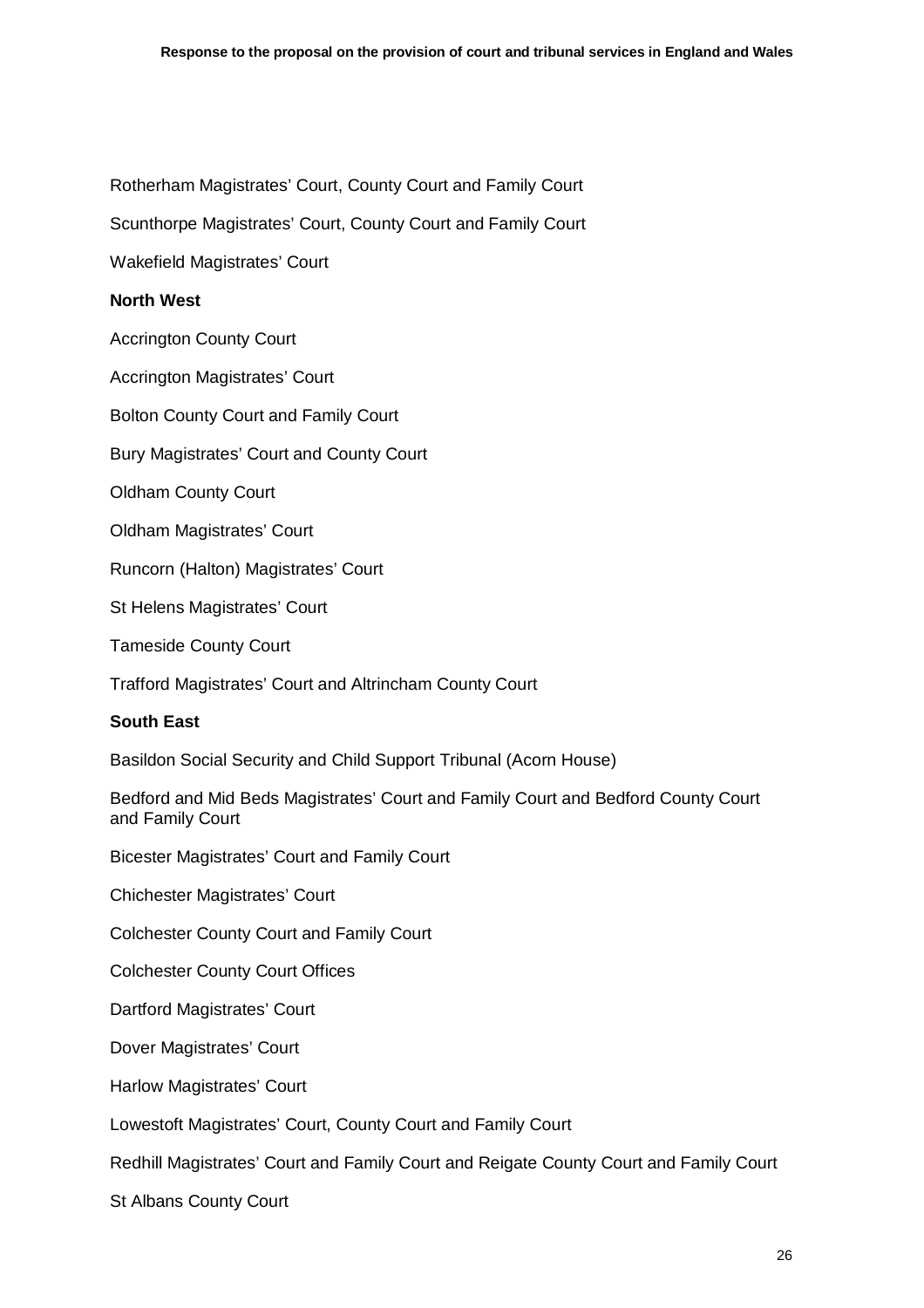Watford Magistrates' Court and Family Court

West Berkshire (Newbury) Magistrates' Court

#### **South West**

Barnstaple Crown Court

Bournemouth Magistrates' Court

Cheltenham Rivershill House Tribunal

Chippenham Magistrates' Court, Civil Court and Family Court

Dorchester Crown Court

Fareham Magistrates' Court

Gloucester Magistrates' Court

North Avon (Yate) Magistrates' Court

Stroud Magistrates' Court

Torquay Magistrates' Court

#### **Wales**

Brecon Law Courts

Bridgend Law Courts

Neath and Port Talbot Civil and Family Court

Pontypridd Magistrates' Court

Wrexham Tribunal (Rhyd Broughton)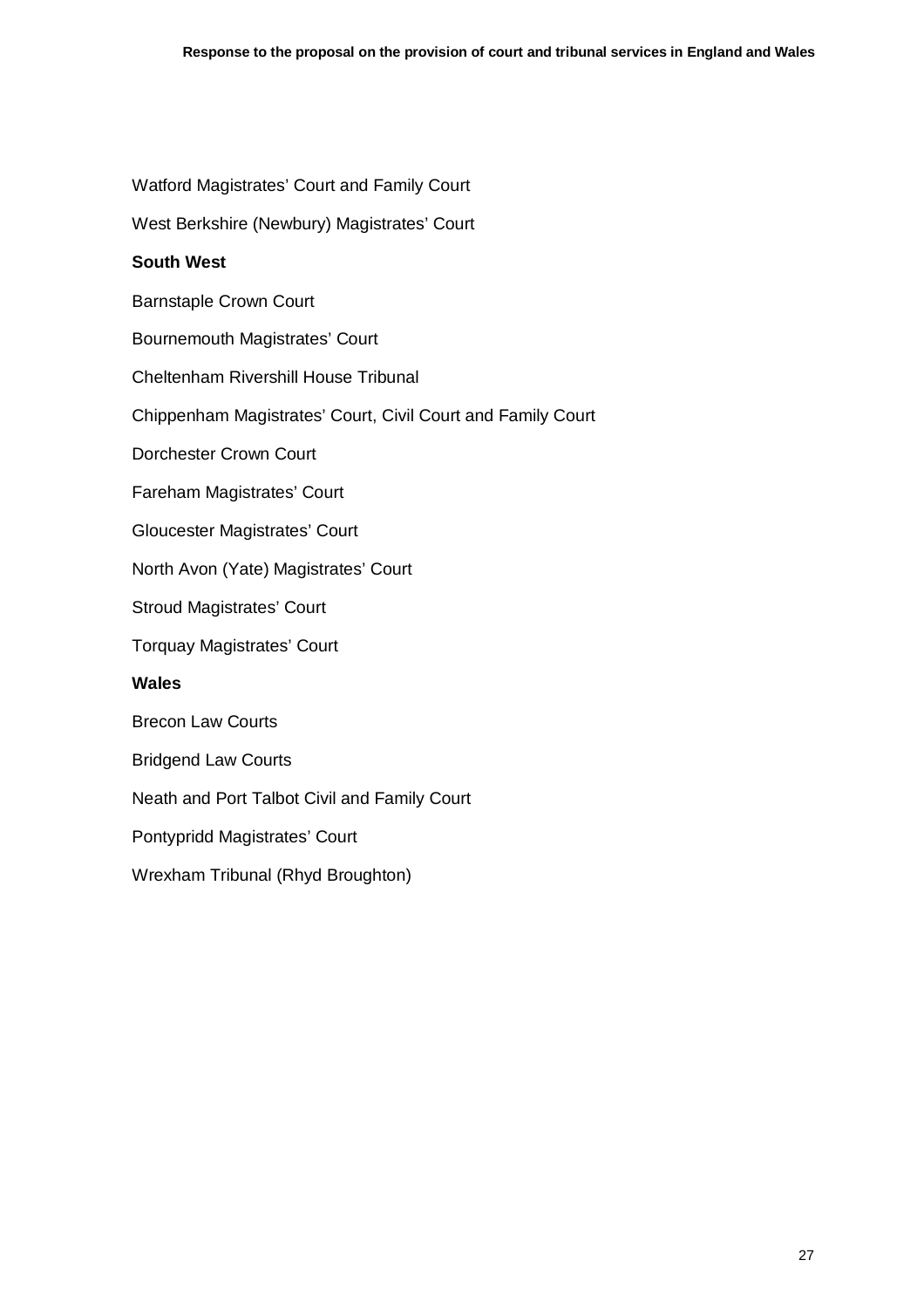#### **Implementation**

There are a number of factors to consider before courts and tribunals can close. We are developing detailed implementation plans to ensure all necessary steps are taken to minimise disruption to the operational business and provide certainty for our users.

We are publishing a proposed schedule of closures with this consultation response. This provides a guide to when courts are likely to cease providing customer-facing services. They are indicative and subject to change for operational reasons. We will provide advance notice of the cessation of services from the court building to stakeholders locally and publicise this in the court.

Our intention, where feasible, is to close all the scheduled courts within the next two years.

In the event that we encounter unanticipated issues during the development of enabling works, modifications to our published plans may be necessary. Should this occur, we will fully assess any impact to users before making any decisions. Modifications could, for example, include changes to the timing of the closure of the court or tribunal and a change to the destination of the workload from a closing site.

National Stakeholders will be kept informed of implementation plans as they develop and their input will be requested where there are direct impacts to be managed.

Locally, HM Courts & Tribunals Service regional leads will engage with key stakeholders where there is a direct impact of a decision to close a site and they will be part of the implementation planning process. We will notify other local stakeholders of plans as they are confirmed.

Consultation with the departmental trade unions on staffing impacts will take place over the coming months. We will engage with all staff directly impacted by the changes to understand the impacts on them and all changes will be managed in line with the principles established in the Managing Organisational Change Framework.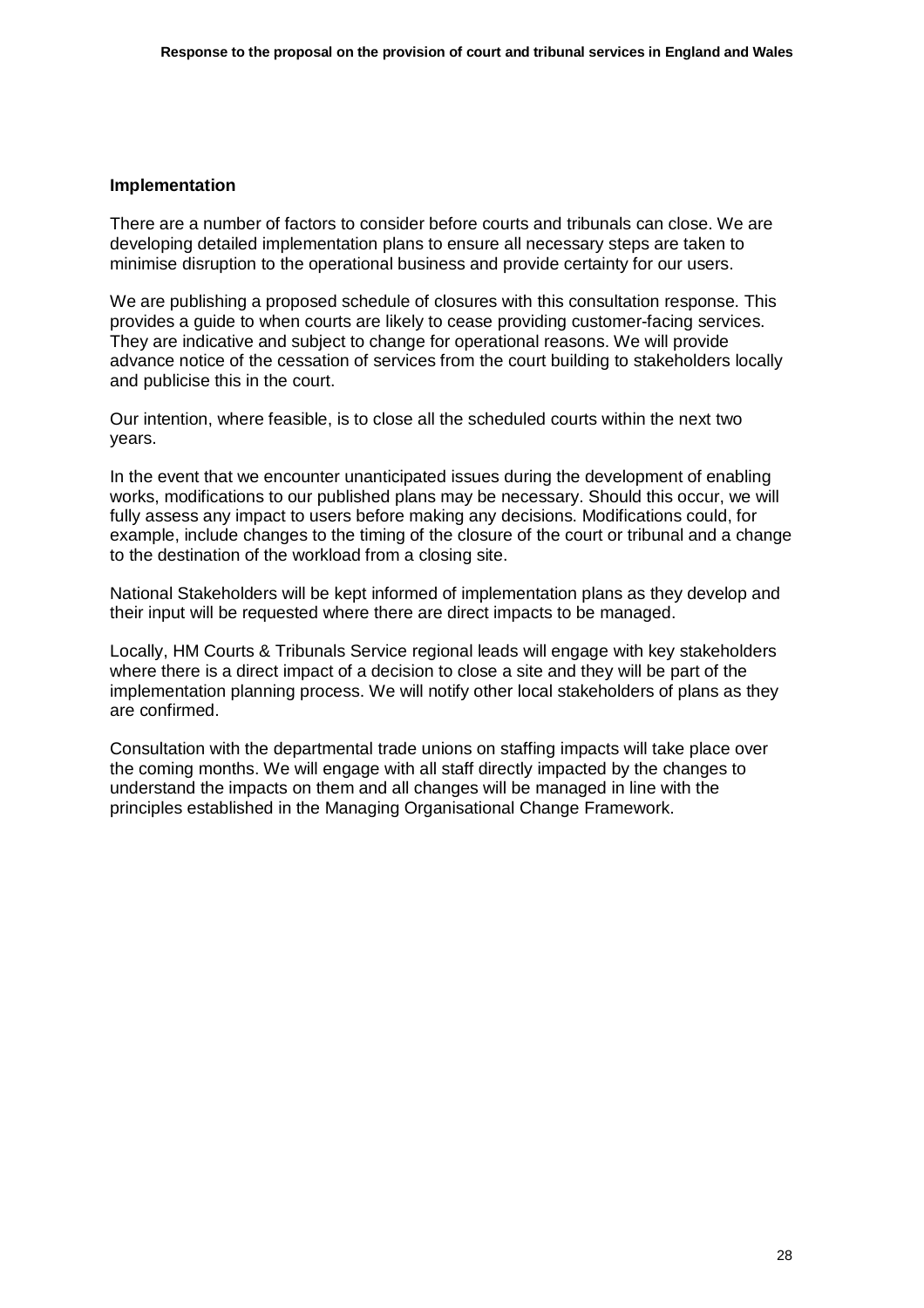# **Consultation principles**

The principles that Government departments and other public bodies should adopt for engaging stakeholders when developing policy and legislation are set out in the consultation principles.

https://www.gov.uk/government/publications/consultation-principles-guidance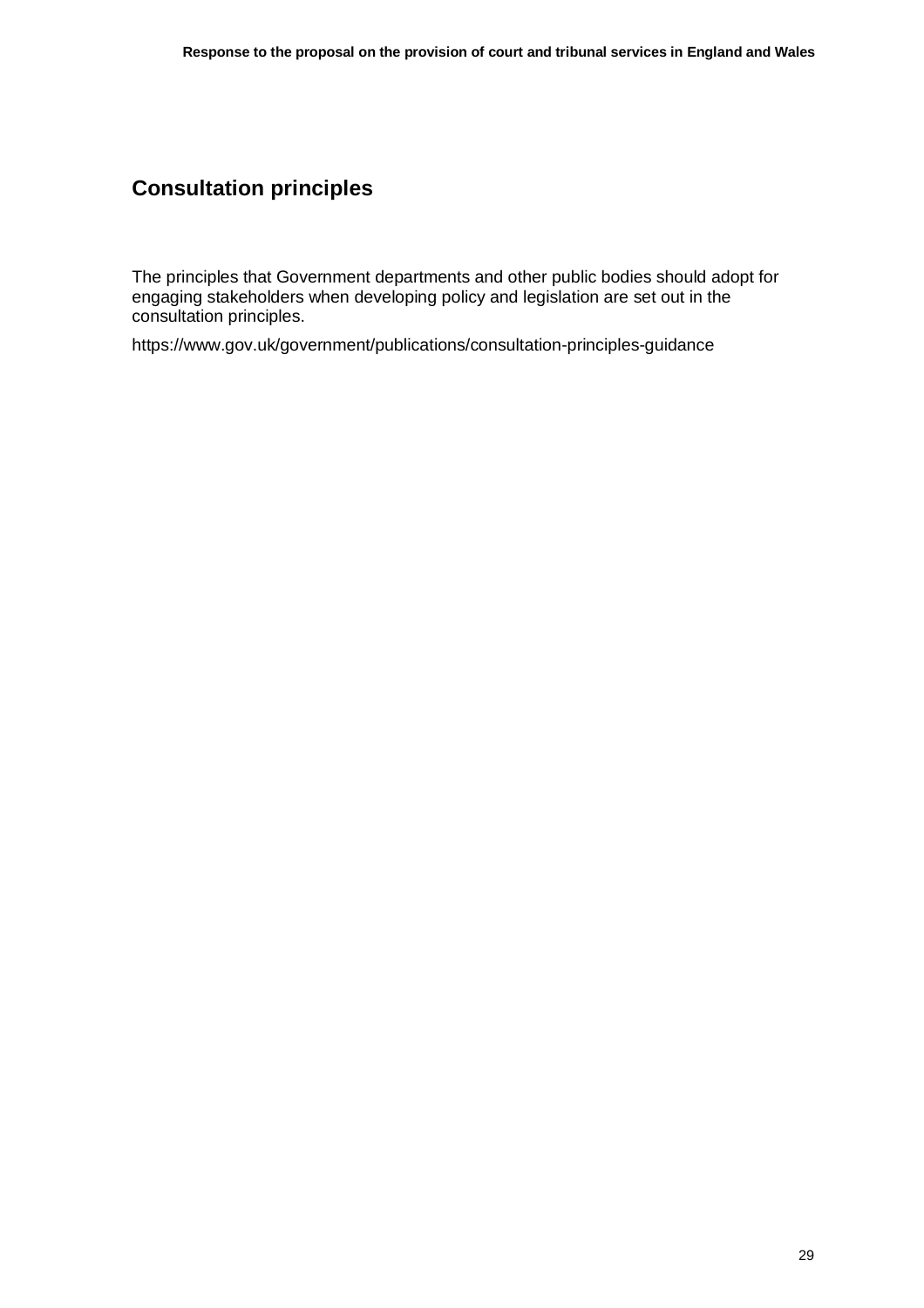# **Annex A List of respondents**

In addition to the 33 members of the public who responded to the national consultation, the following named individuals and organisations provided a response:

Anglia Care Trust

Anthony Douglas, Chief Executive of CAFCASS

Archives and Records Association

Associate Director of Addaction

Authorised High Court Enforcement Officer

Baroness Newlove of Warrington, Victims' Commissioner for England and Wales

BPP University Law School Pro bono Centre

British Transport Police, Justice Directorate

BWS Solicitors

Cambridgeshire Police

Centre for Welsh Legal Affairs, Prifysgol Aberystwyth/Aberystwyth University

Chartered Institute of Legal Executives

Citizen's Advice Witness Service

Civil Court Users Association

Civil Justice Council

Constitutional Affairs and Inter-Governmental Relations, Welsh Government

District Judge Ellis

District Tribunal Judge Moss

Emmersons Solicitors

Equality and Human Rights Commission

FDA Union, CPS Section

GreenSquare Group

HH Judge Bidder QC, Honorary Secretary, The Council of Her Majesty's Circuit Judges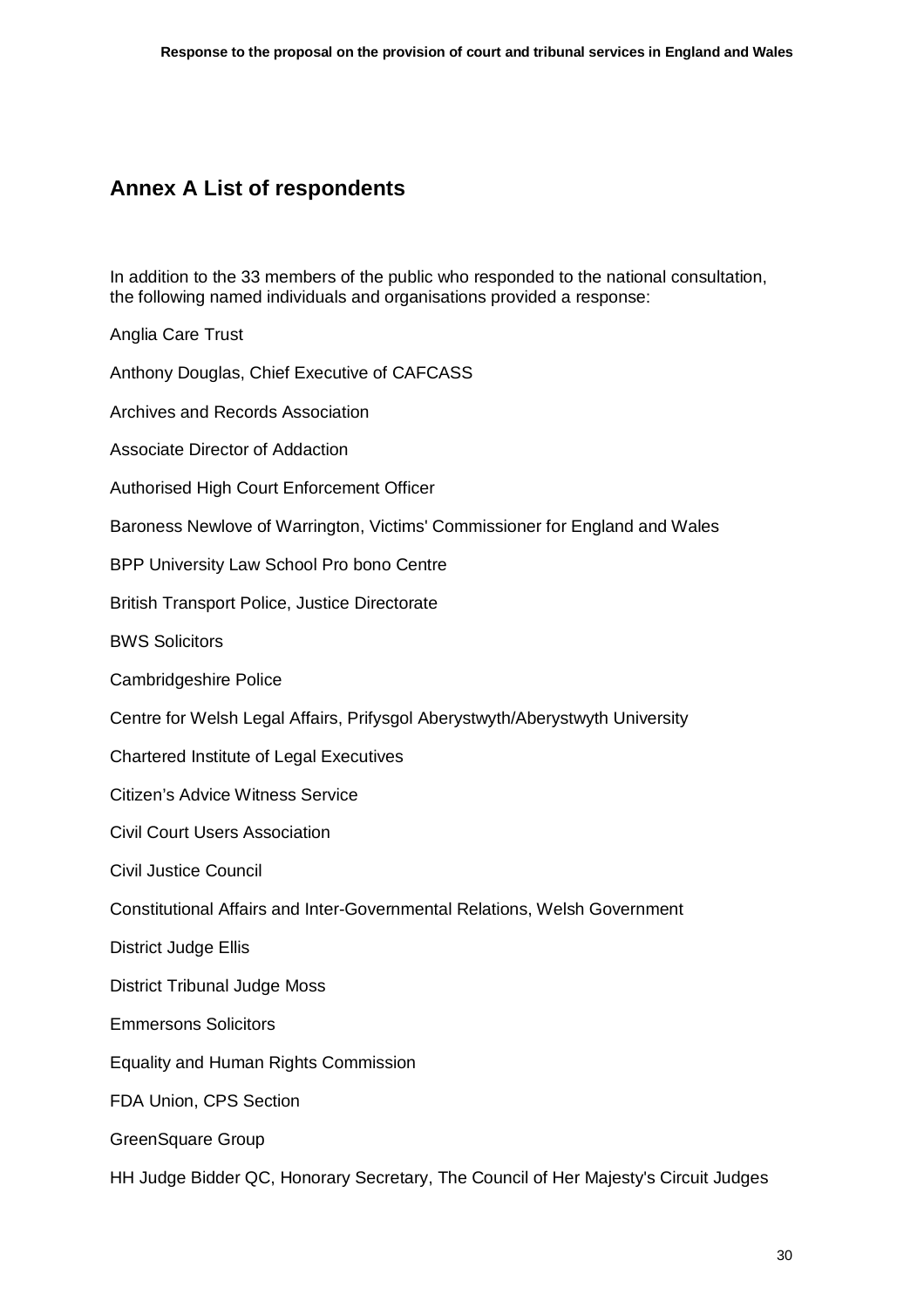HH Judge Sharpe QC, Recorder (Civil and Family) and Deputy High Court Judge (Family Division)

Historic England, Engagement Manager

HMCTS Staff Member

Hodge Jones & Allan Solicitors

Housing Law Practitioners Association

Judge Lane, General Regulatory Chamber President

Judge Thompson on behalf of Judges with in the SSCS

Judge Wikeley, Chamber President (Temporary), First-tier Tribunal (War Pensions and Armed Forces Compensation Chamber)

**JUSTICE** 

Legal Aid Practitioner Group

Litigant in person support strategy

Magistrates Association

Magistrates from Sussex Bench

Manchester Law Society

Mayo Wynne Baxter LLP Solicitors

Mr Justice Charles on behalf of the Upper Tribunal (Administrative Appeals Chamber)

National Association of Local Councils

National Association of Local Councils, Policy & Development Manager

National Magistrates

National Offender Management Service

North Wales Police

Public and Commercial Services Union (PCS)

Private Parking Appeals Limited

Property Litigation Association

Rashid & Co. Solicitors

Resolution, National organisation of Family Lawyers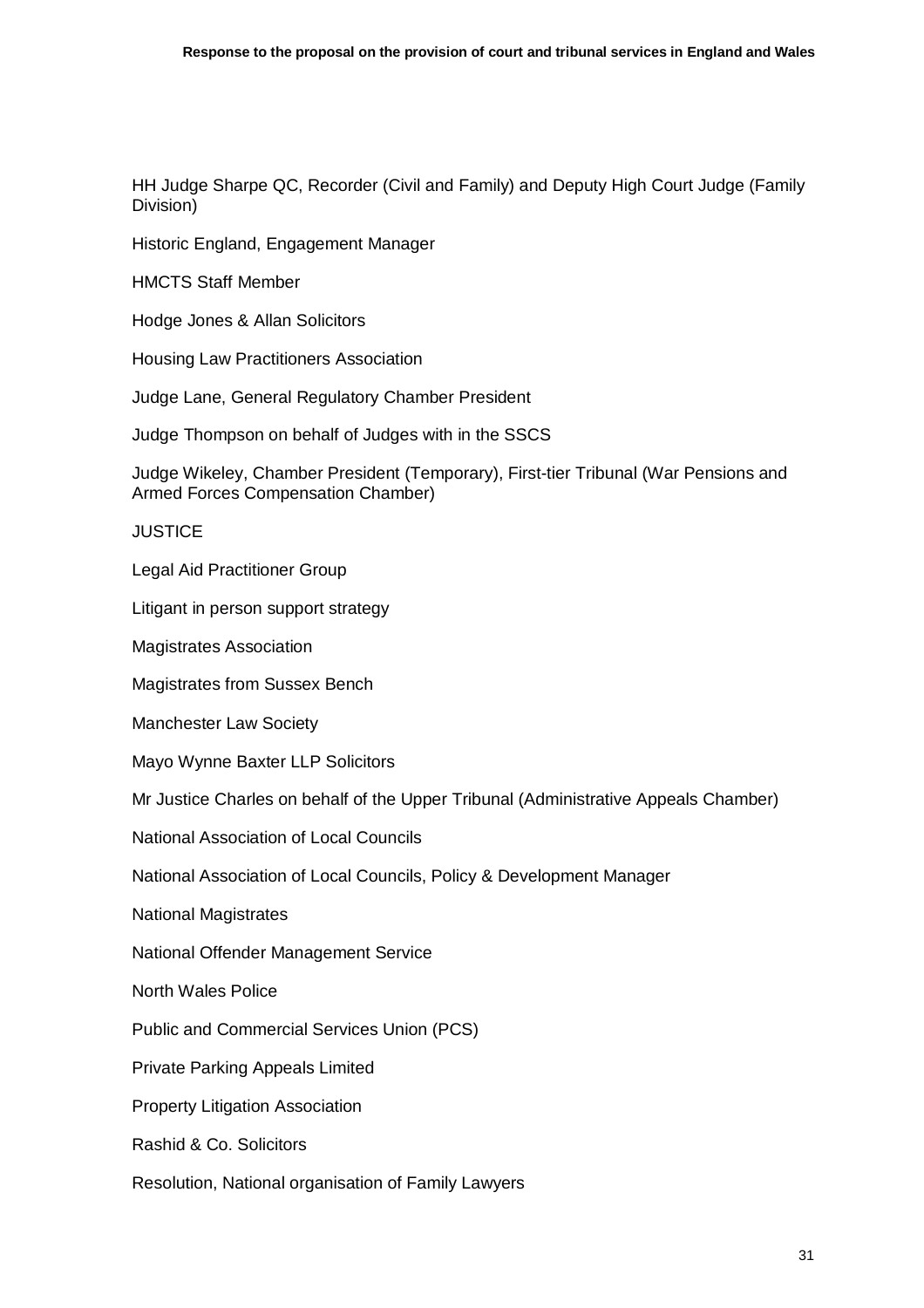Rochdale Law Association

**Shelter** 

- South Holland District Council
- The Association of Her Majesty's District Judges
- The Association of Personal Injury Lawyers
- The Bar Council
- The Criminal Law Solicitors Association
- The Crown Prosecution Service
- The Family Law Bar Association
- The Hyde Group
- The Insolvency Service
- The Law Society
- The Personal Support Unit
- The Royal British Legion
- The Youth Justice Board
- UK Association of Part Time Judges
- Vice Chairman of the High Court Enforcement Officers Association

Victim Support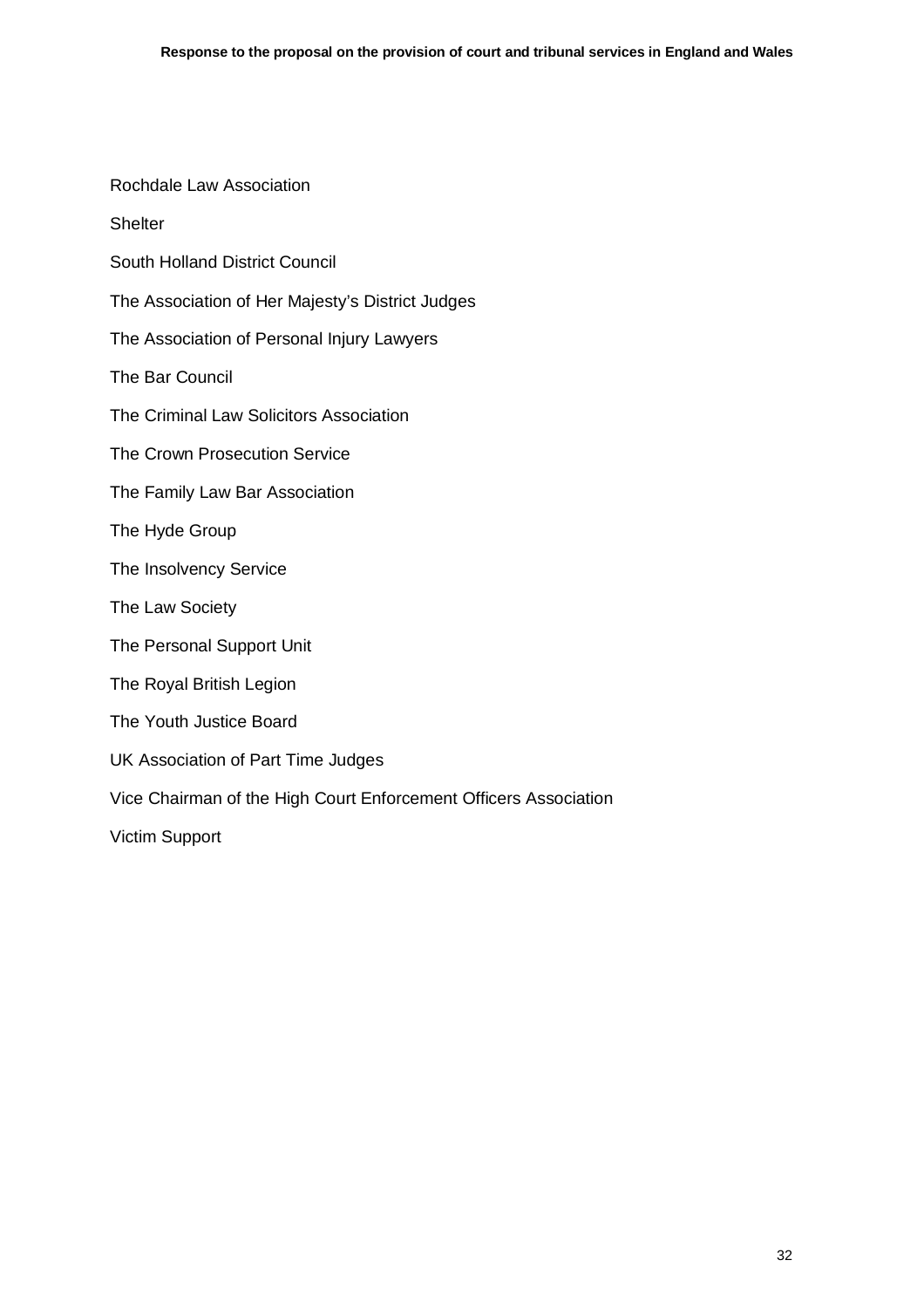# **Annex B Equality Impact Statement**

Section 149 of the Equality Act 2010 ("the EA Act") requires Ministers and the Department, when exercising their functions, to have 'due regard' to the need to:

- Eliminate unlawful discrimination, harassment, victimisation and any other conduct prohibited by the EA Act;
- Advance equality of opportunity between different groups (those who share a relevant protected characteristic and those who do not); and
- Foster good relations between different groups (those who share a relevant protected characteristic and those who do not).

Paying 'due regard' needs to be considered against the nine "protected characteristics" under the EA Act – namely race, sex, disability, sexual orientation, religion and belief, age, marriage and civil partnership (only in respect of unlawful discrimination), gender reassignment, pregnancy and maternity.

The Ministry of Justice (MoJ) has a legal duty to consider how the proposed policy proposals are likely to impact on the protected characteristics and take proportionate steps to mitigate or justify the most negative ones and advance the positive ones.

#### *Direct Discrimination*

Our assessment, following the consultation, is that the policy is not directly discriminatory within the meaning of the EA Act as it applies equally to all persons affected by the Estates Project within the Reform Programme; we do not consider that the policy proposal would result in people being treated less favourably because of a relevant protected characteristic.

#### *Indirect Discrimination*

Amongst court users, some groups of people with protected characteristics, as explained below, are over-represented by the proposals. However, even if it were established that in some cases (for example, the length of journey time to court) these effects constituted a particular disadvantage, implementation of the reforms represents a proportionate response to meeting the strategic needs of the organisation.

Our approach has been to identify which groups of people with protected characteristics are impacted by the proposals, at a national and regional level, and compare them to the court user population as whole. This approach allows us to identify whether any particular groups of people will be particularly disadvantaged by the proposals. Due to limitations in the available data on HMCTS users, we have made the assumption that they are representative of the general population (England and Wales) from which they are drawn.

We have assessed the available data on the characteristics of sex, age, disability, race and religion. Our current assessment is that nationally, there is some over-representation of those from a White background in areas local to the Crown courts (94%), whose closures are being consulted upon when compared to the general population (86%). There is also some over-representation of those from a Muslim and Asian background in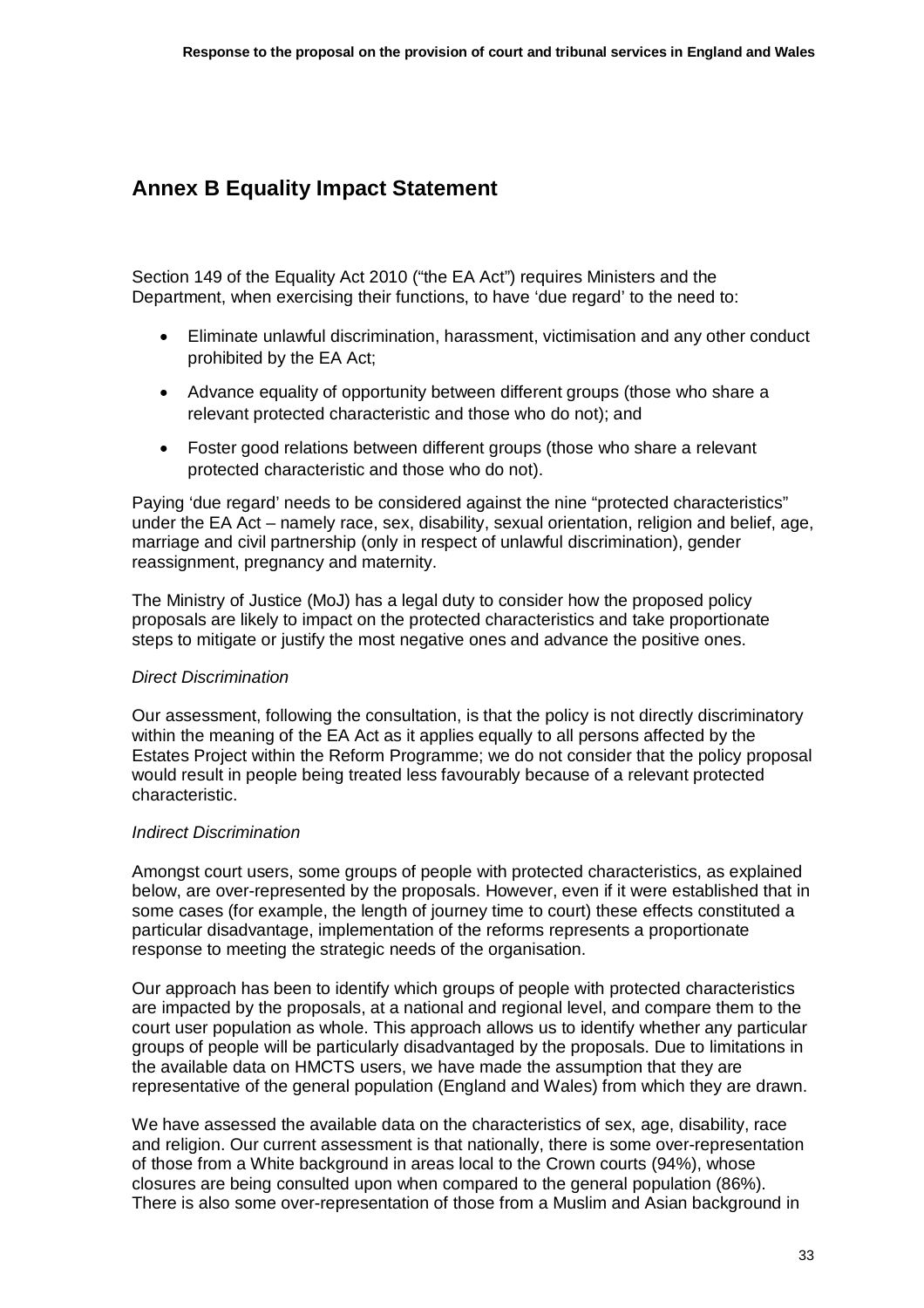areas local combined courts (15% compared to 7%, and 12% compared to 5%, respectively). We have presented a summary of our regional analysis in Annex B.

The evidence set out in Table 6 suggests the closures will not have disproportionate impacts for people with the protected characteristics of sex, age and disability. Furthermore we do not consider that the closures will have a greater impact on these particular groups when compared to the national population as a whole. Nonetheless we will continue to assess the possibility that the closures will discriminate against these groups, paying particular regard to any evidence of discrimination and/or equality impacts identified in the responses to consultation.

Due to limitations in the available data we have been unable to assess impacts on the remaining protected characteristics of sexual orientation, gender reassignment, marriage and civil partnership and pregnancy and maternity. Having considered the impact of the proposals on the groups for which limited data is available, we have not identified any illegal direct or indirect discrimination arsing from the planned closures.

The information set out in the Travel Time Impacts section (see Charts 1-6 above) demonstrates that the majority of people living in the areas affected by court closures will be within an acceptable travelling distance of the courts that work is being transferred to. We do however acknowledge that a small number of people will face longer journeys to the new courts.

#### *Discrimination arising from disability and duty to make reasonable adjustments*

In so far as this policy extends to disabled court users, we believe that the policy is proportionate, having regard to its aim. It remains important to make reasonable adjustments for people with disabilities to ensure appropriate support is given to ensure they can access our services.

Even though the proportion of disabled people affected by the proposals is broadly in line with the proportion of disabled people in the population as a whole, the need to travel further (either by car or by public transport) is likely to have greater impacts for people with specific disabilities such as those with limited mobility Those impacts can be ameliorated, to some degree, by some of the mitigating measures identified below. For example, the greater availability of on line information may reduce the need to travel to courts. Additionally, concentrating resources on larger court centres may enable those centres to have enhanced facilities for disabled people and those with children.

The potential for greater impacts for disabled and older people and pregnant women has been treated as a significant factor when assessing the proportionality of the proposals and will be reconsidered before any final decision is taken.

#### *Harassment and victimisation*

We do not consider there to be a risk of harassment or victimisation as a result of these proposals.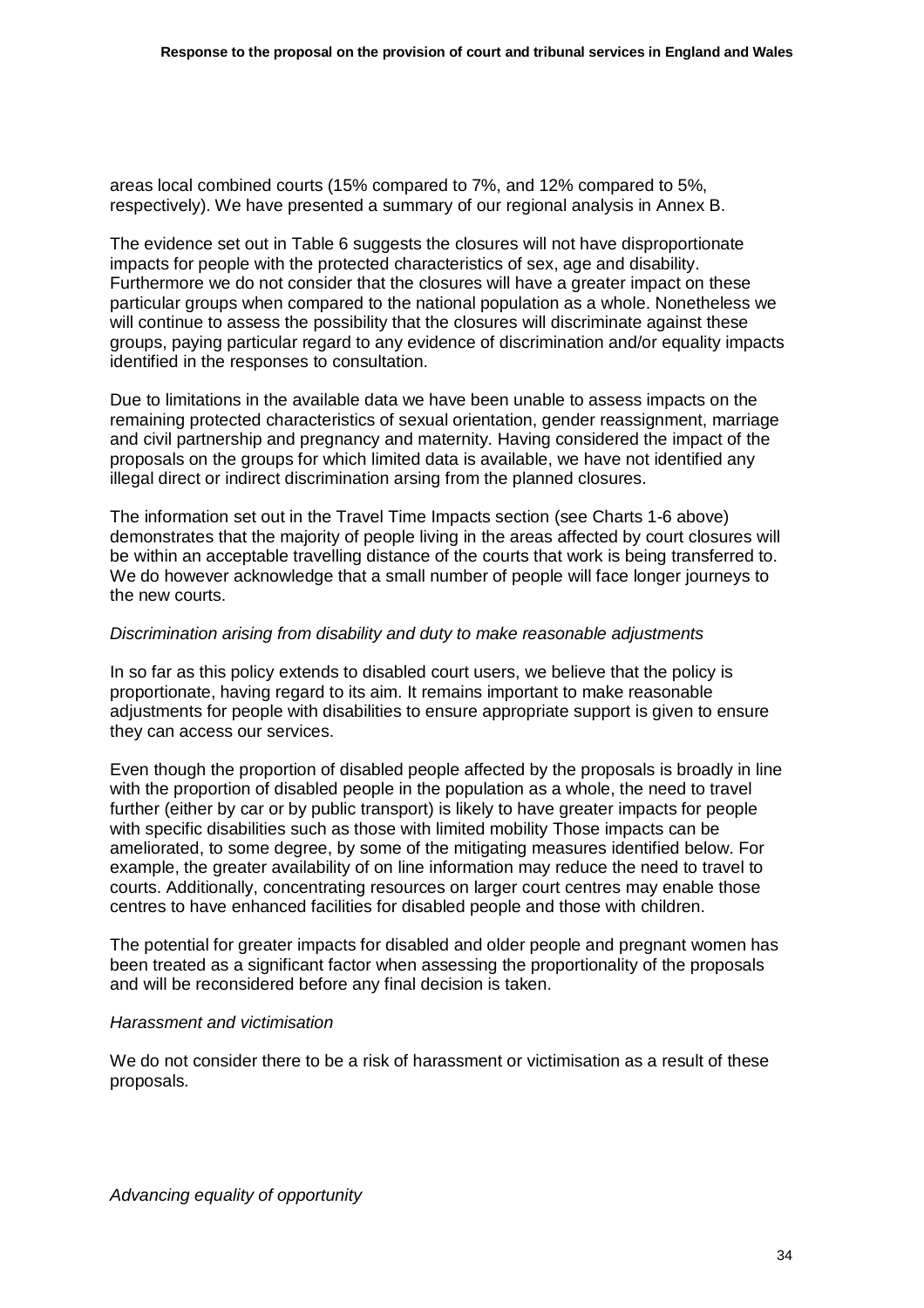Consideration has been given to how these proposals impact on the duty to advance equality of opportunity by meeting the needs of court users who share a particular characteristic, where those needs are different from the need of those who do not share that particular characteristic. Reducing the reliance on HMCTS buildings with poor facilities to take advantage of a more modernised estate with better communication methods will help to generate a positive impact on all users, especially people with disabilities.

#### *Fostering good relations*

Consideration has been given to this objective that indicates it is unlikely to be of particular relevance to the proposals.

#### **Section 1. Court users – national impacts**

We have explored the likely equality impacts on court users at a national and regional level by drawing comparisons between the populations local to the proposed closures and the court user population as whole.

No comprehensive information is held on the protected characteristics of HM Courts & Tribunals Service users. In this assessment, we have assumed that all court users are representative of the general population from which they are drawn, using data from the 2011 Census. We have compared the protected characteristics of this population with the populations in London boroughs, district or unitary authorities to the impacted courts, by court function.

At a national level, the characteristics of those living local to courts whose closures are being consulted on are broadly similar to that of the general population of potential court users (as illustrated in Table 7 below). The on exception to this is the greater effect of Combined court closures on the Asian and Muslim population. The reason for this is the closure of a combined court in Birmingham, which is both densely populated (the court potentially serves more people) and has a high Asian and Muslim population. In each instance of court closure, due weight will be given to local characteristics.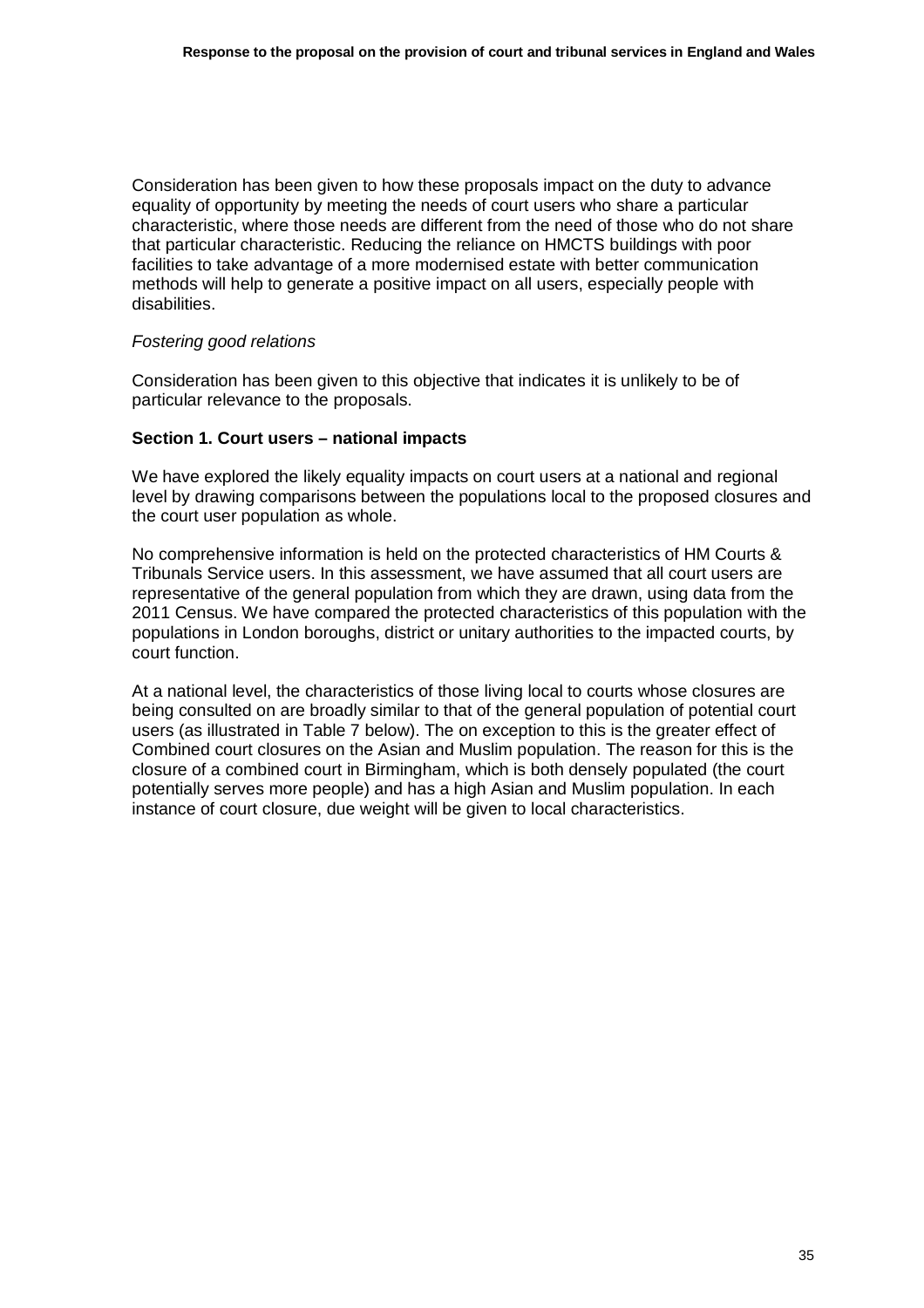|                         |                         |                | Local population      |                 |          |                   | National<br>population |
|-------------------------|-------------------------|----------------|-----------------------|-----------------|----------|-------------------|------------------------|
|                         |                         | Crown<br>court | Magistrates'<br>Court | County<br>court | Tribunal | Combined<br>court |                        |
| <b>Site</b><br>closures |                         | 3              | 53                    | 30              | 19       | $\overline{7}$    | 112                    |
| Gender                  | Male                    | 49%            | 49%                   | 49%             | 49%      | 49%               | 49%                    |
|                         | Female                  | 51%            | 51%                   | 51%             | 51%      | 51%               | 51%                    |
| Age                     | $0 - 15$                | 19%            | 19%                   | 19%             | 18%      | 21%               | 19%                    |
|                         | 16-64                   | 64%            | 64%                   | 65%             | 67%      | 64%               | 65%                    |
|                         | $65+$                   | 16%            | 17%                   | 17%             | 15%      | 15%               | 16%                    |
| <b>Disability</b>       | <b>Disability</b>       | 18%            | 19%                   | 19%             | 19%      | 19%               | 18%                    |
|                         | <b>No</b><br>disability | 82%            | 81%                   | 81%             | 81%      | 81%               | 82%                    |
| Race                    | White                   | 91%            | 89%                   | 88%             | 88%      | 75%               | 86%                    |
|                         | Mixed                   | 2%             | 2%                    | 2%              | 2%       | 3%                | 2%                     |
|                         | Asian                   | 4%             | 5%                    | 5%              | 4%       | 15%               | 7%                     |
|                         | <b>Black</b>            | 1%             | 3%                    | 3%              | 4%       | 5%                | 3%                     |
|                         | Other                   | 1%             | 1%                    | 1%              | 2%       | 2%                | 2%                     |
| <b>Religion</b>         | Christian               | 58%            | 62%                   | 61%             | 58%      | 54%               | 59%                    |
|                         | <b>Buddhist</b>         | 0%             | 0%                    | $0\%$           | 1%       | 0%                | 0%                     |
|                         | Hindu                   | 1%             | 1%                    | 1%              | 1%       | 1%                | 1%                     |
|                         | Jewish                  | 0%             | 0%                    | 0%              | 0%       | 0%                | 0%                     |
|                         | Muslim                  | 3%             | 4%                    | 4%              | 4%       | 13%               | 6%                     |
|                         | Sikh                    | 0%             | 1%                    | 0%              | 0%       | 2%                | 1%                     |
|                         | Other<br>religion       | 0%             | 0%                    | 0%              | $0\%$    | $0\%$             | 0%                     |
|                         | No                      | 29%            | 25%                   | 25%             | 30%      | 23%               | 26%                    |

#### **Table 1: The protected characteristics of those impacted by the proposals, national population comparison:**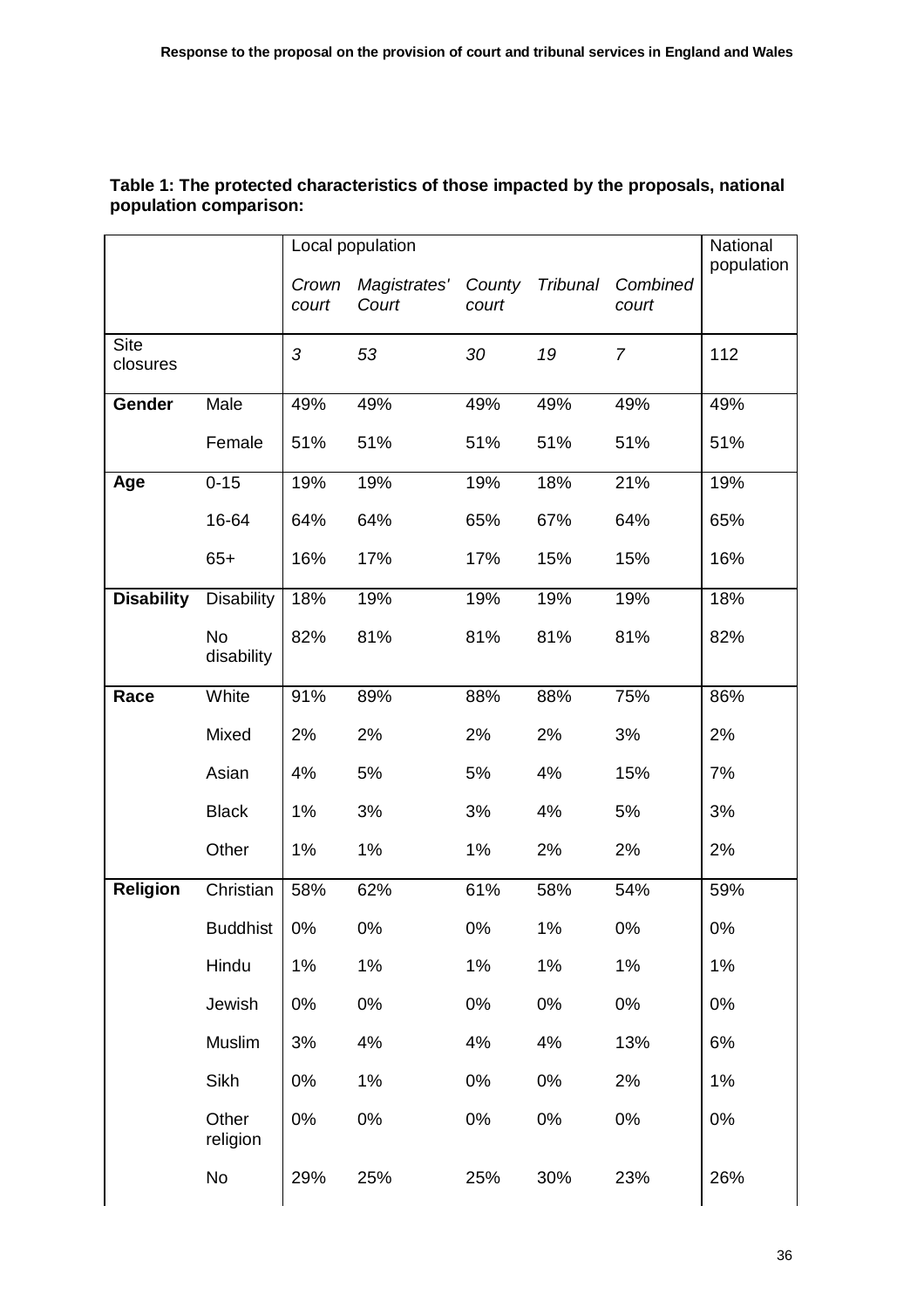|                                  | Crown<br>court | Local population<br>Magistrates' County Tribunal<br>Court | court |    | Combined<br>court | National<br>population |
|----------------------------------|----------------|-----------------------------------------------------------|-------|----|-------------------|------------------------|
| religion<br><b>Not</b><br>stated | 7%             | 7%                                                        | 8%    | 7% | 7%                | 7%                     |

A summary of our assessment of equality impacts at a regional level is presented in section 2**.** It shows that although in general the impact on regions is consistent with the nationwide impact, there are a instances where the impact is greater due to local demographics (i.e. on a smaller scale than regionally)

#### **Defendants, victims and witnesses**

The Ministry of Justice publications *Race and the Criminal Justice System 2012* and *Women and the Criminal Justice System 2013* show the race and gender profile of court users and those in the Criminal Justice system. They show that men and those from a Black ethnic group over-represented amongst defendants in the criminal courts when compared to the general population from which they are drawn. Data for those sentenced in both the Crown and magistrates' courts in 2012 to 2013 confirm that:

- Men are over-represented amongst those sentenced to immediate custody compared to the general population aged 10 years and older (92% compared to 49%)
- Those from the Black ethnic group are also over-represented amongst those sentenced compared to the general population aged 10 years and older (8% compared to 3%)

There is no comprehensive source of data on the protected characteristics of victims and witnesses who may use the criminal courts. However, the Crime Survey for England and Wales (2014-15) shows that the following groups of people are over-represented as victims of crime when compared to all those surveyed:

- Those aged 16 to 24 (25% of all victims compared to 12% of all those surveyed)
- 19% of Non-White adults have been a victim of crime, compared to 17% of White adults.

Whilst groups of people sharing particular protected characteristics may be overrepresented amongst victims, we are unable to quantify whether such over-representation extends to victims and witnesses who use the criminal courts. Conclusions on how different groups of victims and witnesses may be impacted by the proposals therefore remain tentative.

#### **Impact on magistrates**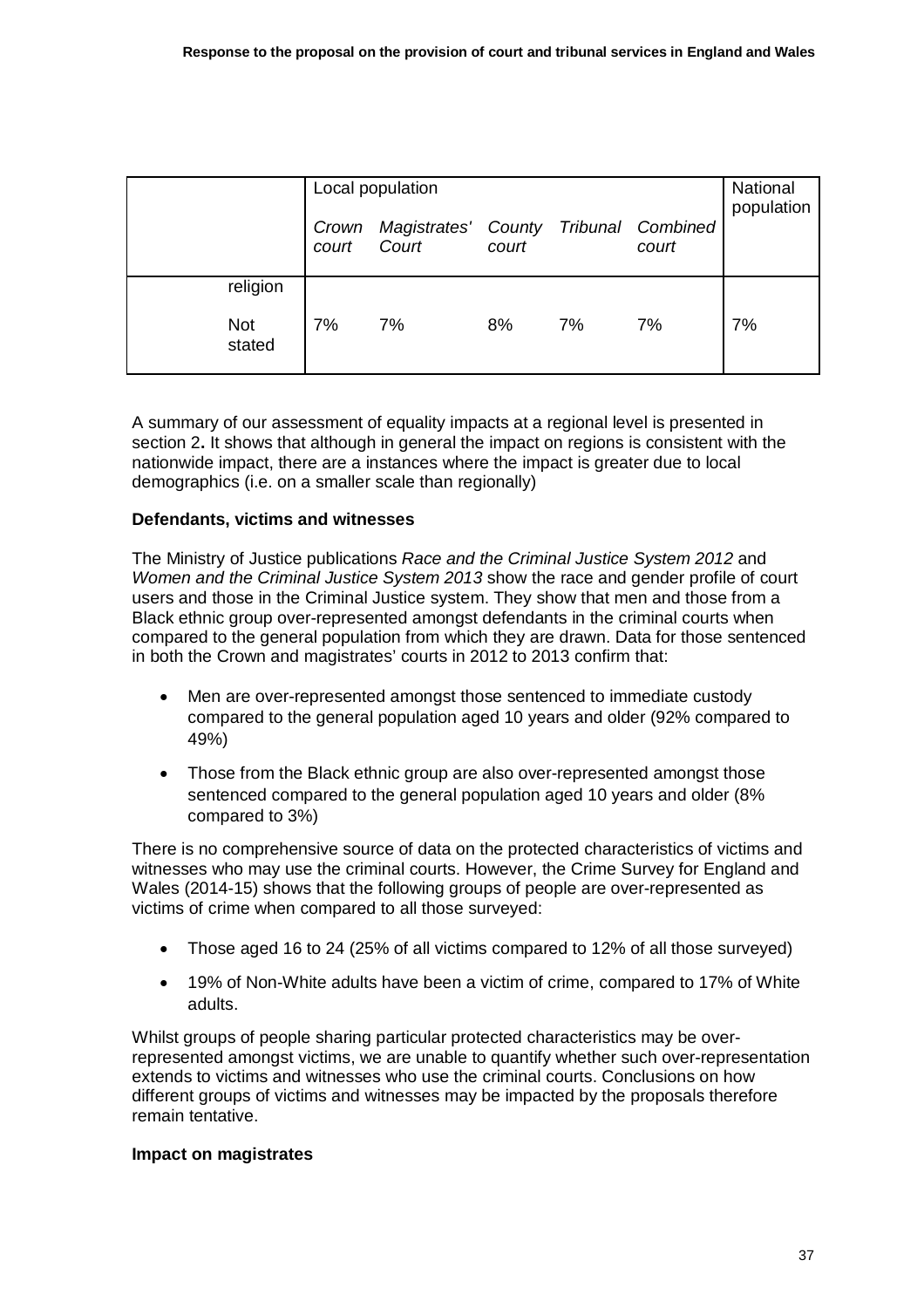HM Courts & Tribunals Service HR data show that magistrates are older and more likely to be of White ethnicity than the general population of England and Wales from which they are drawn. Data for 31 March 2011 confirm that:

- Younger magistrates are under-represented: 18% of serving magistrates were 49 or under, 30% were aged 50-59 and 52% aged 60 and over. Figures for the general population (aged 18-70) are 66%, 18% and 16% respectively.
- Those of Black, Asian and Minority Ethnic (BAME) ethnicity were similarly underrepresented: 8% of serving magistrates in England and Wales declared themselves to be from a BAME background. This compares with the most recent estimate that BAME groups represent 14% of the general population (all ages).
- Disabled magistrates were also under-represented: 5% of serving magistrates in England and Wales consider themselves to have a disability, whilst 18% of the general population (all ages) consider themselves to have a long-term health problem or disability that limits daily activity a lot or a little. The differences in the definitions of disability are acknowledged.
- In line with the general population 51% of serving magistrates in England and Wales were female.

#### **Other impacted groups**

Other groups potentially impacted by the proposed closures include the judiciary and legal professionals. Statistics from the Judicial Office<sup>5</sup> show that male judges, those of White ethnicity and those aged 50 years and older are over-represented compared to the general population. The practising bar and practising solicitors are more diverse, though men remain over-represented in both professions<sup>6,7</sup>.

With regards to other HM Courts & Tribunals Service staff, equality assessments will be carried out by HM Courts & Tribunals Service HR at the Business Unit level and the impact on protected characteristics will be fully assessed once the impact on individuals at each site under Option 1 has been assigned.

#### **Mitigations**

1

We recognise that as courts close we need to continue to modernise and improve the way we deliver front line services. We also need to continue to provide reasonable adjustments for court users with disabilities to ensure access to justice is maintained. There are a number of mitigations that we are either considering (or are already in place) that will help to minimise the impact of court closures on court users, including:

 All guidance material, together with information about particular processes, are made available online through Gov.uk and the Justice website. This would include:

<sup>5</sup> http://www.judiciary.gov.uk/publications-and-reports/statistics

<sup>6</sup> http://www.barcouncil.org.uk/about-the-bar/facts-and-figures/statistics/

<sup>7</sup> http://www.lawsociety.org.uk/representation/research-trends/annual-statistical-reports/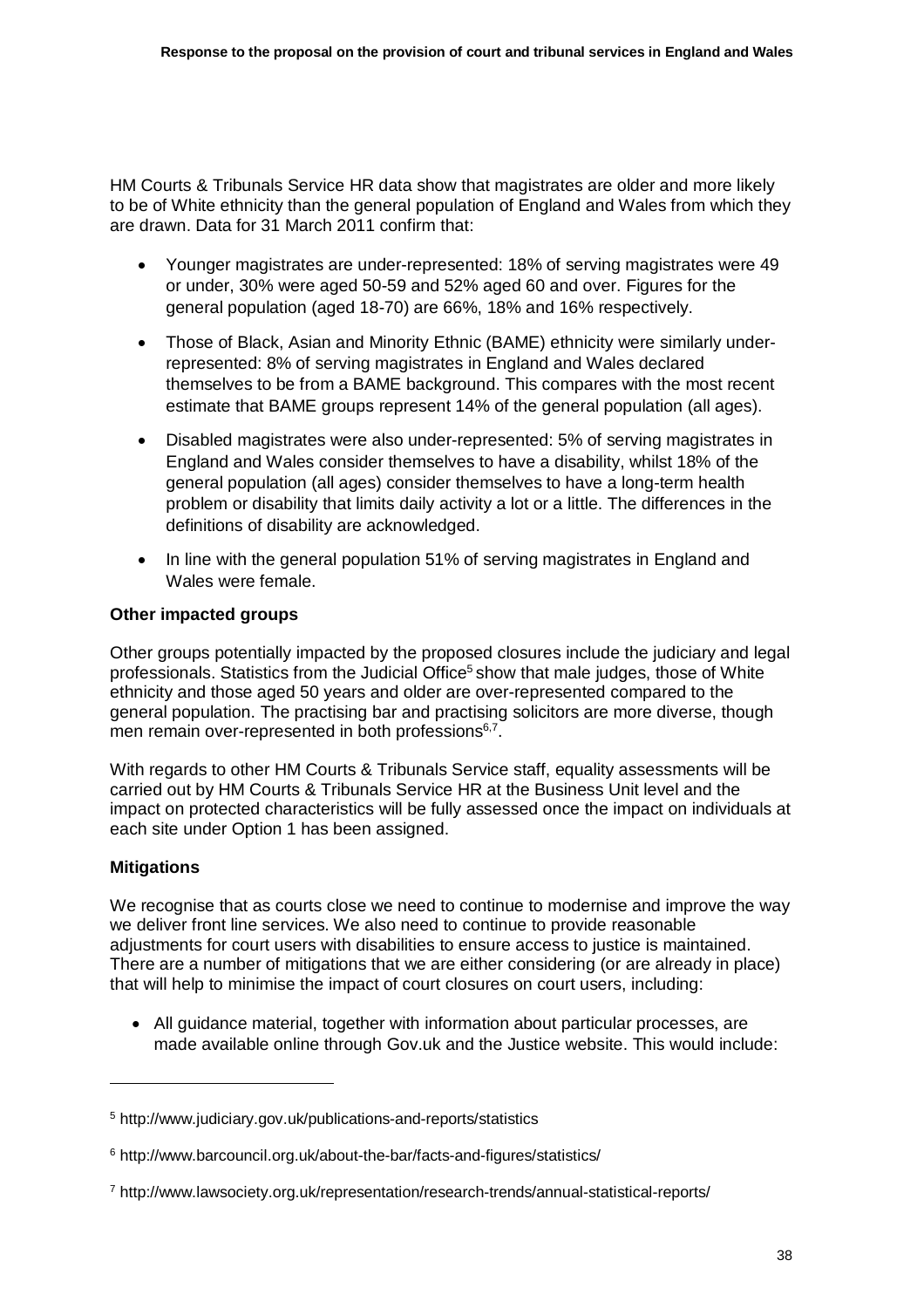the location, directions to and available facilities of the relevant court or tribunal, mediation, how to make a claim, how to appeal, and how to make a complaint. In addition these webbuildings provide useful links and signposts users to related webbuildings such as: Resolution, National Family Mediation, Community Legal Advice, Citizens advice Bureau, Consumer Direct, Ofcom and Ofgem amongst others. Public information is reviewed as necessary.

- Work is currently being undertaken to modernise the delivery of face to face services in the Civil and Family Courts. Of particular relevance this work aims to:
	- **Signpost users to appropriate sources of information.**
	- **Increase usage of online services.**
	- Avoid unnecessary journeys to court for customers.
- Provision of business and contact centres for some services (e.g. County Court Money Claims Centre) mean that services can be accessed by post and phone until the hearing (if a hearing is required).
- Online services, such as Money Claims Online and Possession Claims Online allow online access to services up to the hearing stage (if required).
- Alternative Dispute Resolution is promoted where appropriate which reduces reliance on court hearings and prevents the need for attendance at court.
- Reasonable adjustments are made for customers with disabilities in courts in accordance with the existing reasonable disability adjustments obligations Guidance is available to all staff, including a central advice point.
- Video links for criminal courts are used as follows:
	- **Police witnesses can use live links to give evidence in trials. These links** operate in nine Criminal Justice System (CJS) areas, with more expected to be set up this year.
	- Virtual courts are set up in four areas for preliminary hearings. Defendants appear from the police station at the magistrates' court by video link.
	- **Prison to court video links allow defendants to appear from custody in** magistrates' courts and the Crown Court.
	- Additional video links are within the court to allow vulnerable witnesses to give evidence without facing the defendant.
	- Later starts times can be considered for hearings if a customer notifies the hearing centre that travel is problematic.

Some responses in the consultation raised concerns over access to justice, particularly for those with protected characteristics including the elderly population and those with disabilities. Comments made reference to the fact that travelling further to court will have a disproportionate effect on the elderly, disabled and single parent population, stating that the consultation impact assessment did not take this equality issue into account.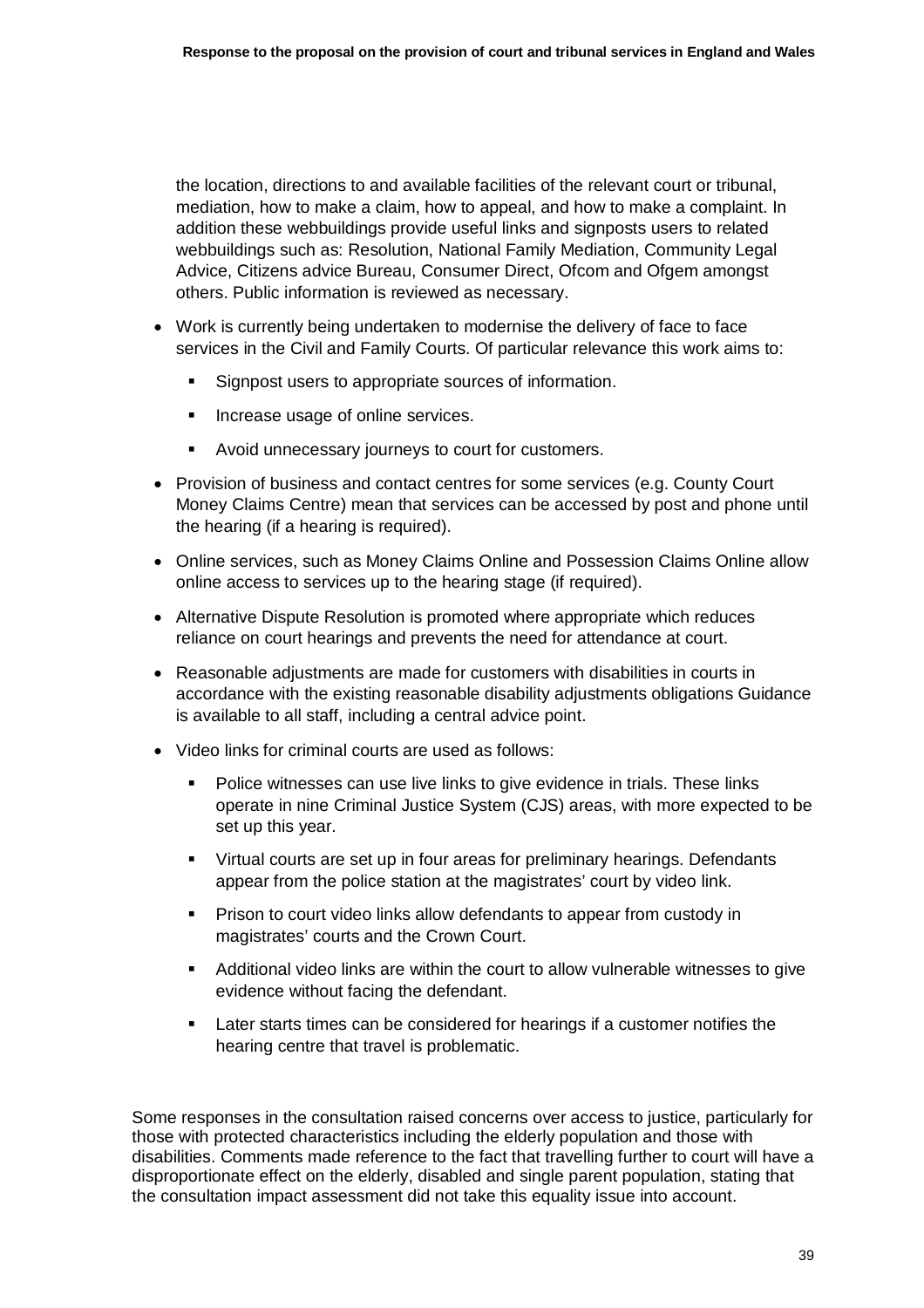Having reviewed the consultation responses, there are a number of mitigations in place which will address concerns over access to justice. These include full online guidance on Gov.uk and the Justice website with the location, directions to and available facilities of the relevant court or tribunal, increased telephone services and reasonable disability adjustments within courts.

We understand that going to court can be a very stressful, especially for vulnerable, disabled and elderly people. We are reforming the system so that fewer people will need to physically go to court.

In an increasingly digital age, users will not always need to attend hearings in person in order to access the justice system and whilst we have already established alternative ways users can interact with our services, we are looking to expand these provisions to provide more choice than is currently available. For example through making better use of technology, including video conferencing. For those users who cannot access services through digital means we will ensure we retain appropriate alternative channels.

For those court users who anticipate that they will experience problems in travelling to alternative court venues, the courts will consider applications to conduct business with the court by alternative means, where possible. In exceptional cases start times of hearings may be delayed to allow later attendance due to travel difficulties but this would be considered on a case by case basis.

Equalities Assessment for the Ministry of Justice produced in September 2015 shows the representation of protected characteristics within courts and tribunals from the data available. Results show that the elderly are not over-represented within family or criminal courts. Data is not available on the characteristics of users of civil courts or tribunals, however data on the characteristics of people experiencing a civil, administrative or family justice problem gives no indication the elderly population are over represented.

In terms of those with disabilities, it's unclear from the data for family courts whether there is an over or under representation in relation to disability. Data is not available on the characteristics of users of civil courts or tribunals, however data on the characteristics of people experiencing a civil, administrative or family justice problem suggests that people with disabilities have a higher rate of reporting experiencing a problem (for example 56% of those with mental health disabilities reported having experienced such a problem). Although this doesn't indicate an over-representation of the disabled population compared to the national within civil courts and tribunals it's an area for further research upon improved availability of data. Information is not available by disability status in criminal courts.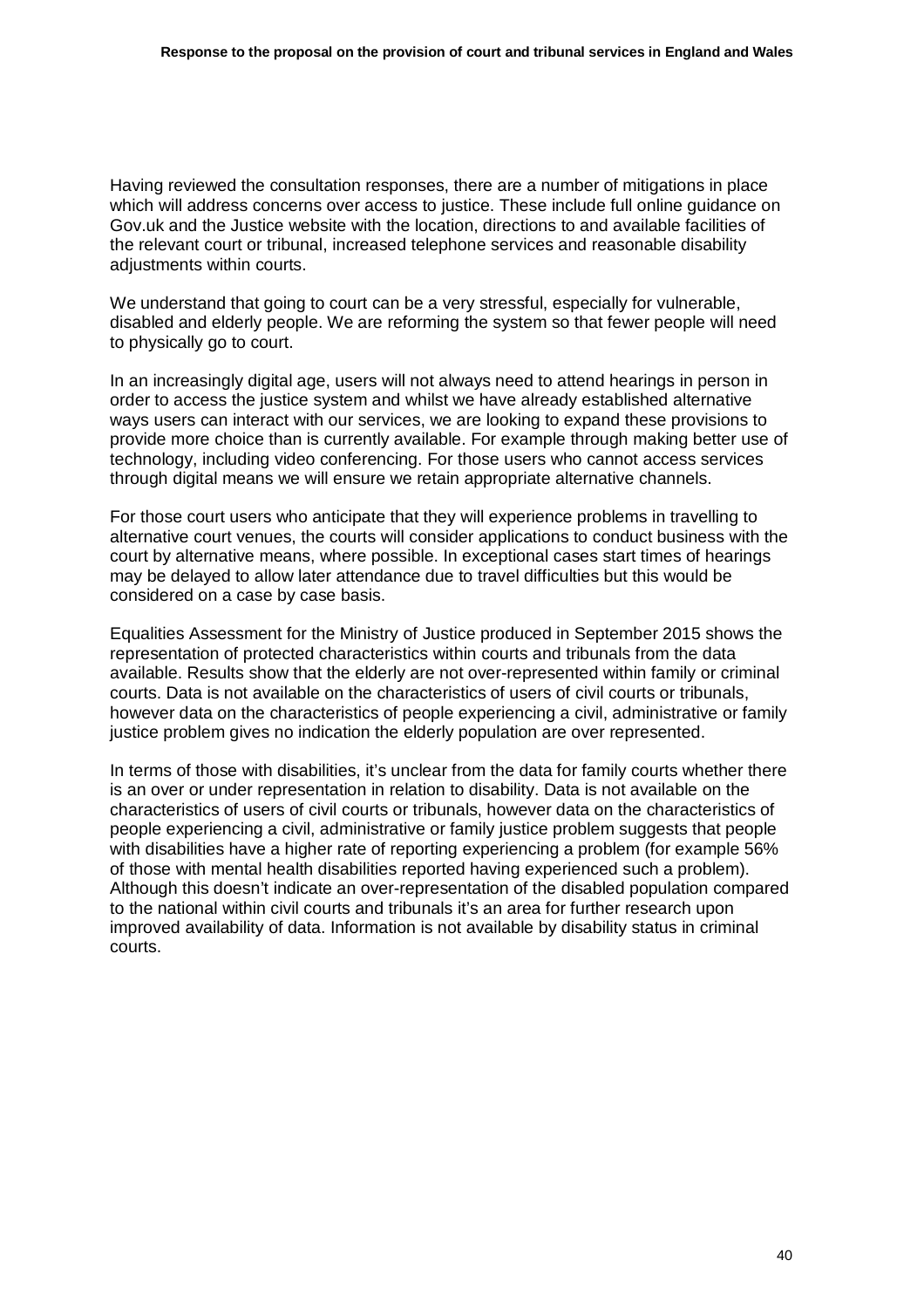#### **Conclusions**

The majority of the people living in the areas affected by the court closures will be within an acceptable travelling distance of the court where the work is transferred to. This means that most individuals will still have reasonable journeys to court to attend hearings, including by public transport. In exceptional cases start times of hearings may be delayed to allow later attendance due to travel difficulties but this would be considered on a case by case basis.

Although increased journeys have the potential to impact some people with protected characteristics, we consider it unlikely that this will result in a particular or substantial disadvantage to most court users given the limited number of occasions they will access the courts and tribunals services. Many of the services traditionally accessed by face to face visits to court are being offered online. Some court hearings can also be conducted via telephone or video link and court users are being offered local alternatives to court hearings (mediation). All of these measures are reducing the need to travel to court buildings to access HMCTS services.

For those that still need to attend courts, reasonable disability adjustments are offered and other measures such as later court hearing start times will minimise impacts for those with transport difficulties.

In many instances enhanced facilities and services are provided at the receiving courts. Overall therefore we consider that the proposed estate reforms and any resulting impacts are a proportionate means of achieving the legitimate aim of an affordable, efficient court estate.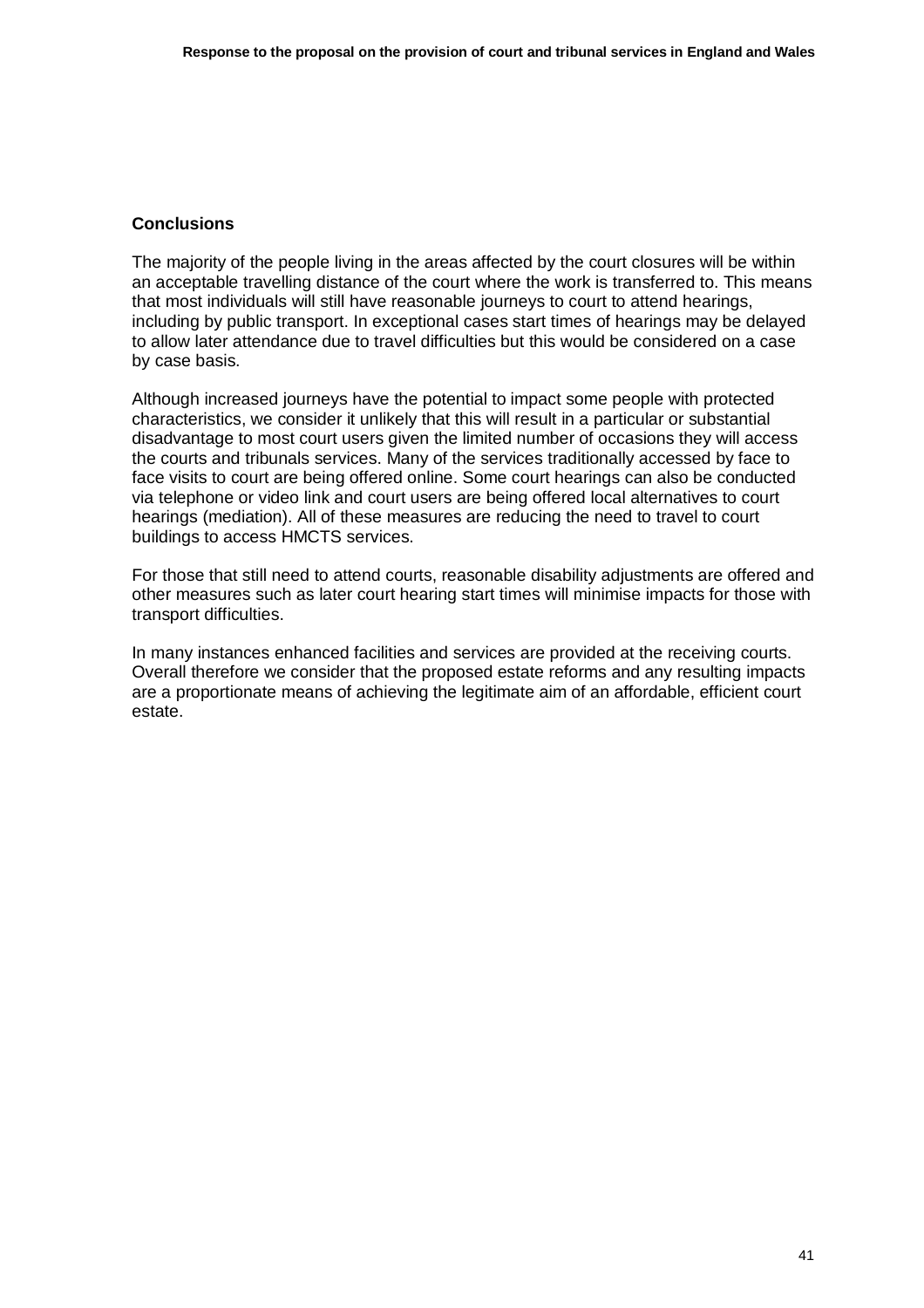#### **Section 2 - Regional Equality Impacts**

- 1. At a cumulative level, there is some over-representation of those of Asian ethnicity living local to affected Combined courts in the Midlands region when compared to the regional average (25% compared to 8%). And an over representation of Muslims living local to affected Combined courts in the Midlands (22% compared to the regional average of 5%)
- 2. On the other hand those of a White ethnicity are much more affected by the closures of Magistrates' courts (91%), County courts (95%) and Tribunals (97%) compared to the regional average of 86%.
- 3. Across other court functions, and other HMCTS regions, there are no notable differences between the protected characteristics of those living local to all courts and tribunals in each region and the regional population in general (as shown in Tables B.01-B.07).

|                         |                         |                | Local population      |                 |                 |                   | London<br>population |
|-------------------------|-------------------------|----------------|-----------------------|-----------------|-----------------|-------------------|----------------------|
|                         |                         | Crown<br>court | Magistrates'<br>Court | County<br>court | <b>Tribunal</b> | Combined<br>court |                      |
| <b>Site</b><br>closures |                         | 0              | 5                     | 3               | 1               | 0                 | 9                    |
| Gender                  | Male                    | N/A            | 50%                   | 50%             | 50%             | N/A               | 49%                  |
|                         | Female                  | N/A            | 50%                   | 50%             | 50%             | N/A               | 51%                  |
| Age                     | $0 - 15$                | N/A            | 20%                   | 20%             | 18%             | N/A               | 20%                  |
|                         | 16-64                   | N/A            | 70%                   | 72%             | 74%             | N/A               | 69%                  |
|                         | $65+$                   | N/A            | 10%                   | 8%              | 8%              | N/A               | 11%                  |
| <b>Disability</b>       | <b>Disability</b>       | N/A            | 14%                   | 14%             | 14%             | N/A               | 14%                  |
|                         | <b>No</b><br>disability | N/A            | 86%                   | 86%             | 86%             | N/A               | 86%                  |
| Race                    | White                   | N/A            | 62%                   | 55%             | 54%             | N/A               | 60%                  |
|                         | Mixed                   | N/A            | 5%                    | 6%              | 6%              | N/A               | 5%                   |
|                         | Asian                   | N/A            | 15%                   | 17%             | 7%              | N/A               | 17%                  |
|                         | <b>Black</b>            | N/A            | 13%                   | 18%             | 27%             | N/A               | 13%                  |

#### **Table A.01: The protected characteristics of those impacted by the proposals, HM Courts & Tribunals Service London**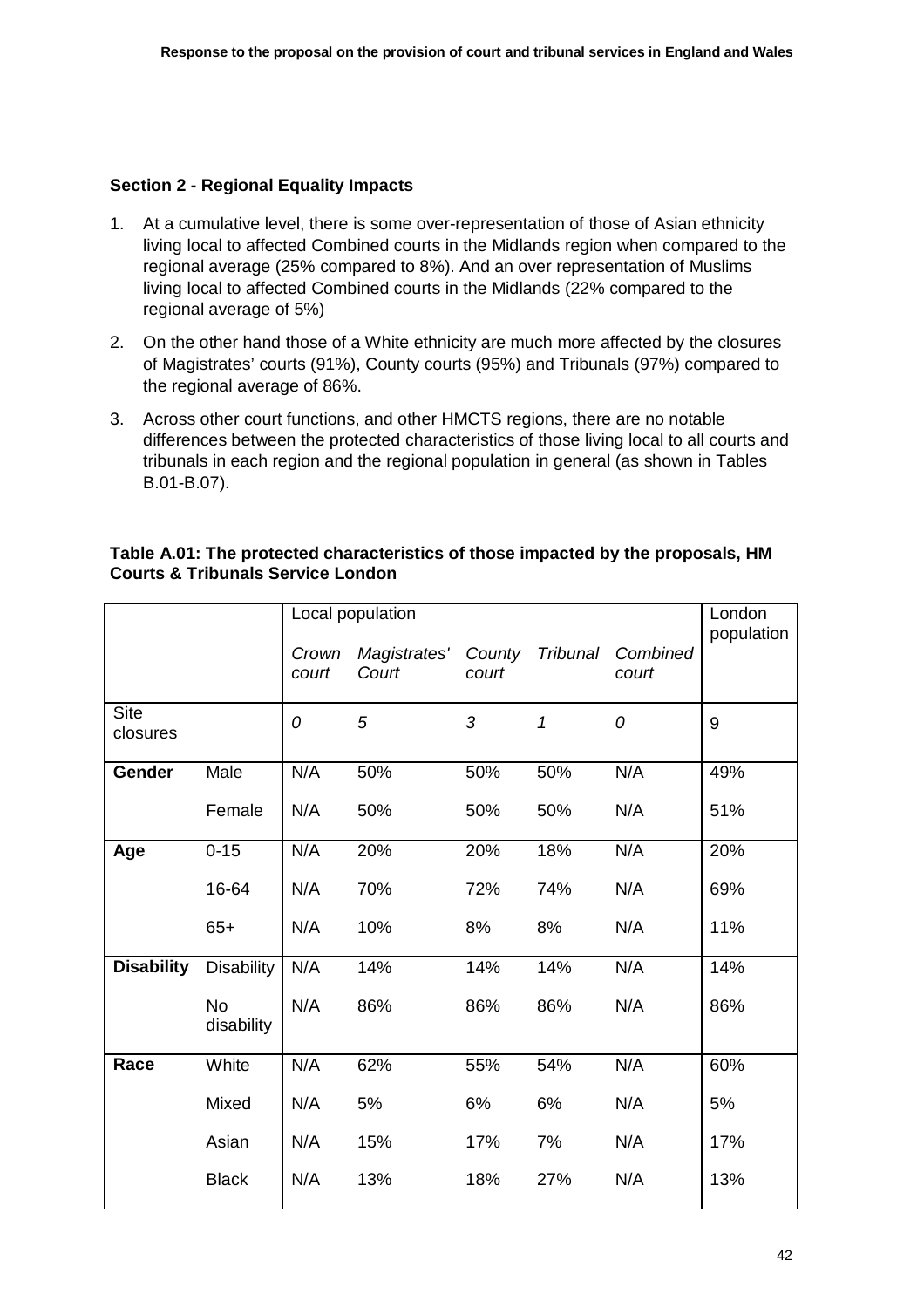|                 |                           |                | Local population      |                 |          |                   | London<br>population |
|-----------------|---------------------------|----------------|-----------------------|-----------------|----------|-------------------|----------------------|
|                 |                           | Crown<br>court | Magistrates'<br>Court | County<br>court | Tribunal | Combined<br>court |                      |
|                 | Other                     | N/A            | 5%                    | 4%              | 6%       | N/A               | 5%                   |
| <b>Religion</b> | Christian                 | N/A            | 49%                   | 45%             | 53%      | N/A               | 48%                  |
|                 | <b>Buddhist</b>           | N/A            | 1%                    | 1%              | 1%       | N/A               | 1%                   |
|                 | Hindu                     | N/A            | 4%                    | 2%              | 1%       | N/A               | 5%                   |
|                 | Jewish                    | N/A            | 1%                    | 0%              | 0%       | N/A               | 2%                   |
|                 | Muslim                    | N/A            | 12%                   | 16%             | 9%       | N/A               | 12%                  |
|                 | Sikh                      | N/A            | 2%                    | 1%              | 0%       | N/A               | 2%                   |
|                 | Other<br>religion         | N/A            | 0%                    | 0%              | 0%       | N/A               | 1%                   |
|                 | <b>No</b><br>religion     | N/A            | 22%                   | 24%             | 27%      | N/A               | 21%                  |
|                 | Religion<br>not<br>stated | N/A            | 8%                    | 10%             | 9%       | N/A               | 8%                   |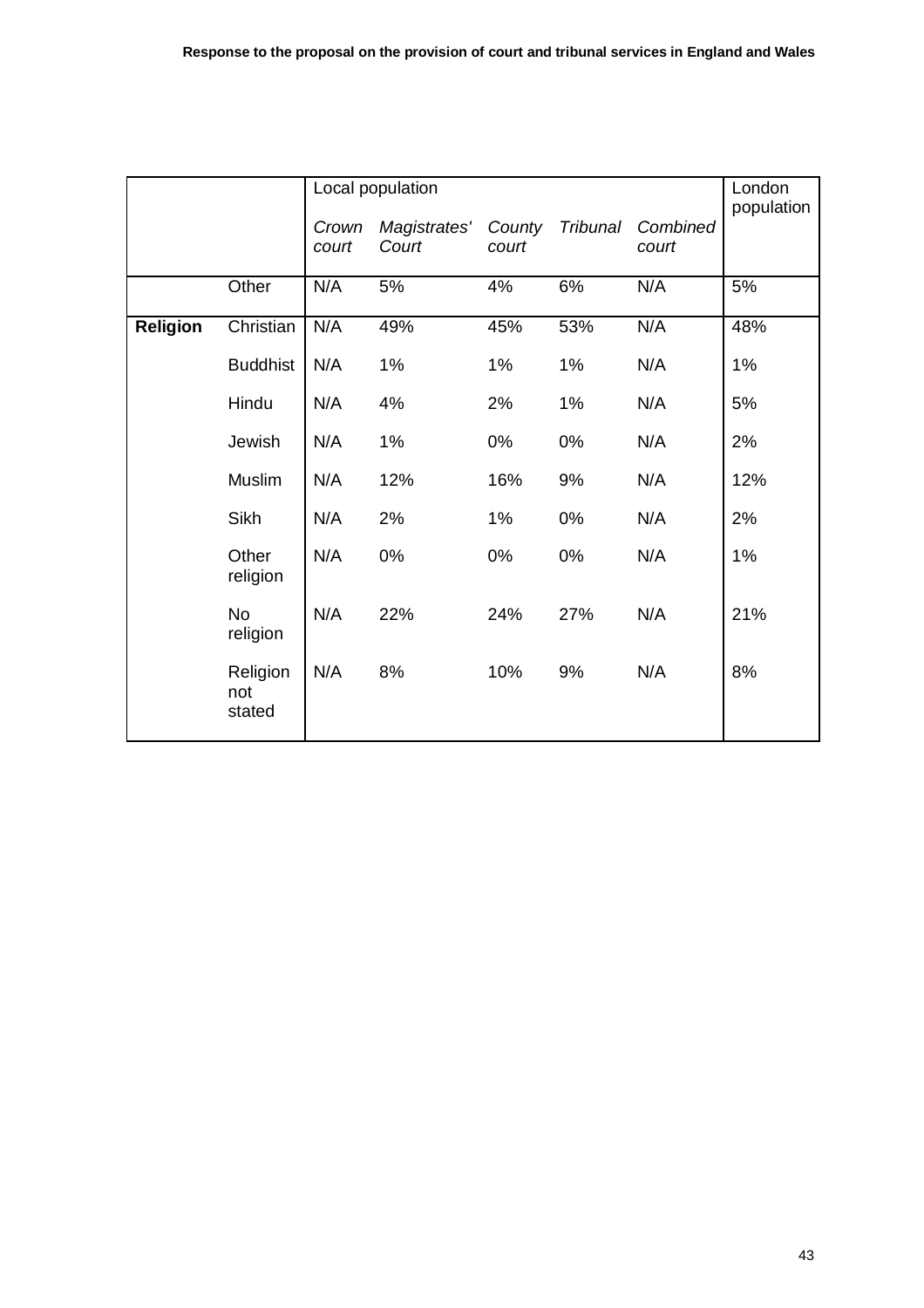#### **Table A.02: The protected characteristics of those impacted by the proposals, HM Courts & Tribunals Service Midlands**

|                         |                         |                | Local population      |                 |              |                   | Midlands   |
|-------------------------|-------------------------|----------------|-----------------------|-----------------|--------------|-------------------|------------|
|                         |                         | Crown<br>court | Magistrates'<br>Court | County<br>court | Tribunal     | Combined<br>court | population |
| <b>Site</b><br>closures |                         | 0              | 11                    | $\overline{4}$  | $\mathcal I$ | $\mathcal I$      | 17         |
| Gender                  | Male                    | N/A            | 49%                   | 49%             | 49%          | 49%               | 49%        |
|                         | Female                  | N/A            | 51%                   | 51%             | 51%          | 51%               | 51%        |
| Age                     | $0 - 15$                | N/A            | 19%                   | 19%             | 17%          | 23%               | 19%        |
|                         | 16-64                   | N/A            | 63%                   | 63%             | 64%          | 64%               | 64%        |
|                         | $65+$                   | N/A            | 19%                   | 18%             | 19%          | 13%               | 17%        |
| <b>Disability</b>       | <b>Disability</b>       | N/A            | 19%                   | 19%             | 23%          | 18%               | 19%        |
|                         | <b>No</b><br>disability | N/A            | 81%                   | 81%             | 77%          | 82%               | 81%        |
| Race                    | White                   | N/A            | 91%                   | 95%             | 97%          | 58%               | 86%        |
|                         | Mixed                   | N/A            | 2%                    | 1%              | 1%           | 4%                | 2%         |
|                         | Asian                   | N/A            | 5%                    | 2%              | 1%           | 25%               | 8%         |
|                         | <b>Black</b>            | N/A            | 2%                    | 1%              | 1%           | 9%                | 3%         |
|                         | Other                   | N/A            | 1%                    | 1%              | 0%           | 3%                | 1%         |
| <b>Religion</b>         | Christian               | N/A            | 65%                   | 64%             | 64%          | 46%               | 60%        |
|                         | <b>Buddhist</b>         | N/A            | 0%                    | $0\%$           | $0\%$        | $0\%$             | $0\%$      |
|                         | Hindu                   | N/A            | 1%                    | $0\%$           | 0%           | 2%                | 2%         |
|                         | Jewish                  | N/A            | 0%                    | $0\%$           | 0%           | $0\%$             | 0%         |
|                         | Muslim                  | N/A            | 2%                    | 1%              | 1%           | 22%               | 5%         |
|                         | Sikh                    | N/A            | 2%                    | 1%              | 0%           | 3%                | 2%         |
|                         | Other<br>religion       | N/A            | $0\%$                 | $0\%$           | 0%           | 1%                | $0\%$      |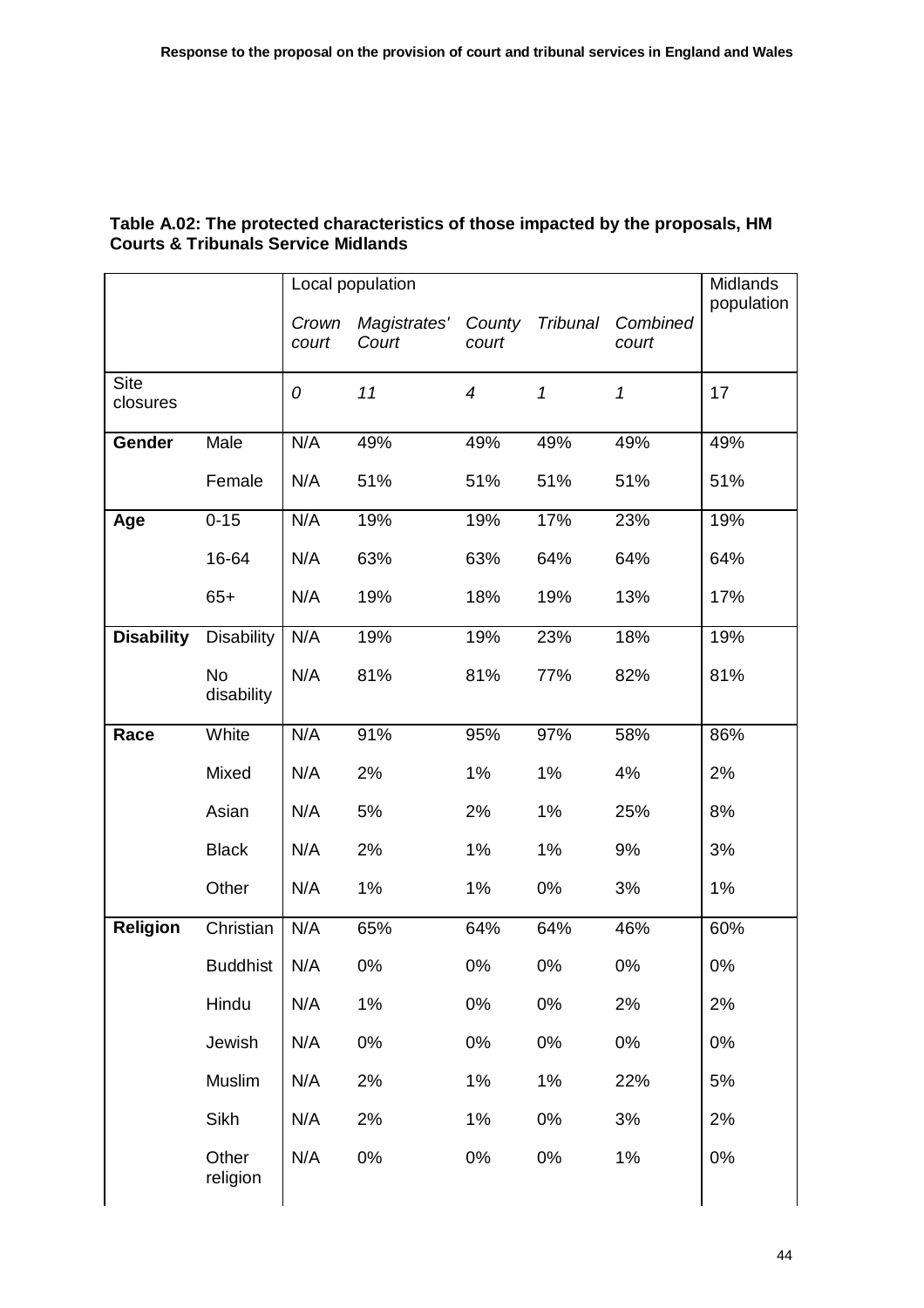|                           | Crown<br>court | Local population<br>Magistrates'<br>Court | court | County Tribunal | Combined<br>court | <b>Midlands</b><br>population |
|---------------------------|----------------|-------------------------------------------|-------|-----------------|-------------------|-------------------------------|
| <b>No</b><br>religion     | N/A            | 23%                                       | 26%   | 27%             | 19%               | 24%                           |
| Religion<br>not<br>stated | N/A            | 7%                                        | 7%    | 7%              | 7%                | 7%                            |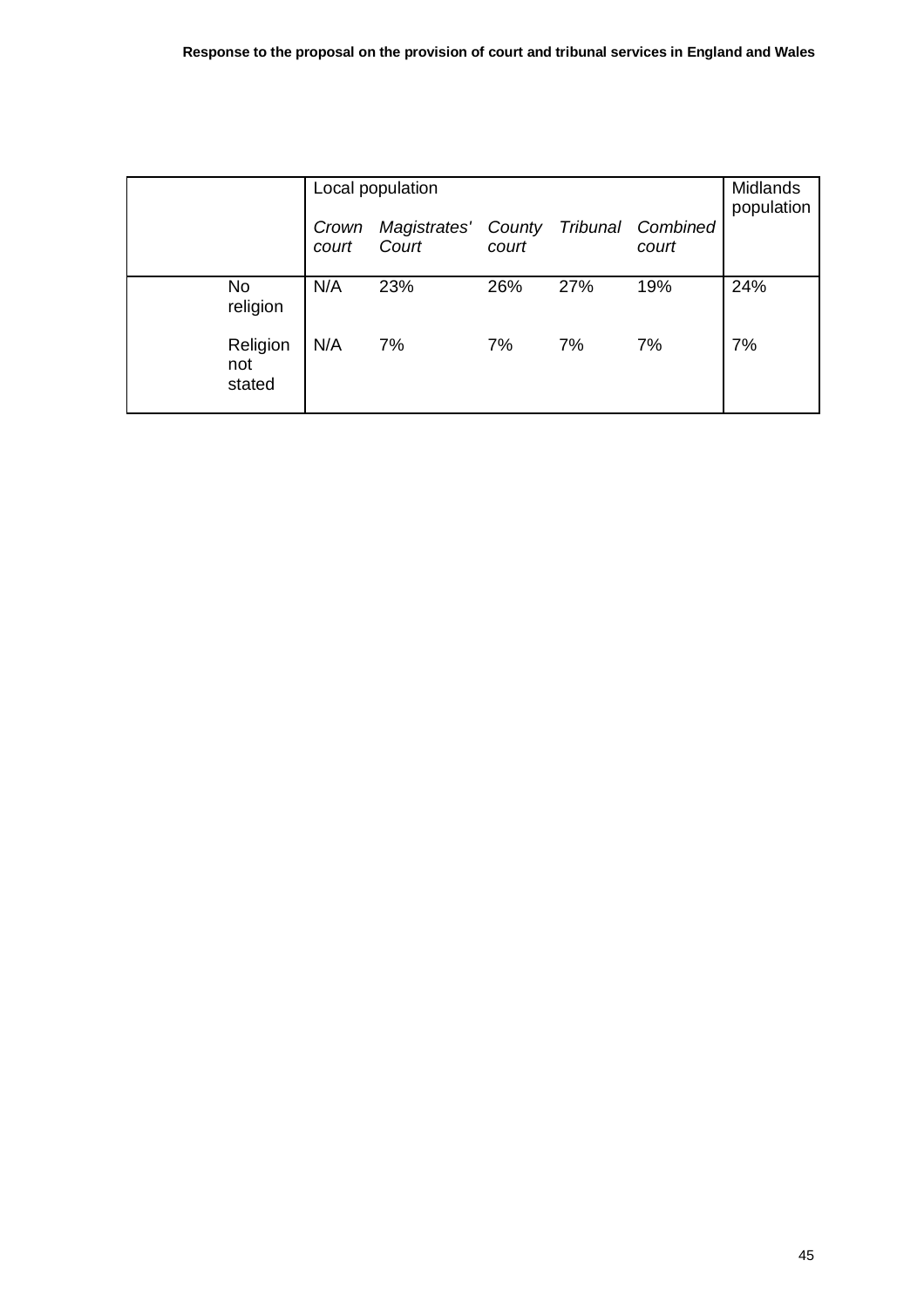#### **Table A.03: The protected characteristics of those impacted by the proposals, HM Courts & Tribunals Service North East**

|                         |                         |                  | Local population             |       |          |                   | North<br>East |
|-------------------------|-------------------------|------------------|------------------------------|-------|----------|-------------------|---------------|
|                         |                         | Crown<br>court   | Magistrates' County<br>Court | court | Tribunal | Combined<br>court | population    |
| <b>Site</b><br>closures |                         | 0                | 5                            | 5     | 6        | 0                 | 16            |
| Gender                  | Male                    | N/A              | 49%                          | 49%   | 49%      | N/A               | 49%           |
|                         | Female                  | N/A              | 51%                          | 51%   | 51%      | N/A               | 51%           |
| Age                     | $0 - 15$                | N/A              | 18%                          | 18%   | 18%      | N/A               | 19%           |
|                         | 16-64                   | N/A              | 64%                          | 63%   | 66%      | N/A               | 65%           |
|                         | $65+$                   | N/A              | 17%                          | 18%   | 16%      | N/A               | 17%           |
| <b>Disability</b>       | <b>Disability</b>       | N/A              | 22%                          | 20%   | 21%      | N/A               | 20%           |
|                         | <b>No</b><br>disability | N/A              | 78%                          | 80%   | 79%      | N/A               | 80%           |
| Race                    | White                   | N/A              | 95%                          | 95%   | 91%      | N/A               | 91%           |
|                         | Mixed                   | N/A              | 1%                           | 1%    | 1%       | N/A               | 1%            |
|                         | Asian                   | N/A              | 3%                           | 3%    | 4%       | N/A               | 5%            |
|                         | <b>Black</b>            | N/A              | 0%                           | 0%    | 2%       | N/A               | 1%            |
|                         | Other                   | N/A              | 1%                           | 1%    | 2%       | N/A               | 1%            |
| <b>Religion</b>         | Christian               | $\overline{N}/A$ | 67%                          | 66%   | 61%      | N/A               | 62%           |
|                         | <b>Buddhist</b>         | N/A              | 0%                           | 0%    | 0%       | N/A               | $0\%$         |
|                         | Hindu                   | N/A              | $0\%$                        | $0\%$ | 0%       | N/A               | 0%            |
|                         | Jewish                  | N/A              | 0%                           | $0\%$ | 0%       | N/A               | $0\%$         |
|                         | Muslim                  | N/A              | 2%                           | 2%    | 4%       | N/A               | 5%            |
|                         | Sikh                    | N/A              | 0%                           | 0%    | 0%       | N/A               | 0%            |
|                         | Other<br>religion       | N/A              | $0\%$                        | $0\%$ | 0%       | N/A               | 0%            |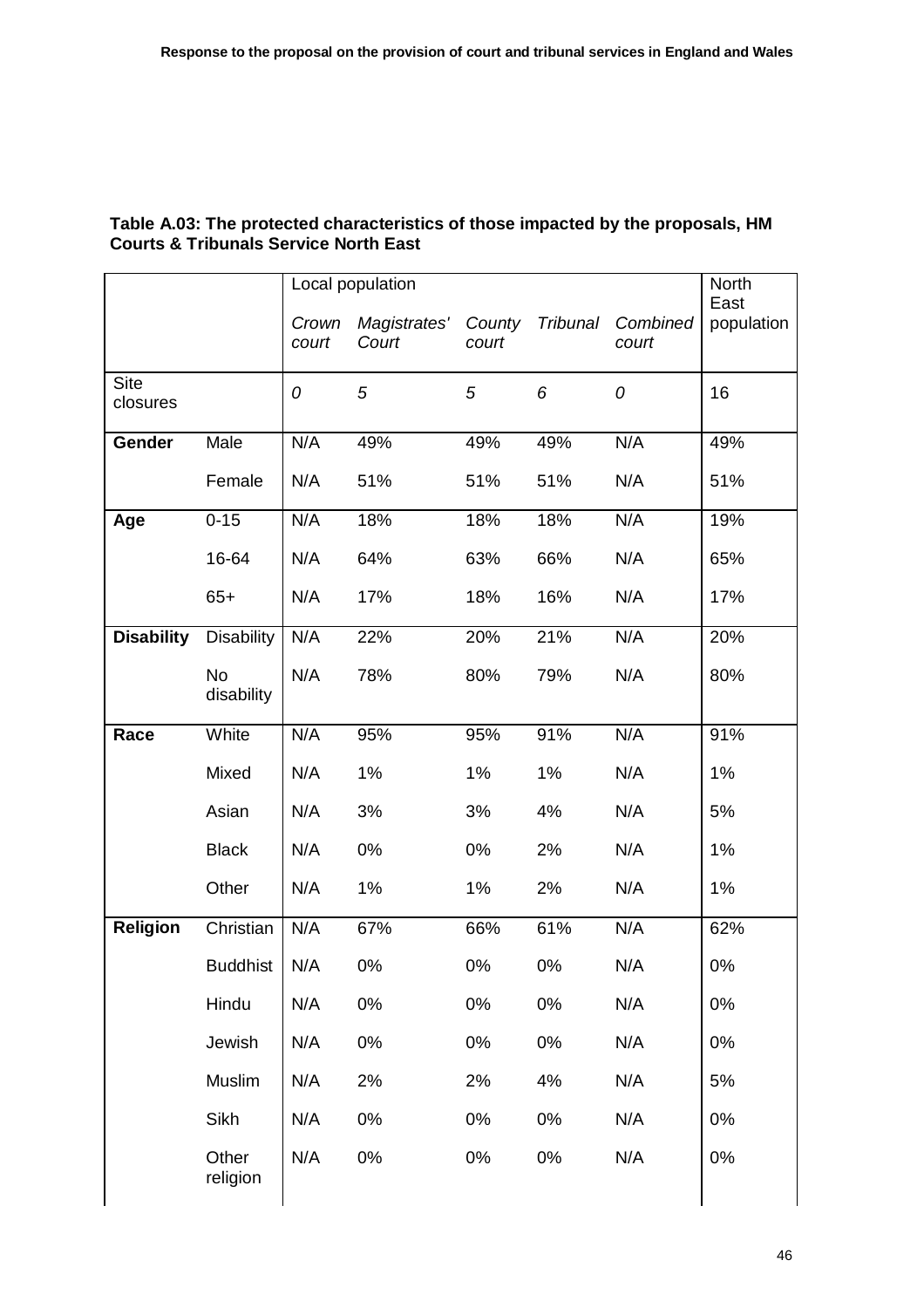|                           |     | Local population |     |     |     |     |  |
|---------------------------|-----|------------------|-----|-----|-----|-----|--|
| No<br>religion            | N/A | 23%              | 25% | 27% | N/A | 25% |  |
| Religion<br>not<br>stated | N/A | 6%               | 7%  | 7%  | N/A | 7%  |  |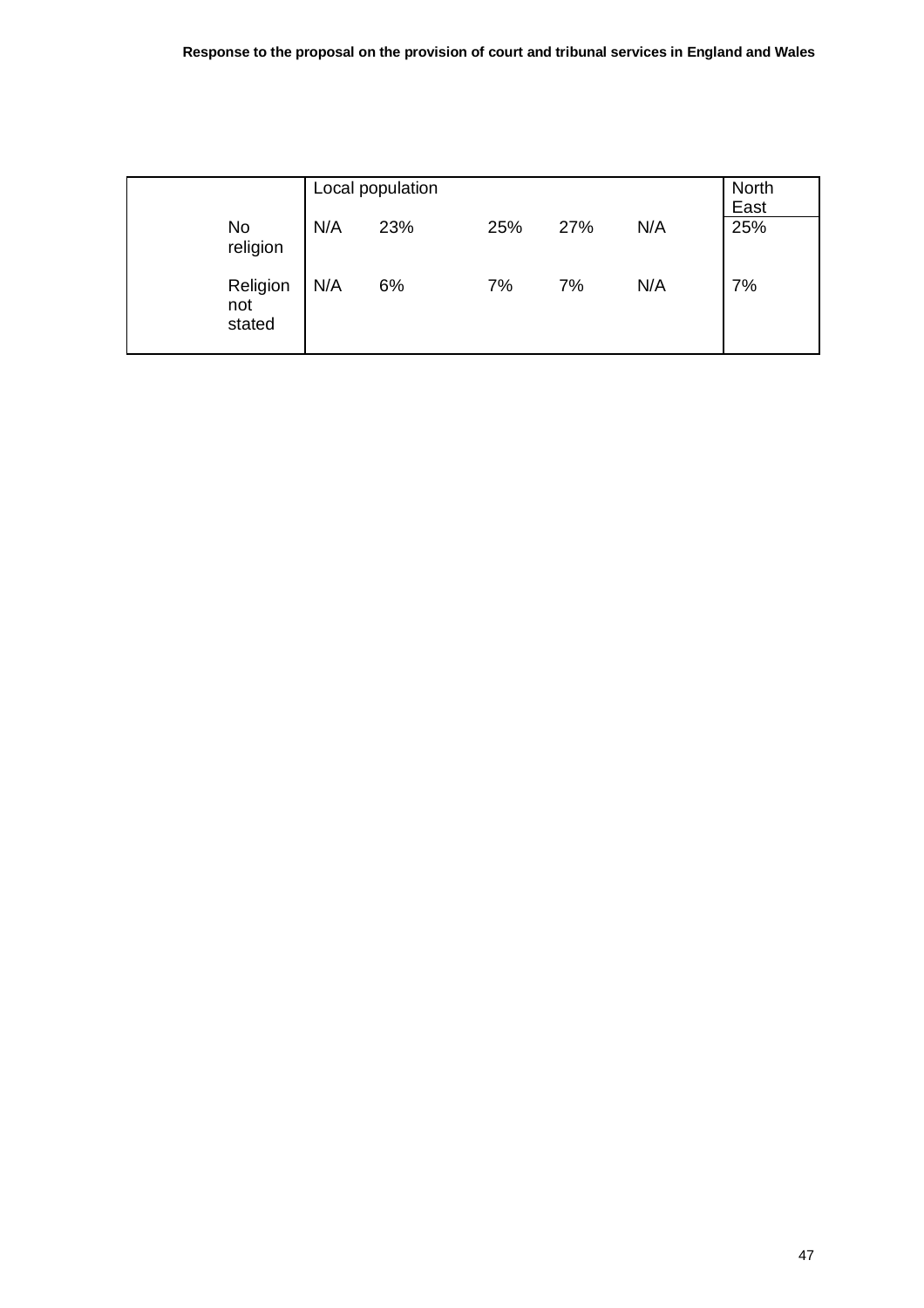#### **Table A.04: The protected characteristics of those impacted by the proposals, HM Courts & Tribunals Service North West**

|                         |                         |                | Local population      |                 |          |                   | North<br>West |
|-------------------------|-------------------------|----------------|-----------------------|-----------------|----------|-------------------|---------------|
|                         |                         | Crown<br>court | Magistrates'<br>Court | County<br>court | Tribunal | Combined<br>court | population    |
| <b>Site</b><br>closures |                         | 0              | 8                     | 5               | 0        | 0                 | 13            |
| Gender                  | Male                    | N/A            | 49%                   | 49%             | N/A      | 49%               | 49%           |
|                         | Female                  | N/A            | 51%                   | 51%             | N/A      | 51%               | 51%           |
| Age                     | $0 - 15$                | N/A            | 20%                   | 19%             | N/A      | 20%               | 19%           |
|                         | 16-64                   | N/A            | 64%                   | 63%             | N/A      | 64%               | 65%           |
|                         | $65+$                   | N/A            | 16%                   | 18%             | N/A      | 16%               | 17%           |
| <b>Disability</b>       | <b>Disability</b>       | N/A            | 19%                   | 20%             | N/A      | 19%               | 20%           |
|                         | <b>No</b><br>disability | N/A            | 81%                   | 80%             | N/A      | 81%               | 80%           |
| Race                    | White                   | N/A            | 90%                   | 92%             | N/A      | 88%               | 90%           |
|                         | Mixed                   | N/A            | 2%                    | 1%              | N/A      | 1%                | 2%            |
|                         | Asian                   | N/A            | 7%                    | 6%              | N/A      | 9%                | 6%            |
|                         | <b>Black</b>            | N/A            | 1%                    | 0%              | N/A      | 1%                | 1%            |
|                         | Other                   | N/A            | 1%                    | 1%              | N/A      | 1%                | 1%            |
| <b>Religion</b>         | Christian               | N/A            | 66%                   | 68%             | N/A      | 66%               | 67%           |
|                         | <b>Buddhist</b>         | N/A            | 0%                    | 0%              | N/A      | $0\%$             | $0\%$         |
|                         | Hindu                   | N/A            | 1%                    | $0\%$           | N/A      | $1\%$             | 1%            |
|                         | Jewish                  | N/A            | 1%                    | $0\%$           | N/A      | $0\%$             | $0\%$         |
|                         | Muslim                  | N/A            | 6%                    | 5%              | N/A      | 7%                | 5%            |
|                         | Sikh                    | N/A            | 0%                    | $0\%$           | N/A      | 0%                | 0%            |
|                         | Other<br>religion       | N/A            | $0\%$                 | 0%              | N/A      | $0\%$             | 0%            |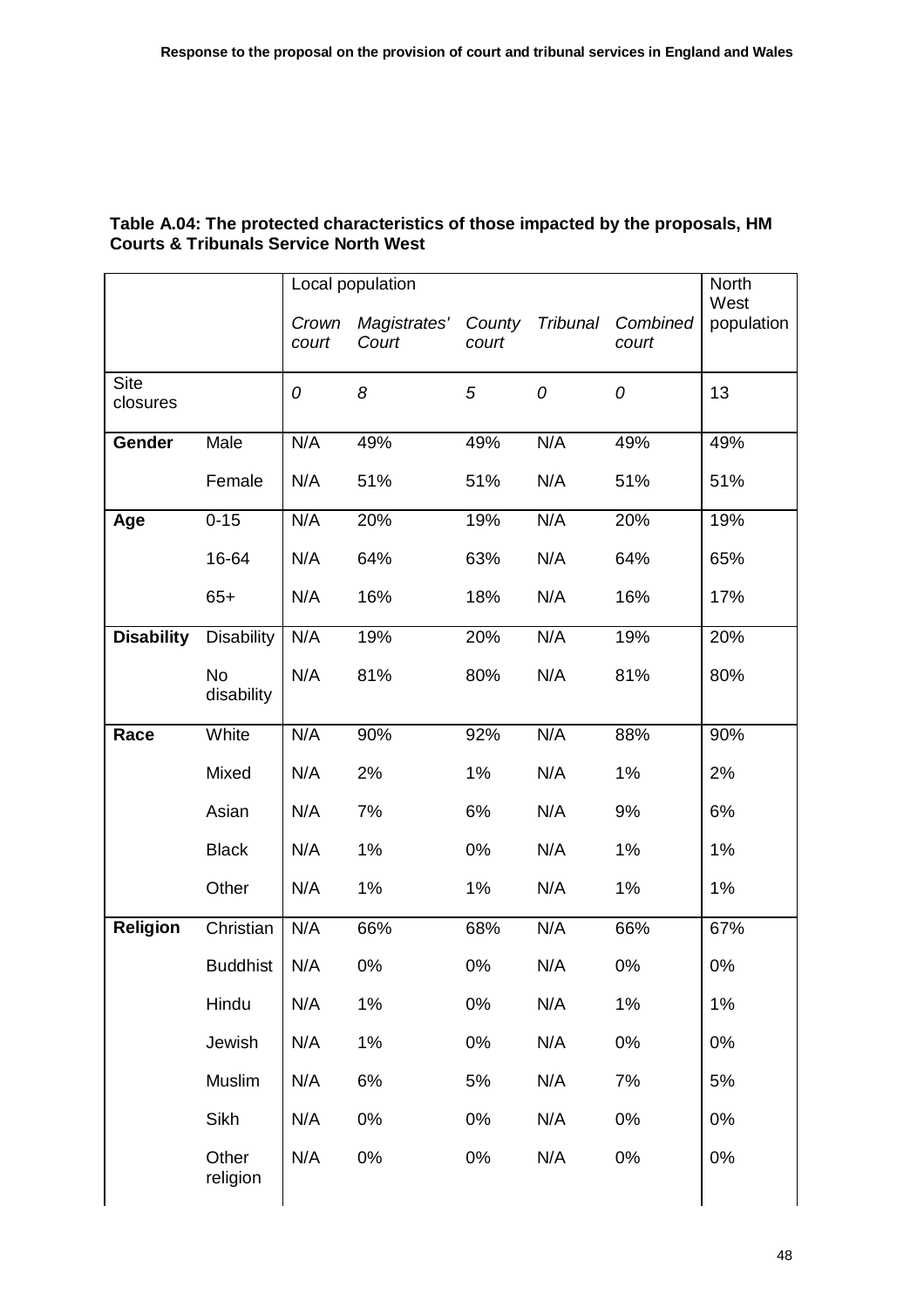|                           | Local population | North<br>West |     |     |     |     |
|---------------------------|------------------|---------------|-----|-----|-----|-----|
| No<br>religion            | N/A              | 20%           | 20% | N/A | 19% | 20% |
| Religion<br>not<br>stated | N/A              | 6%            | 6%  | N/A | 6%  | 6%  |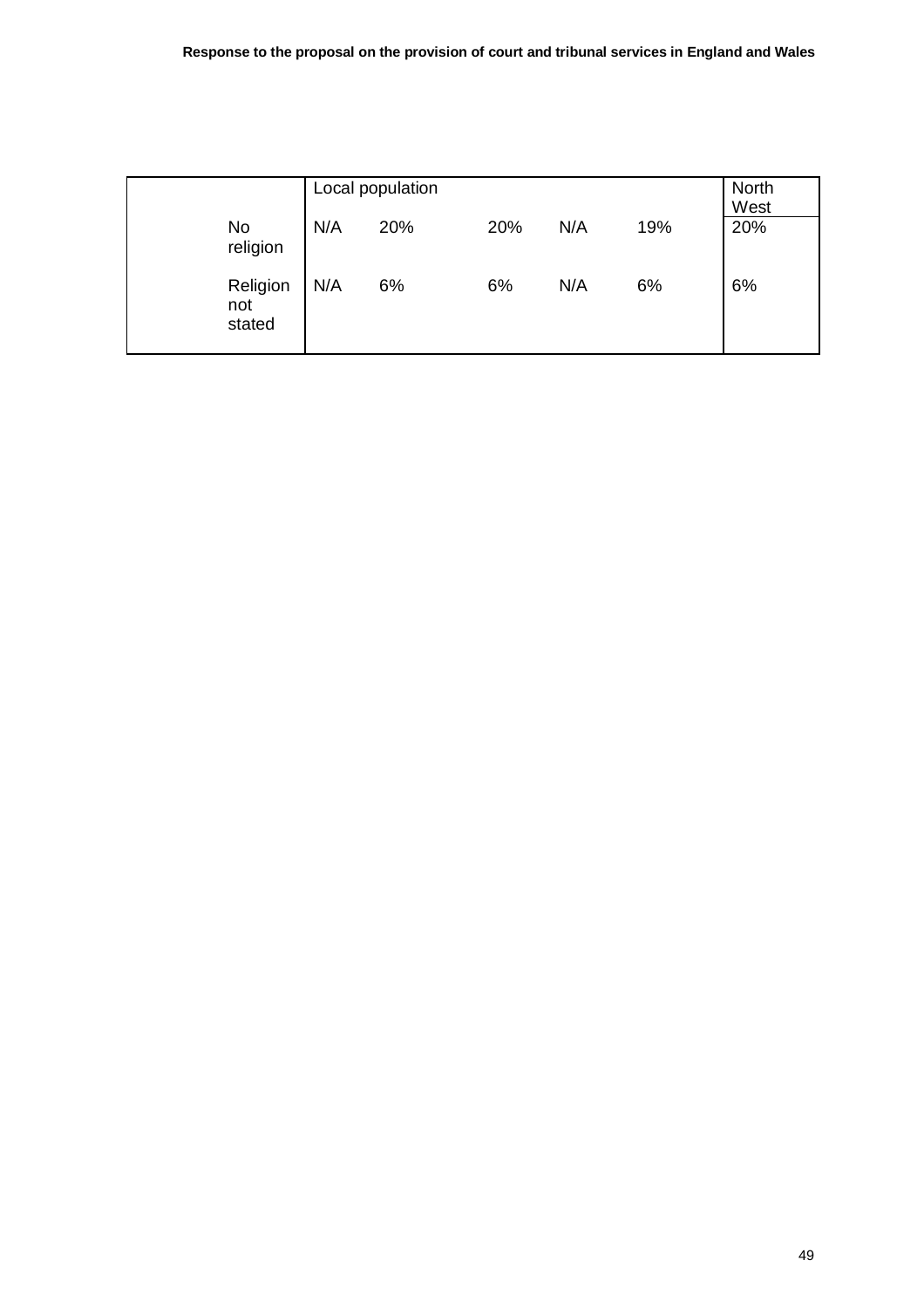#### **Table A.05: The protected characteristics of those impacted by the proposals, HM Courts & Tribunals Service South East**

|                         |                         | Local population |                              |       |          |                   | South<br>East |
|-------------------------|-------------------------|------------------|------------------------------|-------|----------|-------------------|---------------|
|                         |                         | Crown<br>court   | Magistrates' County<br>Court | court | Tribunal | Combined<br>court | population    |
| <b>Site</b><br>closures |                         | $\mathcal I$     | 11                           | 5     | 5        | $\overline{2}$    | 24            |
| Gender                  | Male                    | 49%              | 49%                          | 49%   | 50%      | 48%               | 49%           |
|                         | Female                  | 51%              | 51%                          | 51%   | 50%      | 52%               | 51%           |
| Age                     | $0 - 15$                | 21%              | 19%                          | 19%   | 18%      | 16%               | 19%           |
|                         | 16-64                   | 64%              | 63%                          | 63%   | 67%      | 59%               | 64%           |
|                         | $65+$                   | 15%              | 18%                          | 18%   | 15%      | 25%               | 17%           |
| <b>Disability</b>       | <b>Disability</b>       | 13%              | 16%                          | 18%   | 16%      | 17%               | 16%           |
|                         | <b>No</b><br>disability | 87%              | 84%                          | 82%   | 84%      | 83%               | 84%           |
| Race                    | White                   | 89%              | 91%                          | 94%   | 91%      | 97%               | 91%           |
|                         | Mixed                   | 2%               | 2%                           | 2%    | 2%       | 1%                | 2%            |
|                         | Asian                   | 6%               | 5%                           | 2%    | 4%       | 1%                | 4%            |
|                         | <b>Black</b>            | 2%               | 2%                           | 1%    | 2%       | 0%                | 2%            |
|                         | Other                   | 1%               | 1%                           | 1%    | 2%       | 1%                | 1%            |
| <b>Religion</b>         | Christian               | 61%              | 61%                          | 60%   | 53%      | 66%               | 60%           |
|                         | <b>Buddhist</b>         | 0%               | 0%                           | $0\%$ | 1%       | $0\%$             | $0\%$         |
|                         | Hindu                   | 1%               | 1%                           | $1\%$ | $1\%$    | $0\%$             | 1%            |
|                         | Jewish                  | 1%               | 0%                           | $0\%$ | 0%       | $0\%$             | $0\%$         |
|                         | Muslim                  | 4%               | 2%                           | 1%    | 2%       | 0%                | 2%            |
|                         | Sikh                    | 0%               | 0%                           | 0%    | 0%       | 0%                | 1%            |
|                         | Other<br>religion       | 0%               | 0%                           | $0\%$ | 0%       | $0\%$             | 0%            |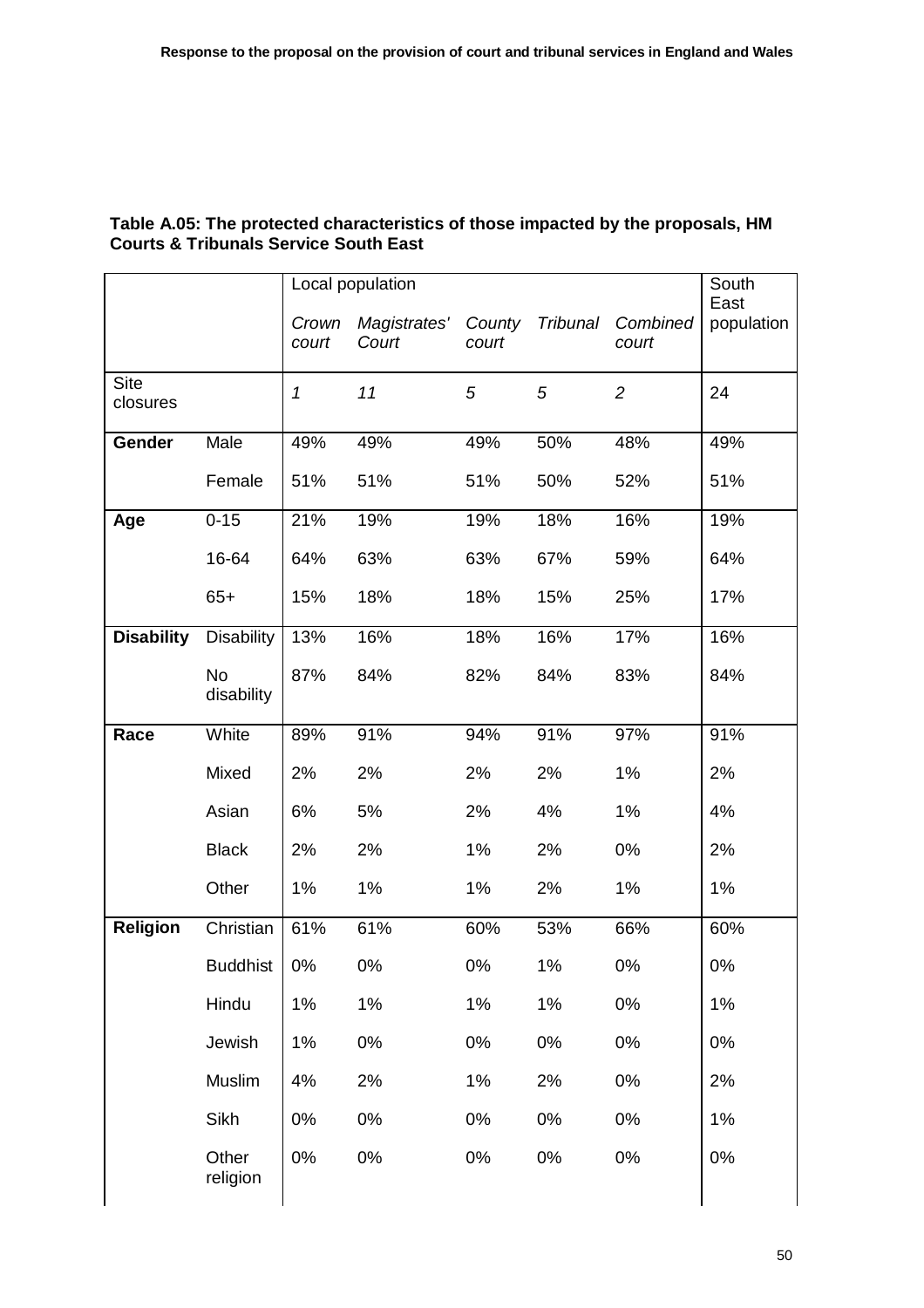|                           | Crown<br>court | Local population<br>Magistrates'<br>Court | court | County Tribunal | Combined<br>court | South<br>East<br>population |
|---------------------------|----------------|-------------------------------------------|-------|-----------------|-------------------|-----------------------------|
| <b>No</b><br>religion     | 26%            | 27%                                       | 29%   | 35%             | 25%               | 28%                         |
| Religion<br>not<br>stated | 7%             | 7%                                        | 8%    | 8%              | 8%                | 7%                          |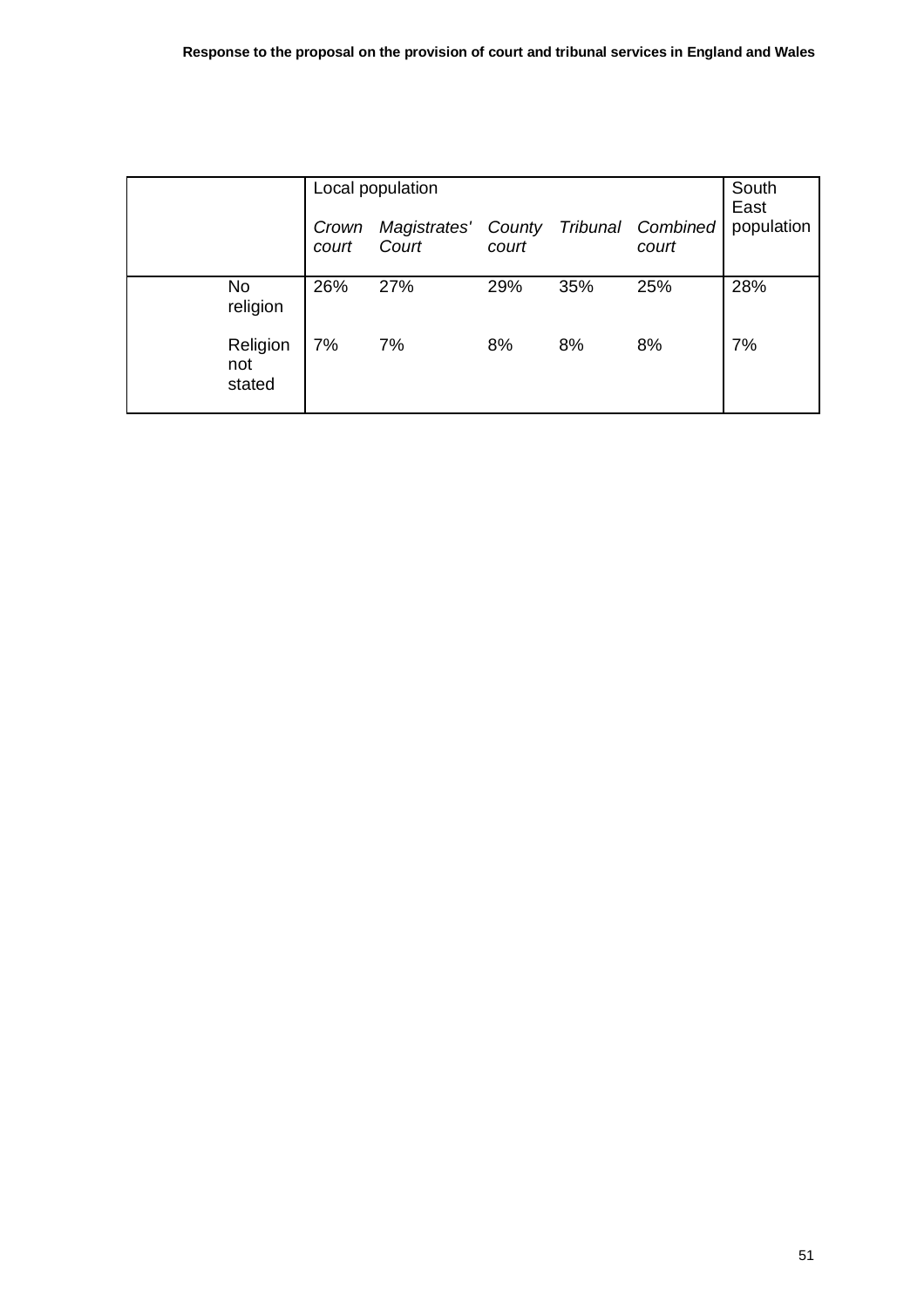#### **Table A.06: The protected characteristics of those impacted by the proposals, HM Courts & Tribunals Service South West**

|                         |                         | Local population |                              |       |          |                   | South<br>West |
|-------------------------|-------------------------|------------------|------------------------------|-------|----------|-------------------|---------------|
|                         |                         | Crown<br>court   | Magistrates' County<br>Court | court | Tribunal | Combined<br>court | population    |
| <b>Site</b><br>closures |                         | $\mathcal I$     | $\overline{7}$               | 3     | 5        | $\overline{2}$    | 18            |
| Gender                  | Male                    | N/A              | 49%                          | 49%   | 50%      | 50%               | 49%           |
|                         | Female                  | N/A              | 51%                          | 51%   | 50%      | 50%               | 51%           |
| Age                     | $0 - 15$                | N/A              | 18%                          | 19%   | 18%      | 17%               | 18%           |
|                         | 16-64                   | N/A              | 63%                          | 63%   | 67%      | 68%               | 63%           |
|                         | $65+$                   | N/A              | 19%                          | 18%   | 15%      | 15%               | 20%           |
| <b>Disability</b>       | <b>Disability</b>       | N/A              | 17%                          | 16%   | 17%      | 17%               | 18%           |
|                         | <b>No</b><br>disability | N/A              | 83%                          | 84%   | 83%      | 83%               | 82%           |
| Race                    | White                   | N/A              | 95%                          | 93%   | 90%      | 88%               | 95%           |
|                         | Mixed                   | N/A              | 1%                           | 1%    | 2%       | 2%                | 1%            |
|                         | Asian                   | N/A              | 2%                           | 4%    | 4%       | 6%                | 2%            |
|                         | <b>Black</b>            | N/A              | 1%                           | 1%    | 3%       | 2%                | 1%            |
|                         | Other                   | N/A              | 1%                           | 1%    | 1%       | 2%                | 1%            |
| <b>Religion</b>         | Christian               | N/A              | 62%                          | 63%   | 54%      | 54%               | 60%           |
|                         | <b>Buddhist</b>         | N/A              | 0%                           | 1%    | 1%       | 1%                | $0\%$         |
|                         | Hindu                   | N/A              | $0\%$                        | $1\%$ | $1\%$    | $1\%$             | $0\%$         |
|                         | Jewish                  | N/A              | $0\%$                        | $0\%$ | 0%       | $0\%$             | $0\%$         |
|                         | Muslim                  | N/A              | 1%                           | 1%    | 3%       | 3%                | 1%            |
|                         | Sikh                    | N/A              | 0%                           | 0%    | 0%       | 1%                | 0%            |
|                         | Other<br>religion       | N/A              | $1\%$                        | $0\%$ | 1%       | 1%                | 1%            |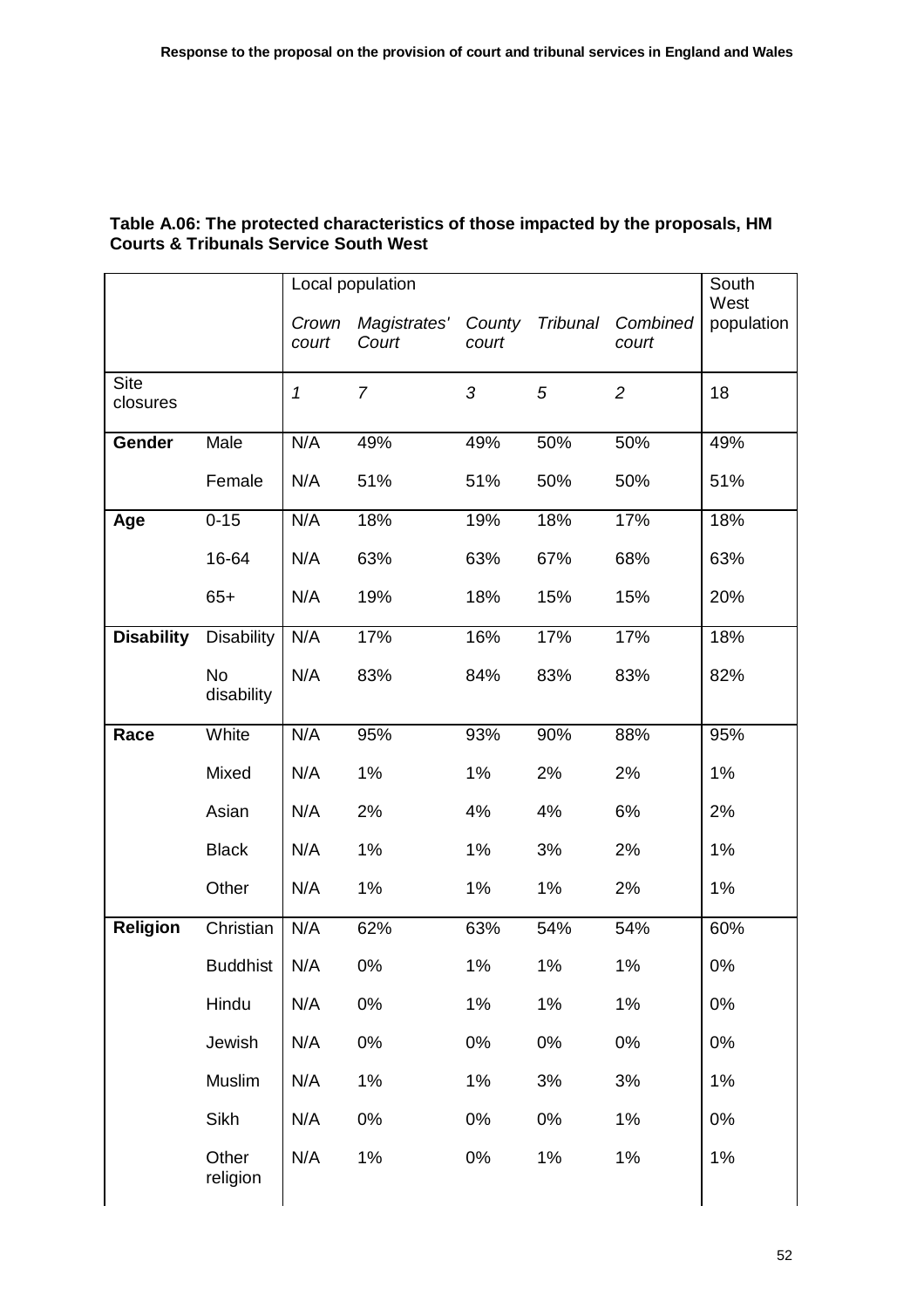|                           | Crown<br>court | Local population<br>Magistrates'<br>Court | court | County Tribunal | Combined<br>court | South<br>West<br>population |
|---------------------------|----------------|-------------------------------------------|-------|-----------------|-------------------|-----------------------------|
| No<br>religion            | N/A            | 28%                                       | 26%   | 33%             | 33%               | 29%                         |
| Religion<br>not<br>stated | N/A            | 8%                                        | 7%    | 8%              | 7%                | 8%                          |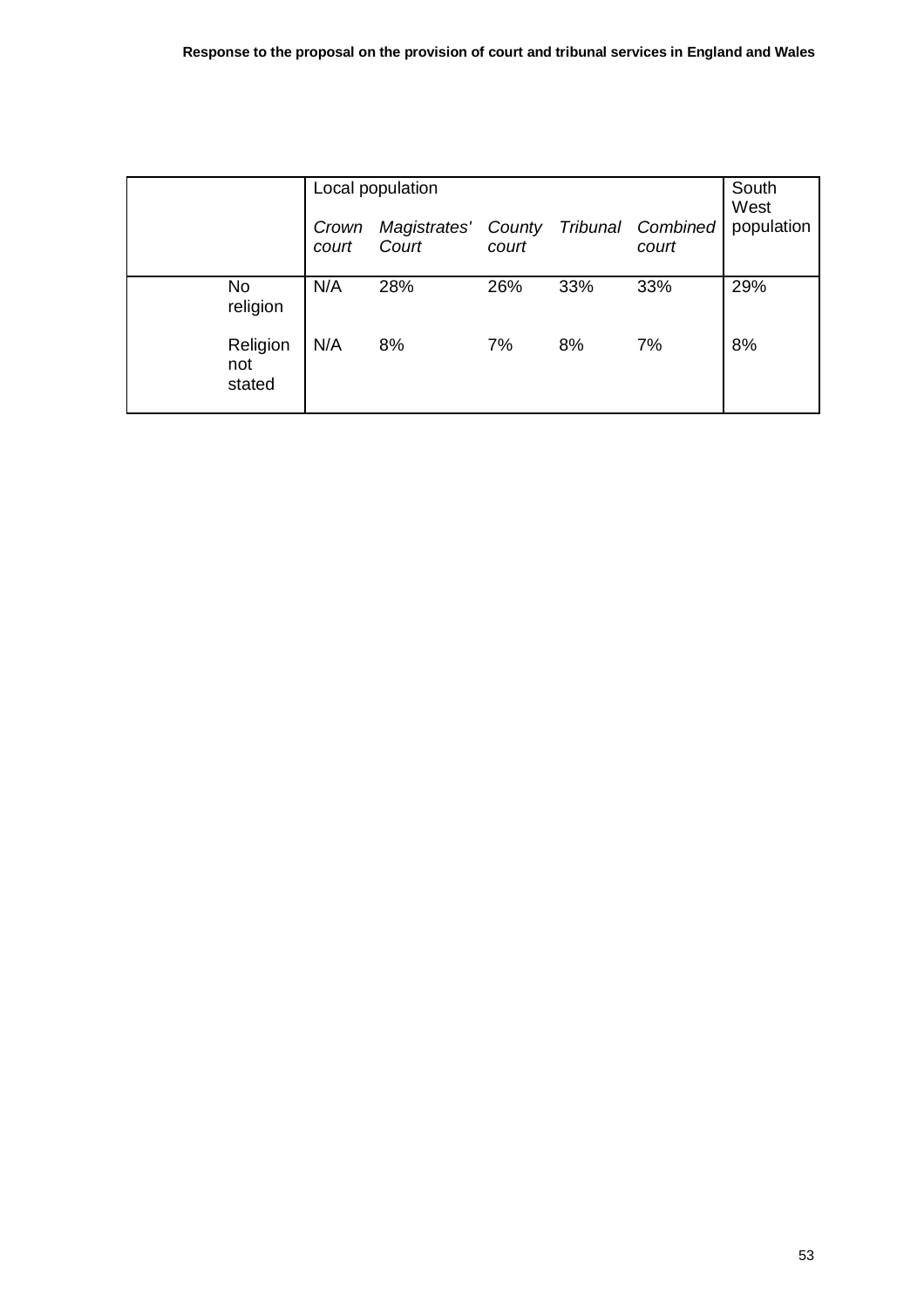#### **Table A.07: The protected characteristics of those impacted by the proposals, HM Courts & Tribunals Service Wales**

|                         |                         | Local population |                       |                 |              |                   | National<br>population |
|-------------------------|-------------------------|------------------|-----------------------|-----------------|--------------|-------------------|------------------------|
|                         |                         | Crown<br>court   | Magistrates'<br>Court | County<br>court | Tribunal     | Combined<br>court |                        |
| <b>Site</b><br>closures |                         | $\mathcal I$     | 6                     | 5               | $\mathcal I$ | $\overline{2}$    | 15                     |
| Gender                  | Male                    | 49%              | 49%                   | 49%             | 50%          | 49%               | 49%                    |
|                         | Female                  | 51%              | 51%                   | 51%             | 50%          | 51%               | 51%                    |
| Age                     | $0 - 15$                | 17%              | 18%                   | 18%             | 19%          | 18%               | 18%                    |
|                         | 16-64                   | 65%              | 62%                   | 62%             | 64%          | 62%               | 63%                    |
|                         | $65+$                   | 18%              | 19%                   | 21%             | 17%          | 20%               | 18%                    |
| <b>Disability</b>       | <b>Disability</b>       | 23%              | 24%                   | 24%             | 21%          | 23%               | 23%                    |
|                         | <b>No</b><br>disability | 77%              | 76%                   | 76%             | 79%          | 77%               | 77%                    |
| Race                    | White                   | 94%              | 98%                   | 98%             | 97%          | 98%               | 96%                    |
|                         | Mixed                   | 1%               | 1%                    | 1%              | 1%           | 1%                | 1%                     |
|                         | Asian                   | 2%               | 1%                    | 1%              | 1%           | 1%                | 2%                     |
|                         | <b>Black</b>            | 1%               | 0%                    | 0%              | 0%           | 0%                | 1%                     |
|                         | Other                   | 2%               | 1%                    | 1%              | 0%           | 0%                | 1%                     |
| Religion                | Christian               | 55%              | 57%                   | 61%             | 63%          | 58%               | 58%                    |
|                         | <b>Buddhist</b>         | 0%               | 0%                    | $0\%$           | 0%           | 0%                | $0\%$                  |
|                         | Hindu                   | 0%               | 0%                    | $0\%$           | 0%           | $0\%$             | $0\%$                  |
|                         | Jewish                  | 0%               | 0%                    | $0\%$           | 0%           | $0\%$             | $0\%$                  |
|                         | Muslim                  | 2%               | 0%                    | 1%              | 1%           | 0%                | 1%                     |
|                         | Sikh                    | 0%               | 0%                    | 0%              | 0%           | 0%                | 0%                     |
|                         | Other<br>religion       | 0%               | 0%                    | $0\%$           | 0%           | $0\%$             | 0%                     |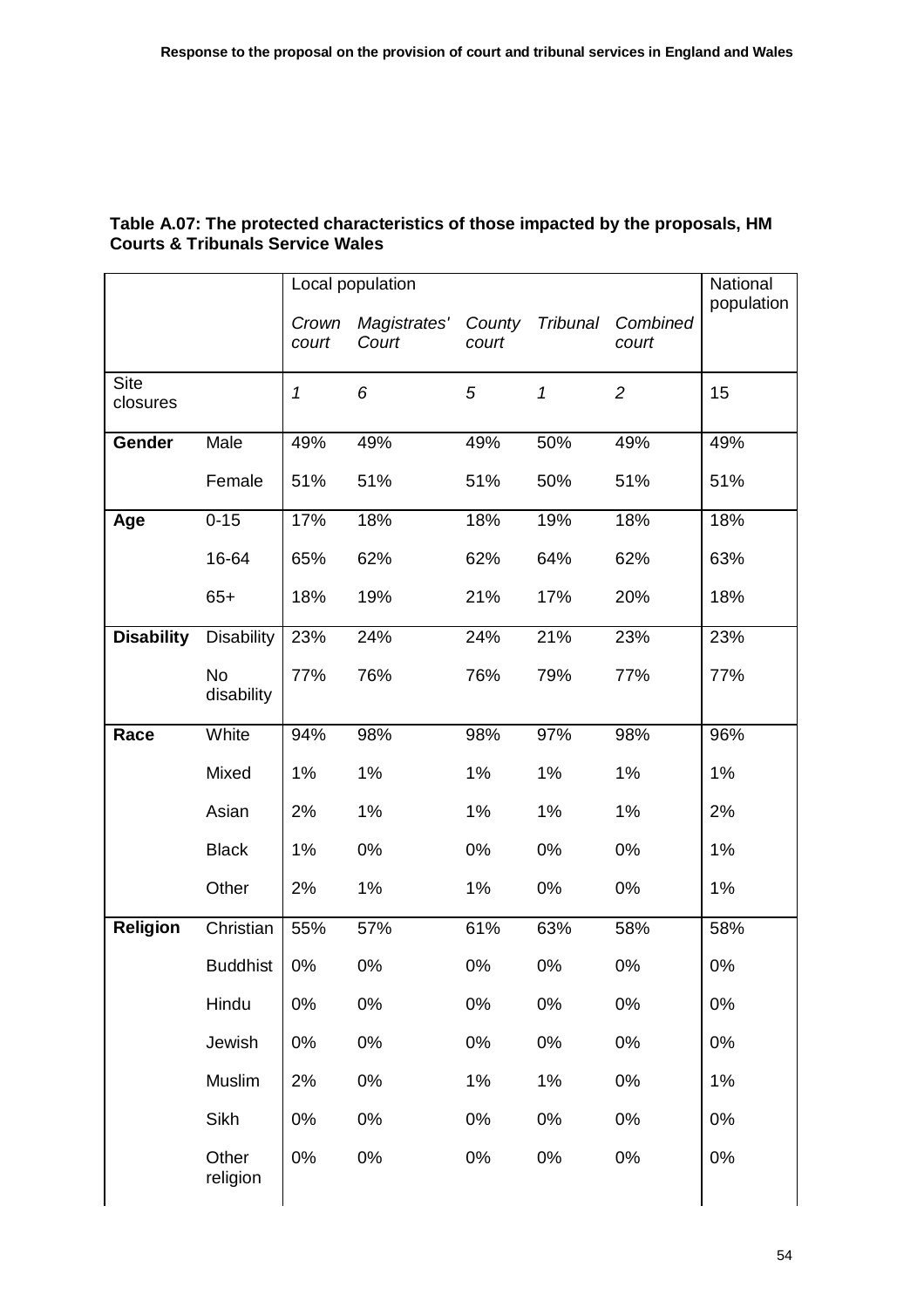|                           | Crown<br>court | Local population<br>Magistrates'<br>Court | court | County Tribunal | Combined<br>court | National<br>population |
|---------------------------|----------------|-------------------------------------------|-------|-----------------|-------------------|------------------------|
| <b>No</b><br>religion     | 34%            | 34%                                       | 29%   | 27%             | 32%               | 32%                    |
| Religion<br>not<br>stated | 7%             | 8%                                        | 8%    | 8%              | 8%                | 8%                     |